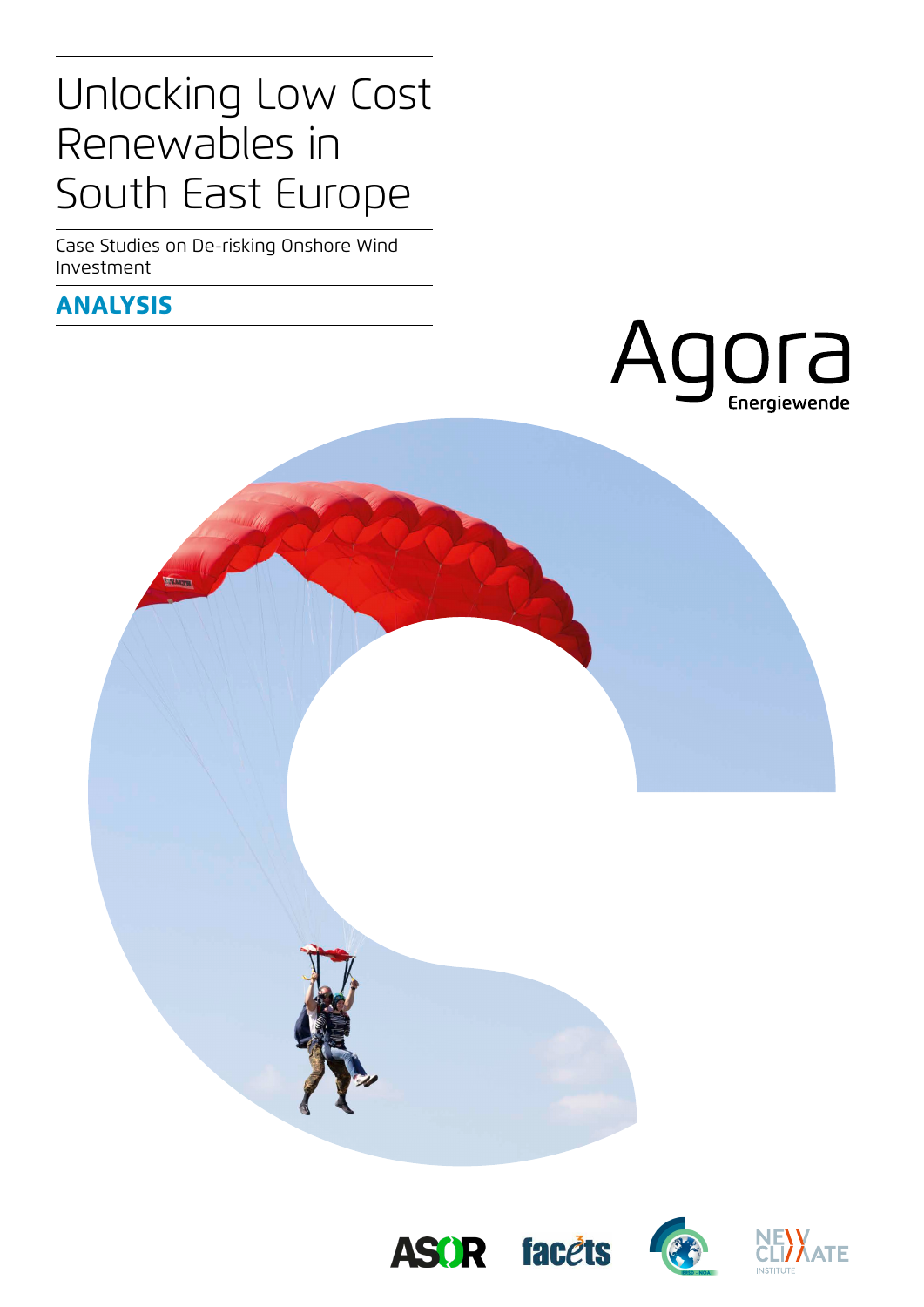## Unlocking Low Cost Renewables in South East Europe

## IMPRINT

#### **ANALYSIS**

Unlocking Low Cost Renewables in South East Europe

Case Studies on De-risking Onshore Wind Investment

#### **STUDY BY**

NewClimate Institute Schönhauser Allee 10-11 | 10119 Berlin | Germany

#### **IN COOPERATION WITH**

Association for Sustainable Development (ASOR), Serbia National Observatory of Athens (NOA)/ Institute for Environmental Research and Sustainable Development (IERSD), Greece FACETS, S.A., Greece Agora Energiewende

#### **COMMISSIONED BY**

[Agora Energiewende](http://www.agora-energiewende.de) Anna-Louisa-Karsch-Straße 2 10178 Berlin | Germany

#### **PROJECT LEAD**

Christian Redl christian.redl@agora-energiewende.de

Sonja Risteska sonja.risteska@agora-energiewende.de

Proofreading: WordSolid, Berlin Layout: UKEX GRAPHIC Cover image: iStock.com/GluckKMB

**161/05-A-2019/EN** Publication: October 2019

#### **AUTHORS**

Katharina Lütkehermöller, Julie Emmrich, Frauke Röser, Markus Hagemann (NewClimate Institute) Maja Turkovic (ASOR) Dimitri Lalas (NOA and FACETS)

#### **DISCLAIMER**

This study was performed within the projects "South East Europe Energy Transition Dialogue", which is part of the European Climate Initiative (EUKI) of the German Federal Ministry for the Environment, Nature Conservation and Nuclear Safety (BMU) and "Western Balkans Energy Transition Dialogue", which was funded by the Austrian Federal Ministry for Sustainability and Tourism (BMNT). The modelling was funded by the European Climate Foundation (ECF).

The opinions put forward in this publication are the sole responsibility of the authors and do not necessarily reflect the views of the Federal Ministry for the Environment, Nature Conservation and Nuclear Safety (BMU) and the Austrian Federal Ministry of Sustainability and Tourism.

Supported by: Federal Ministry<br>for the Environment, Nature Conservation<br>and Nuclear Safety



based on a decision of the German Bundestag

Federal Ministry Sustainability and Tourism

#### Please quote as:

NewClimate Institute (2019): *De-risking Onshore Wind Investment – Case Study: South East Europe. Study on behalf of Agora Energiewende.* [www.agora-energiewende.de](http://www.agora-energiewende.de)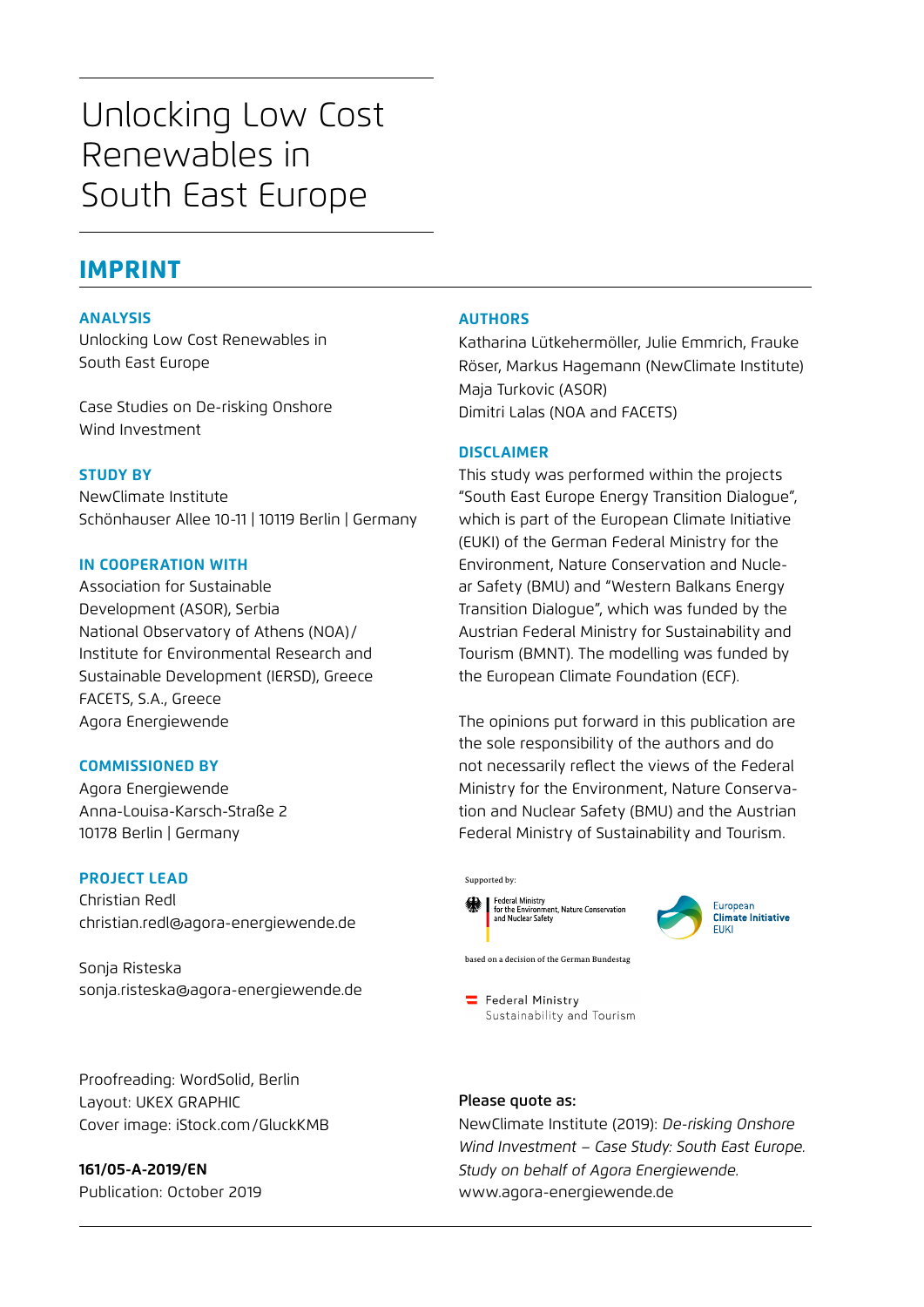## Preface

#### Dear Reader,

With South East Europe already strongly impacted by climate change, it is imperative to rapidly reduce power sector emissions. In a region that relies heavily on old and polluting lignite-fired power plants, renewables, especially wind and solar PV, offer an important, cost competitive solution for power sector modernisation and for reducing greenhouse gas emissions.

However, current market and political conditions in South East Europe restrict the cost-competitive potential of renewable energies. Lack of political commitment and complex regulatory and administrative environments translate into higher investment risks. These risks disproportionally increase the cost of capital of renewable energy investments.

The European Union is therefore pushing to "de-risk" renewable energy investments within the Union and in its neighborhood through regulatory means and through innovative financial measures.

Our study focuses on the potential economic benefits of a new EU budget guarantee mechanism for renewable energy investments that is discussed as part of the new multiannual EU budget. To analyse the likely benefits of the new budget guarantee mechanism, we commissioned experts from the NewClimate Institute to quantify its cost reduction potential alongside other non-financial "de-risking" measures. The report presents our findings for onshore wind investment in Greece and Serbia. The results are very encouraging, which strengthens the case for maintaining the proposed EU budget guarantee mechanism as part of the new multiannual EU budget. Lowest possible financing costs for renewable energies are one important component of coalto-clean transition debates in South East Europe.

I hope you find this study an inspiring and enjoyable read. Your comments are of course welcome.

Yours sincerely, Patrick Graichen Executive Director of Agora Energiewende

## Key findings at a glance:

4

**Even when wind and solar conditions are better, investing into renewables in South East Europe is more expensive than in Western and Northern Europe.** The reason: countries in South East Europe face higher financing costs due to perceived higher investor risks. More costly than necessary renewables investments seriously hamper power system modernisation in SEE.. **South East Europe could secure low cost renewables by introducing contractual, regulatory and market policies that greatly reduce investor risk and thereby lower financing costs.** "De-risking measures" available to governments will reduce renewable energy project costs to levels comparable or lower than those of fossil fuel investments. Low cost renewable energy projects are thus a real alternative for replacing old and polluting lignite power plants. **De-risking measures will lower the cost of renewable energy projects by 20 per cent. The cost for onshore wind would fall to 46 EUR/MWh in Greece and 54 EUR/MWh in Serbia.** De-risking measures with the highest impact 3 2 1

include: (1) the proposed EU budget guarantee mechanism; (2) reliable, long-term renewables remuneration regimes and long-term renewables targets; (3) well-functioning, regionally integrated balancing and intraday markets; and (4) corporate power purchase agreements.

**The proposed EU budget guarantee mechanism is a no-regret policy instrument and should be equipped with sufficient resources under the new EU budget 2021-2027.** The budget guarantee alone accounts for 40 per cent of the decline in financing costs attributable to the de-risking measures analysed in this study. Overall, de-risking measures enable the expansion of renewables in South East Europe at lower costs than coal, natural gas or nuclear, with attendant benefits for the climate and for human health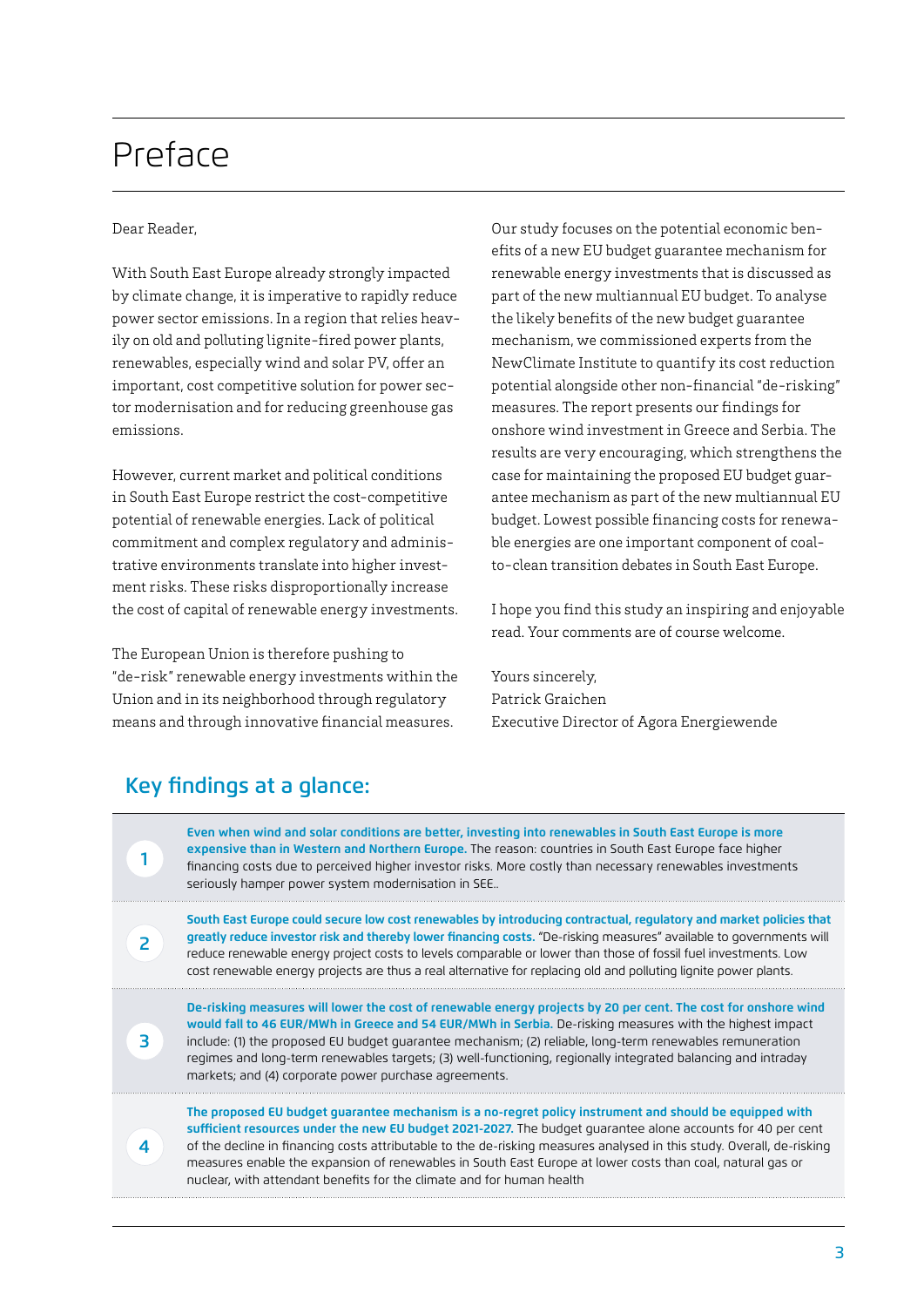Agora Energiewende | Unlocking Low Cost Renewables in South East Europe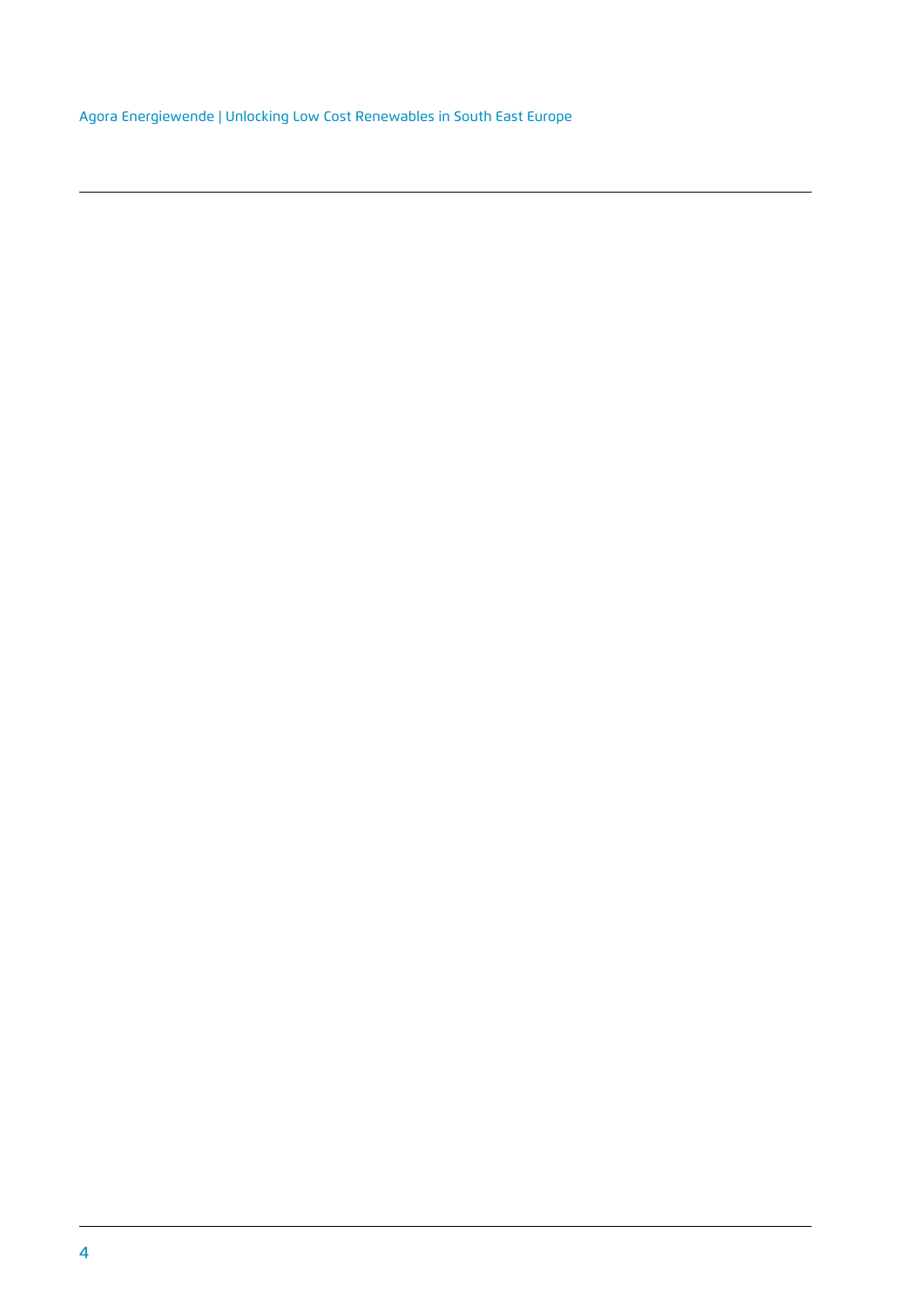## Content

| <b>Executive Summary</b>                                           | 7  |
|--------------------------------------------------------------------|----|
| 1. Introduction                                                    | 11 |
| EU energy policy background                                        | 11 |
| 2. Methodology                                                     | 13 |
| General approach                                                   | 13 |
| Process and assessment steps                                       | 13 |
| 3. EU Background                                                   | 15 |
| 4. Current status of RES investments in the SEE region             | 17 |
| <b>Serbia</b>                                                      | 17 |
| <b>Greece</b>                                                      | 18 |
| 5. Results: The cost reduction potential of RES derisking policies | 21 |
| <b>Serbia</b>                                                      | 21 |
| <b>Greece</b>                                                      | 25 |
| 6. Conclusion and policy recommendations                           | 29 |
| <b>Annex</b>                                                       | 31 |
| <b>Risk Environment (Stage 1)</b>                                  | 31 |
| <b>Financing Costs (Stage 2)</b>                                   | 40 |
| Levelised Costs (Stage 3)                                          | 41 |
| <b>Evaluation (Stage 4)</b>                                        | 42 |
| <b>Disclaimer</b>                                                  | 43 |
| <b>References</b>                                                  | 45 |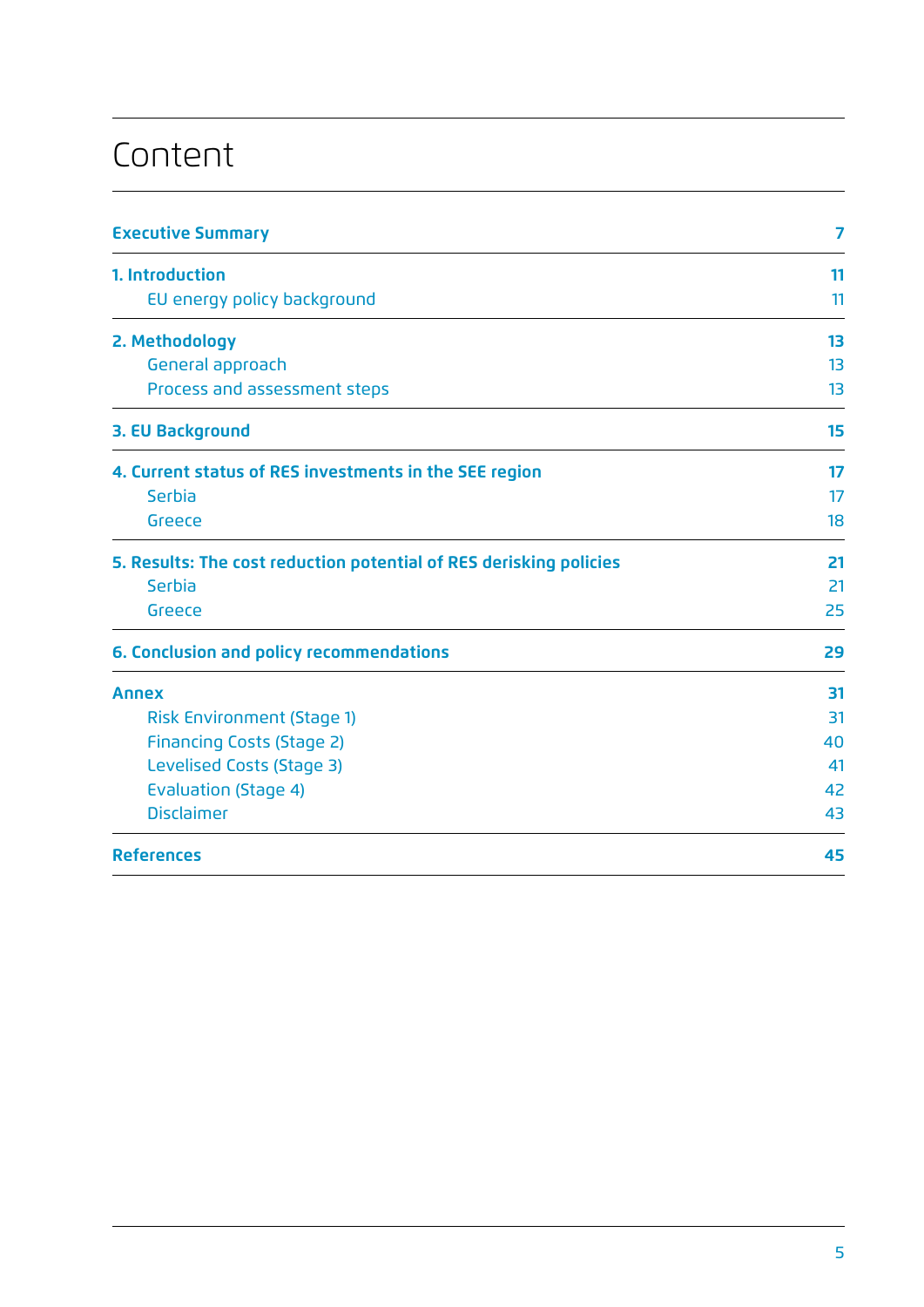Agora Energiewende | Unlocking Low Cost Renewables in South East Europe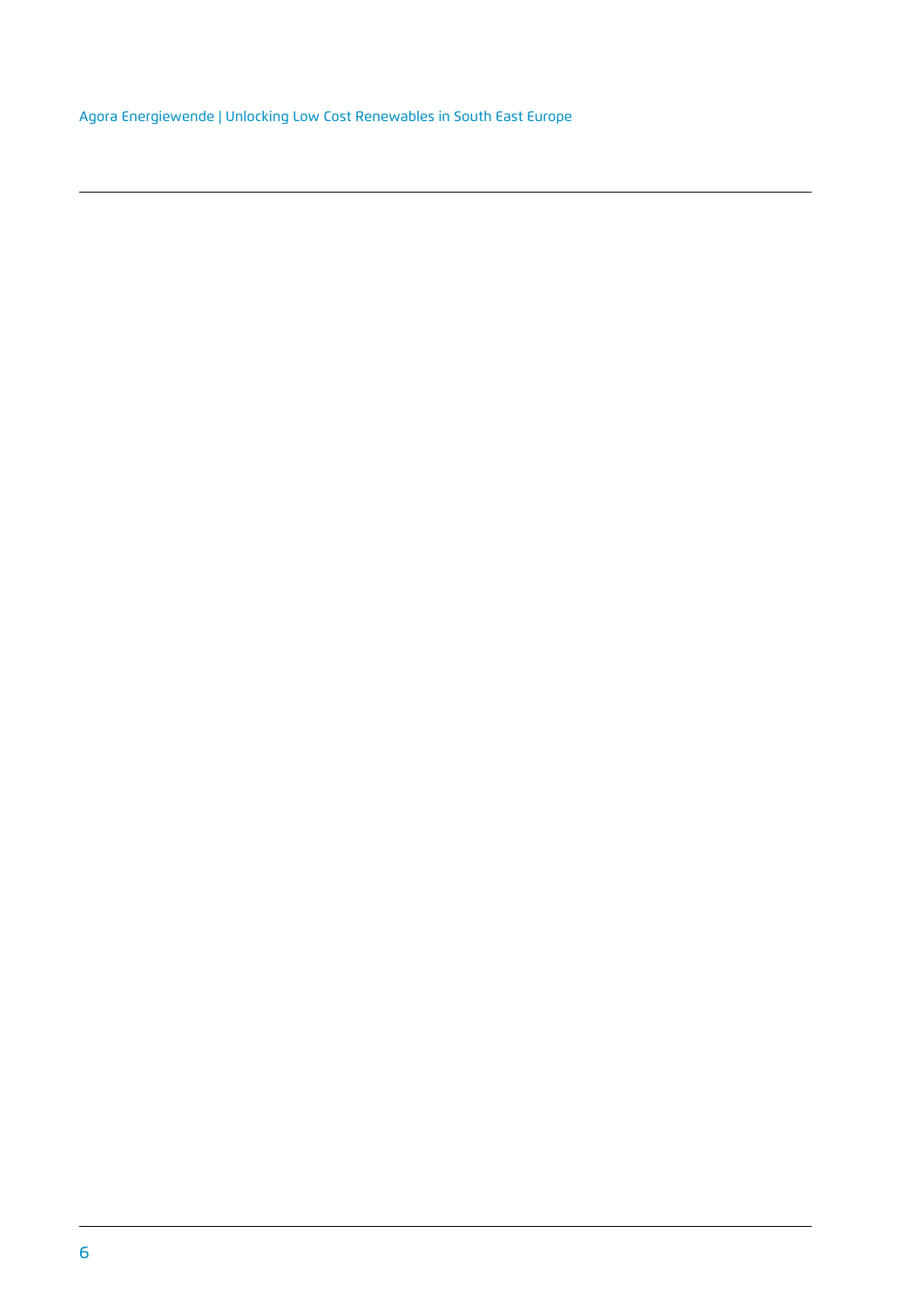## Executive Summary

To date, most South East European countries have relied heavily on conventional generation technologies. However, over the next decade, countries in this region will have to replace around 50 per cent of their existing capacity for age-related reasons. $1$ The key question is: What will replace these conventional assets? New power plants fired by coal? By natural gas? By nuclear? Or by renewable energy?

Various factors argue in favour of making renewables the centrepiece of future energy investment in South East Europe (SEE), including recent dramatic declines in the cost of wind and solar PV, the need to rapidly reduce global greenhouse gas emissions, and the vast renewable energy potential of the region.

Renewable energy development in SEE has been limited to date, however. One impediment to scaling up renewables is their higher up-front capital intensity compared to investment in coal or natural gas. Higher up-front costs make renewable energy (RES) investment more sensitive to political and regulatory conditions than projects with lower capital intensity. And since private investors typically consider ventures in South East Europe riskier than investment in Germany or France, RES projects in the region face relatively higher financing and capital costs. The "risk premiums" demanded by investors have a significant effect on the price of renewable power. Past research has shown that higher financing costs could render a wind energy project in, for example, Croatia, twice as expensive as the same project with similar resource conditions in Germany. Bloated financing costs have two effects: first, they support the perception that renewables are costly to consumers and taxpayers. Furthermore, in a high cost of capital environment, renewables

may not outcompete fossil-fired generation, even given cheaper system costs.

Against this backdrop, this report explores how various political and financial measures could help to "de-risk" renewables investment. It then estimates how such measures would impact the prices paid by consumers for renewable energy. We take onshore wind investment in two countries in SEE – Serbia and Greece – as case examples. Our estimations of the quantitative effects that result from derisking measures rely on data derived from interviews with private-sector investors and project developers.

**Serbia** has significant renewable energy potential and is well positioned for investment in utility-scale renewable energy projects. However, there is political support for further investment in lignite-fired power plants. The country's renewables support regime is currently undergoing reform; existing incentives will be revised, and there will be a gradual move to an auction-based system. In Serbia, in particular, three risk categories significantly contribute to higher financing costs:

1) "power market risk", 2) "political risk", as well as 3) "counterparty risk".

According to our analysis, the introduction of targeted derisking measures could lower the cost of equity of onshore wind investment by 6.6 percentage points and the cost of debt by 2.3 percentage points. A public budget guarantee mechanism – as it is currently considered under the new EU budget – would reduce the cost of equity by 3 percentage points and the cost of debt by 1.1 percentage points. This would reduce the weighted average cost of capital (WACC) by over 40 per cent in the cases examined here. Further derisking measures that would considerably decrease financing costs are

<sup>1</sup> Agora Energiewende (2018), A clean energy transition in Southeast Europe: Challenges, Options and Policy Priorities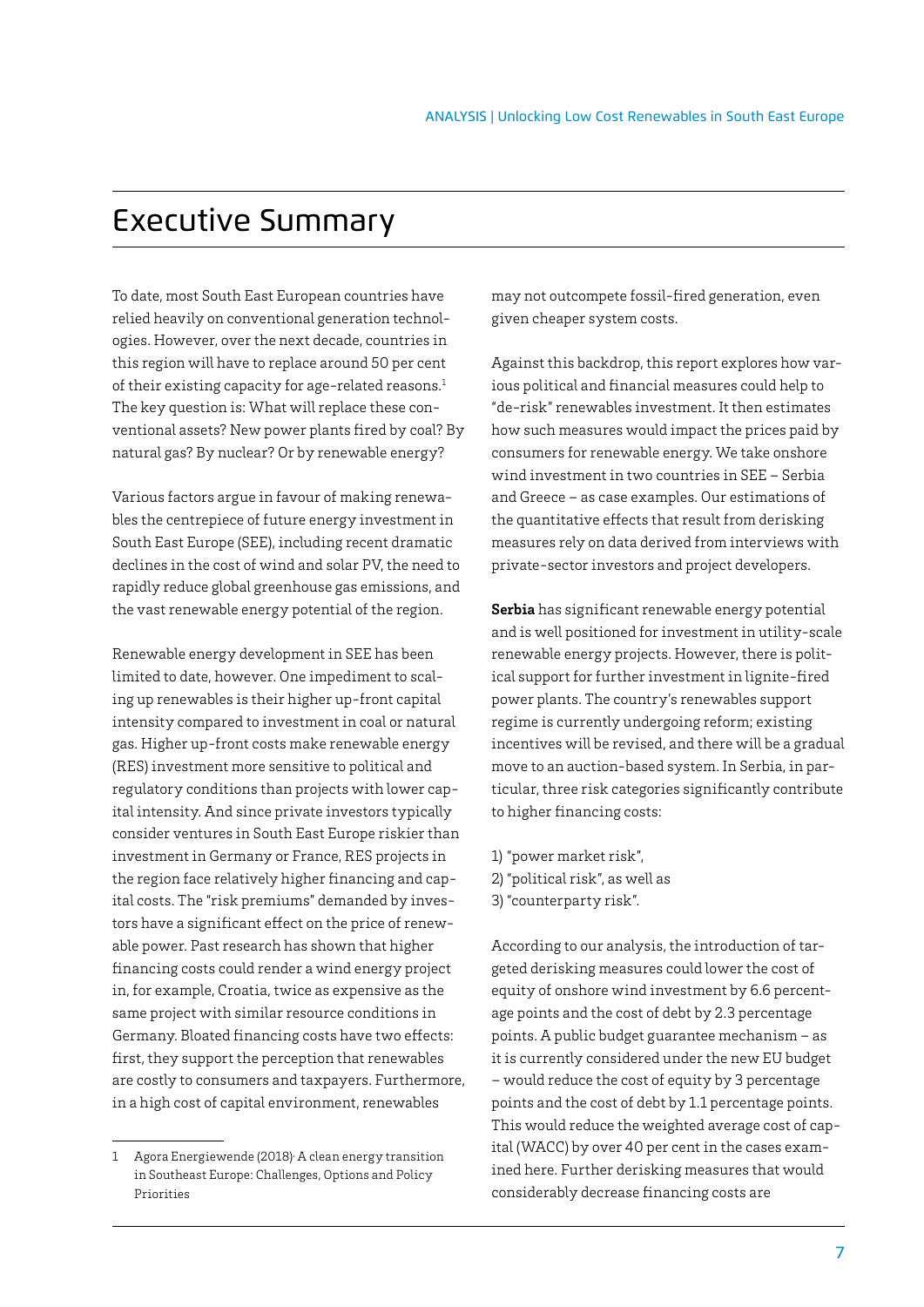- 1) a reliable remuneration scheme for renewables;
- 2) long-term renewable energy development targets; and
- 3) open and efficient balancing and intraday markets.

According to our analysis, de-risking measures for onshore wind would bring the levelised cost of renewable electricity below that of new lignite plants (5.4 euro cents/kWh compared to 7.3 euro cents/kWh for lignite and not considering CO₂ costs for lignite plants). At present, the LCOEs of these technologies are nearly equivalent.

**Greece** needs to replace around 60 per cent of its current lignite-based electricity generation capacity by the end of 2030. It has committed to achieving a renewable energy share of 20 per cent in gross final energy consumption by 2020 and of 31 per cent by 2030. Furthermore, Greece aims to increase the share of renewables in the power sector to 40 per cent by 2020 and to 63 per cent by 2030. Although Greece has made some progress in diversifying its power generation mix and increasing the role of renewables in recent years, lignite and natural gas each still cover more than 34 per cent of power demand. And worryingly, the government plans to add 615 MW of new lignite-based power.

Our analysis shows that in Greece, three risks have a particularly strong influence on the cost of capital for investment in onshore wind projects:

- 1) "power market risk",
- 2) "social acceptance risk", and
- 3) "financial sector risk".

Together, financing risks contribute 1.5 percentage points to the cost of equity, while policy risks contribute 0.5 percentage points.

In Greece, derisking measures could lower the cost of equity for onshore wind investments by 4.9 percentage points and the cost of debt by 1.9 percentage points. The strongest effect would result from derisking instruments that target financial sector risk and counterparty/ off-taker risk. Both risks categories would be addressed by the EU budget guarantee mechanism currently discussed as part of the new EU budget for 2021-2027.

Reducing the capital costs would lower the levelised costs of electricity for onshore wind parks in Greece by 20 per cent in relation to a scenario without de-risking measures (from 5.7 euro cents/kWh to 4.6 euro cents/kWh).

The **European Commission** has proposed that the new European budget that will apply from 2021- 2027 should offer high cost-of-capital countries in Europe the option of developing renewable energy projects with the **financial backing of an EU budget guarantee mechanism.**

Our analysis shows that using such derisking measures would yield considerable reductions in the financing costs for onshore wind projects in Greece and in Serbia. Furthermore, similar benefits would be likely to occur in other countries of South East Europe, given similar uncertainties for renewable energy investment across the region.

Renewable energy is a no regret option in all energy transition scenarios and the region of South Eastern Europe has a very significant renewable energy potential. However, with wide-spread concerns about rising power prices and energy poverty, developing the renewable energy potential of the region should be done at lowest possible cost to consumers and taxpayers.

Policymakers are therefore well-advised to use all available opportunities for reducing the financing costs of renewable energy. This should include using the new EU budget guarantee mechanism, if it is retained in final negotiations on the future EU budget.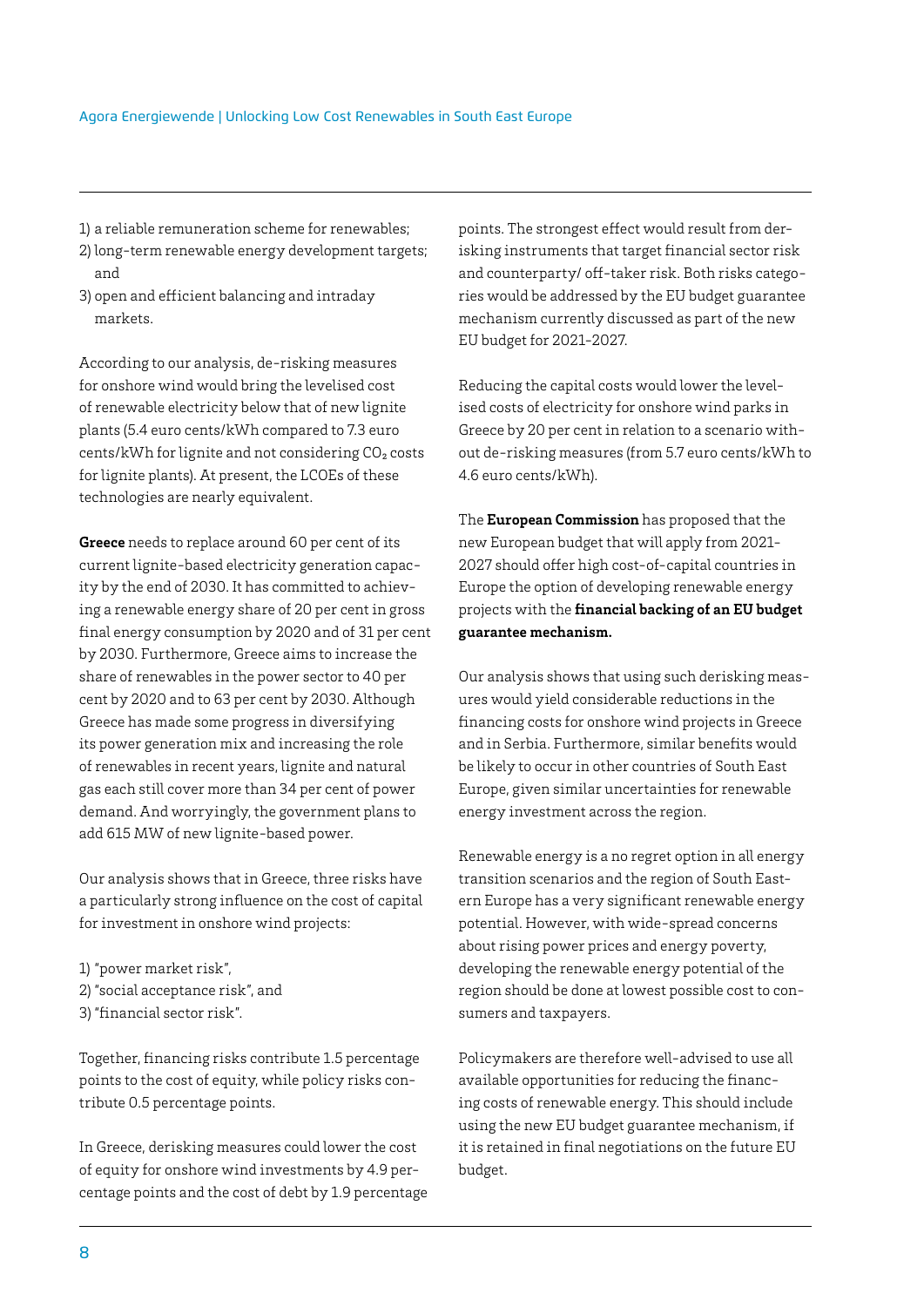Our analysis also shows that de-risking measures would make onshore wind projects in **South East Europe** cheaper than conventional energy projects such as new lignite. This is important. It means that *economic* advantages can be added to the list of benefits produced by renewable energy development (including energy security, clean air, and climate protection). It thus makes a compelling case for moving faster and further to develop renewables in South East Europe.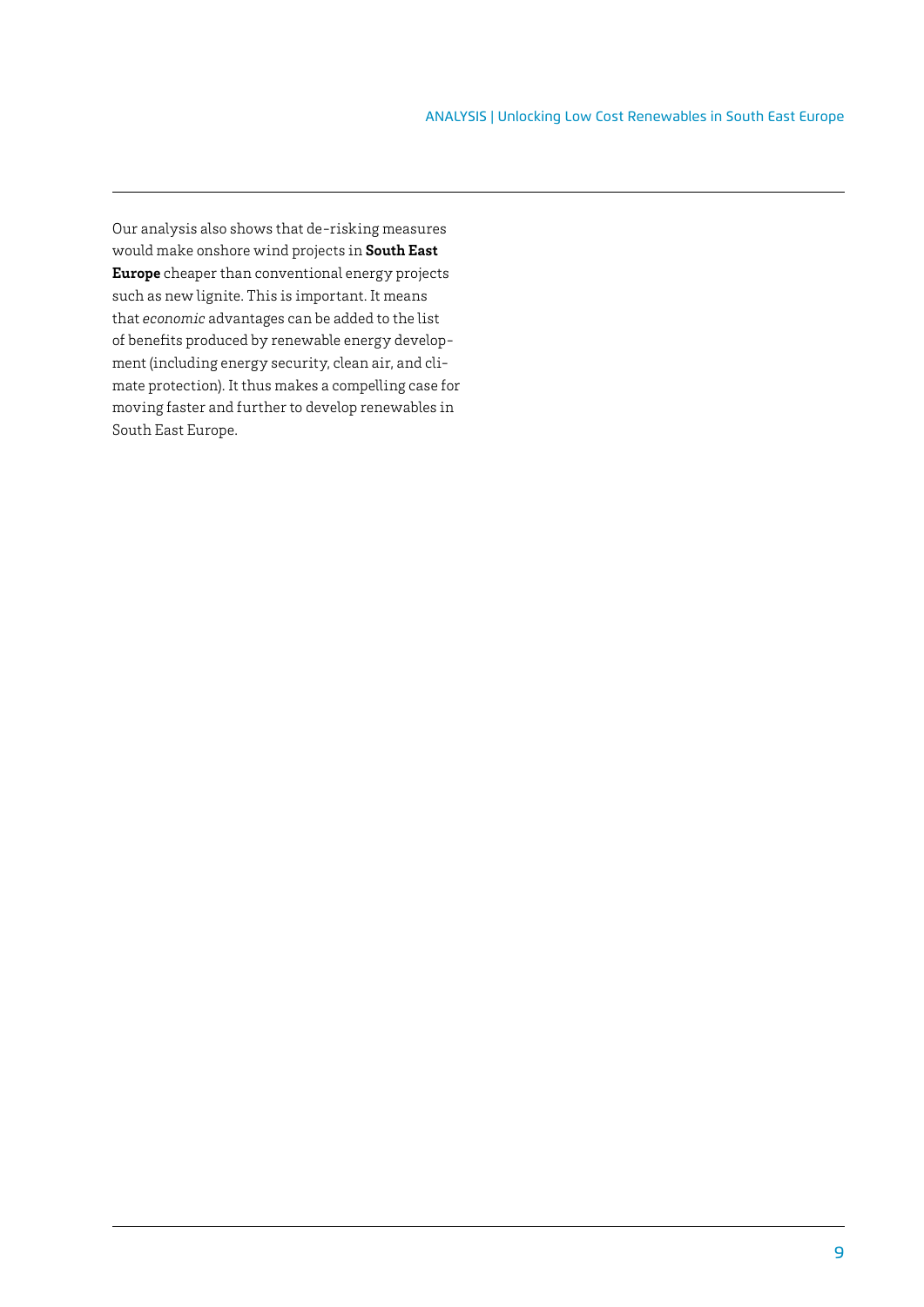Agora Energiewende | Unlocking Low Cost Renewables in South East Europe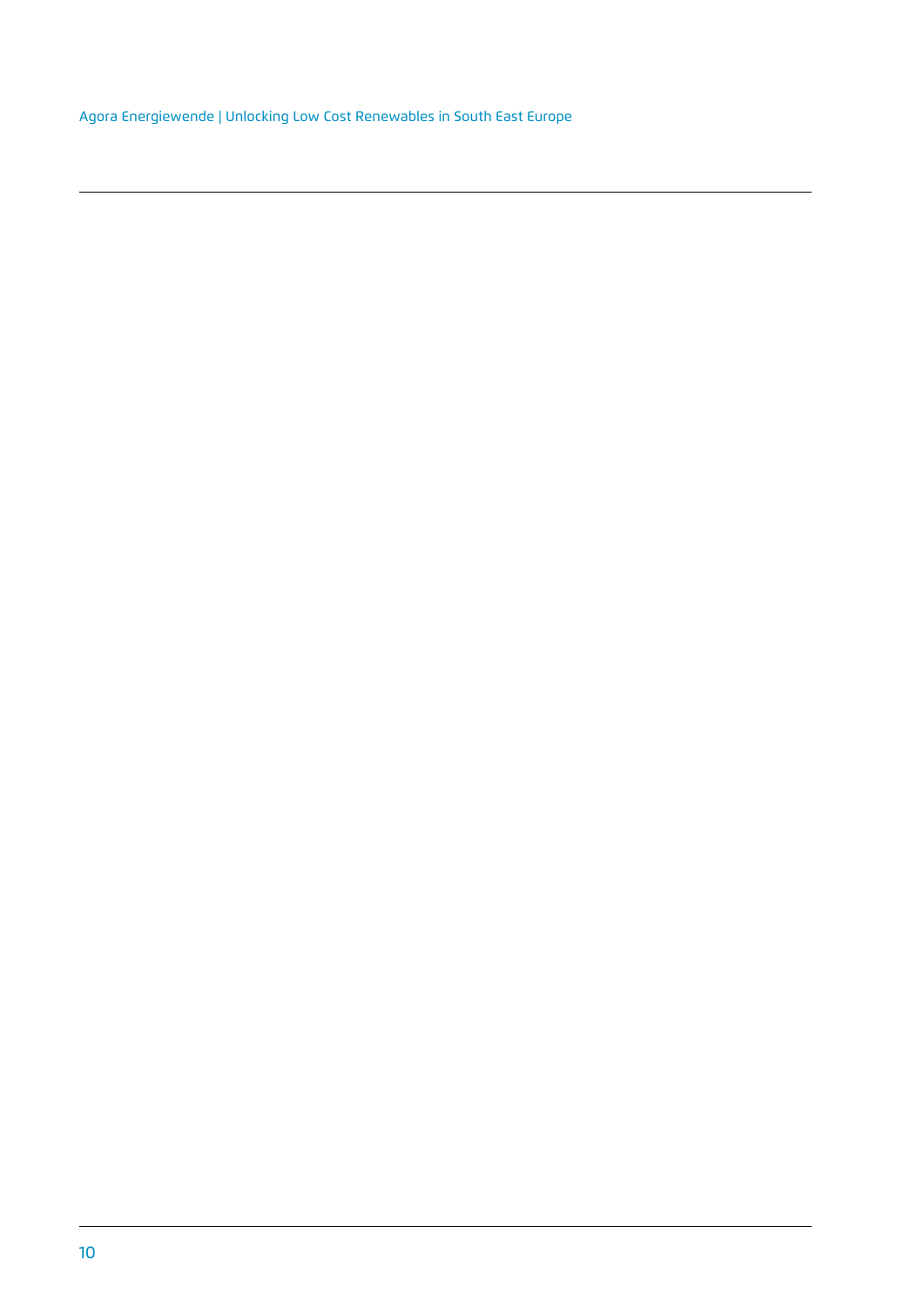## 1. Introduction

By 2030, South East European (SEE) countries will have to replace around 50 per cent of their existing conventional power capacity for age-related reasons.2 To date, most SEE countries have relied heavily on conventional power for their electricity production, while renewable energy use is still limited. Therefore, these countries are at a crossroads between investing in and expanding renewable energy capacity or upgrading and renewing their old conventional power plants.

Although the cost of renewable energy systems has decreased significantly in recent years – even reaching cost parity with, for example, natural gas fired power plants, which are the least expensive fossil fuel-based energy systems in many markets – renewables are still perceived as a riskier investment by financial institutions. As a result, renewables face higher cost of capital rates, which increases the electricity prices paid by end consumers, particular in fully liberalised electricity markets. It should be noted that renewable energy has very low operating costs and, as such, initial capital expenditures represent the majority of lifetime costs.

Higher up-front capital intensity means higher sensitivity to political and regulatory and conditions, an area of uncertainty and risk in many countries. Fossil-based generation, by contrast, due to its lower upfront costs, is less sensitive to fluctuations in the political and regulatory environment.

While the SEE region comprises a number of countries with high potential for renewables expansion and investment, the region has been suffering from high financing costs for renewable projects, due to

perceived risks on the part of investors. Accordingly, renewables capacity remains relatively low to date. <sup>3</sup>

The investment environment for renewables in SEE countries could be considerably strengthened if political and regulatory risks were mitigated, leading to lower financing costs that are comparable or even below that of traditional fossil fuel investments in the region. Governments can address specific investment risks by introducing policies, programmes, and financial measures that "de-risk" investment decisions.

This report explores how various policy and financial instruments could impact the financing costs of renewable energy investment in SEE countries, specifically examining onshore wind investments in two SEE countries – Greece and Serbia – as case examples. In particular, it shows the significant cost reduction potential for investment in renewable energy sources (RES) that could result from inclusion of derisking measures in the new EU budget framework, in conjunction with the implementation of the new Renewable Energy Directive (RED II).

## EU energy policy background

In 2016, the European Commission proposed revisions to the EU Renewable Energy Directive. Creating a regulatory framework that would reduce the cost of capital for renewable energy projects was one aspect of the proposed revisions.<sup>4</sup> The proposal of such a measure was motivated by empirical findings regarding

<sup>2</sup> Agora Energiewende (2018)<sup>,</sup> A clean energy transition in Southeast Europe: Challenges, Options and Policy Priorities

<sup>3</sup> Ibid.

<sup>4</sup> Article 3.4 Renewable Energy Directive Recast.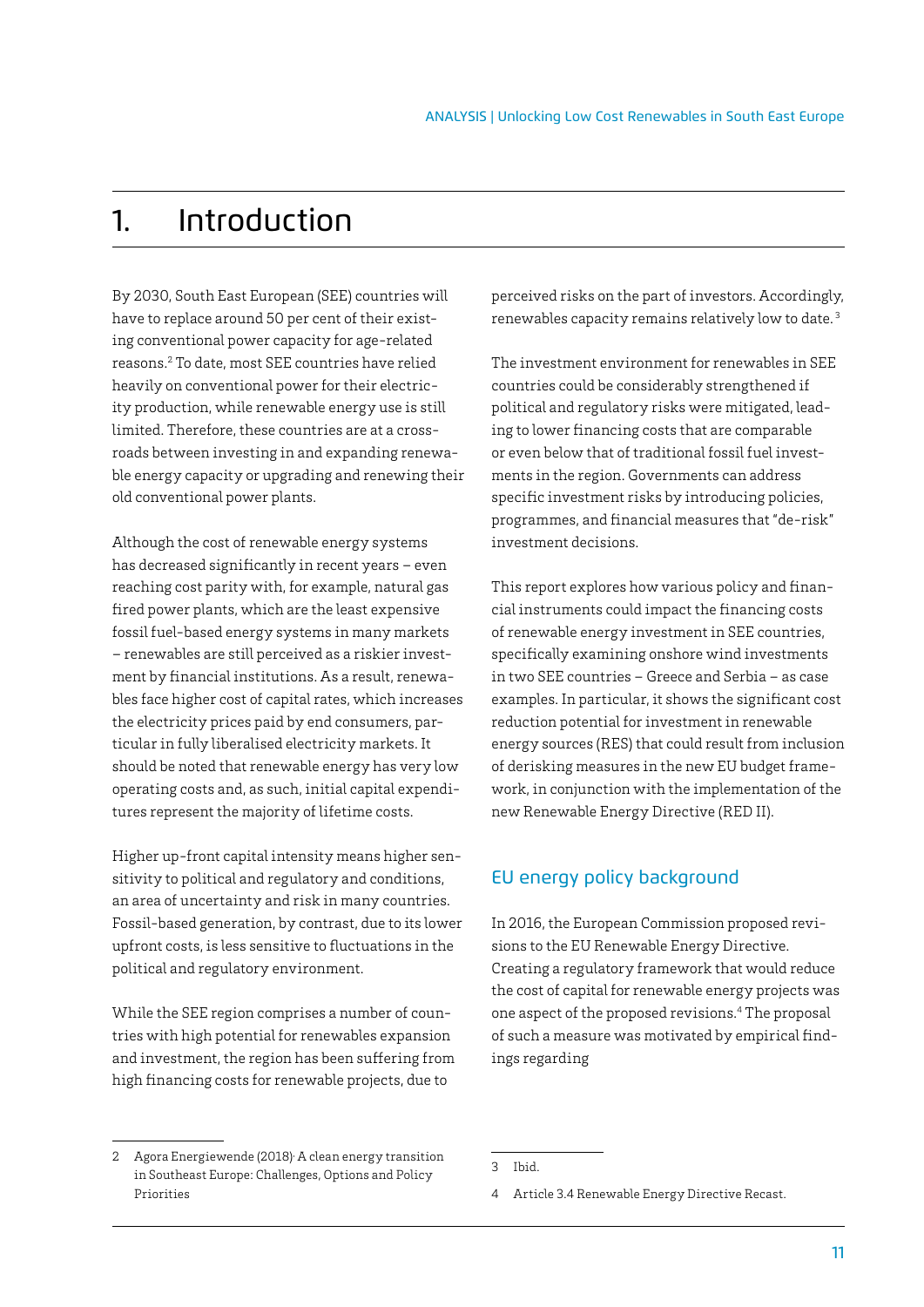- 1) the growing relevance of financing costs for the overall economic viability of renewable energy projects <sup>5</sup> ;
- 2) the widely divergent financing costs for renewable energy investment across the European continent<sup>6</sup>; and
- 3) the significant impact of renewable energy financing costs on the potential for developing cost-competitive renewable energy, particularly in lower per capita GDP countries in East and South East Europe.7

Against this backdrop, there is increasing political recognition that reducing renewable financing costs to "best in class" levels across the European continent would be both politically and economically desirable, given the imperative to rapidly replace  $CO<sub>2</sub>$ -emitting power generation with clean alternatives across the continent while also avoiding a multi-speed Europe on renewables.

Hence, the Commission eventually proposed to include in the new EU budget for 2021-2027 a budget guarantee mechanism for the financial de-risking of renewable energy investments within the EU and the EU's neighbourhood.<sup>8</sup> Use of the mechanism would be voluntary. As one source of funding, governments could decide to allocate a share of their future withdrawal rights under the Cohesion Fund for use in the budget guarantee. Once no longer needed as a guarantee, the money would become

again available for allocation to other spending purposes.

The new budget guarantee mechanism will gain practical relevance in 2019, when each Member State must develop an integrated national energy and climate plan up to 2030 and will consider how much public funding is needed to achieve EU climate and energy targets.9 The contracting parties of the Energy Community, which includes the Western Balkan countries, will conduct a similar exercise.

<sup>5</sup> See Ecofys and eclareon (2018): Cross-Border Renewables Cooperation. Study on behalf of Agora Energiewende.

<sup>6</sup> See Ecofys et al. (2016) DIA-CORE - The impact of risks in renewable investments and the role of smart policies - Final Report and Ecofys (2017) Mapping the cost of capital for wind and solar energy in South Eastern European Member States,

<sup>7</sup> IRENA (2017). Cost-competitive renewable power generation. Potential across South East Europe

<sup>8</sup> European Commission proposals on Common Provisions Regulation and InvestEU fund.

<sup>9</sup> For more information, please see European Commission (2019), National Energy and Climate Plans.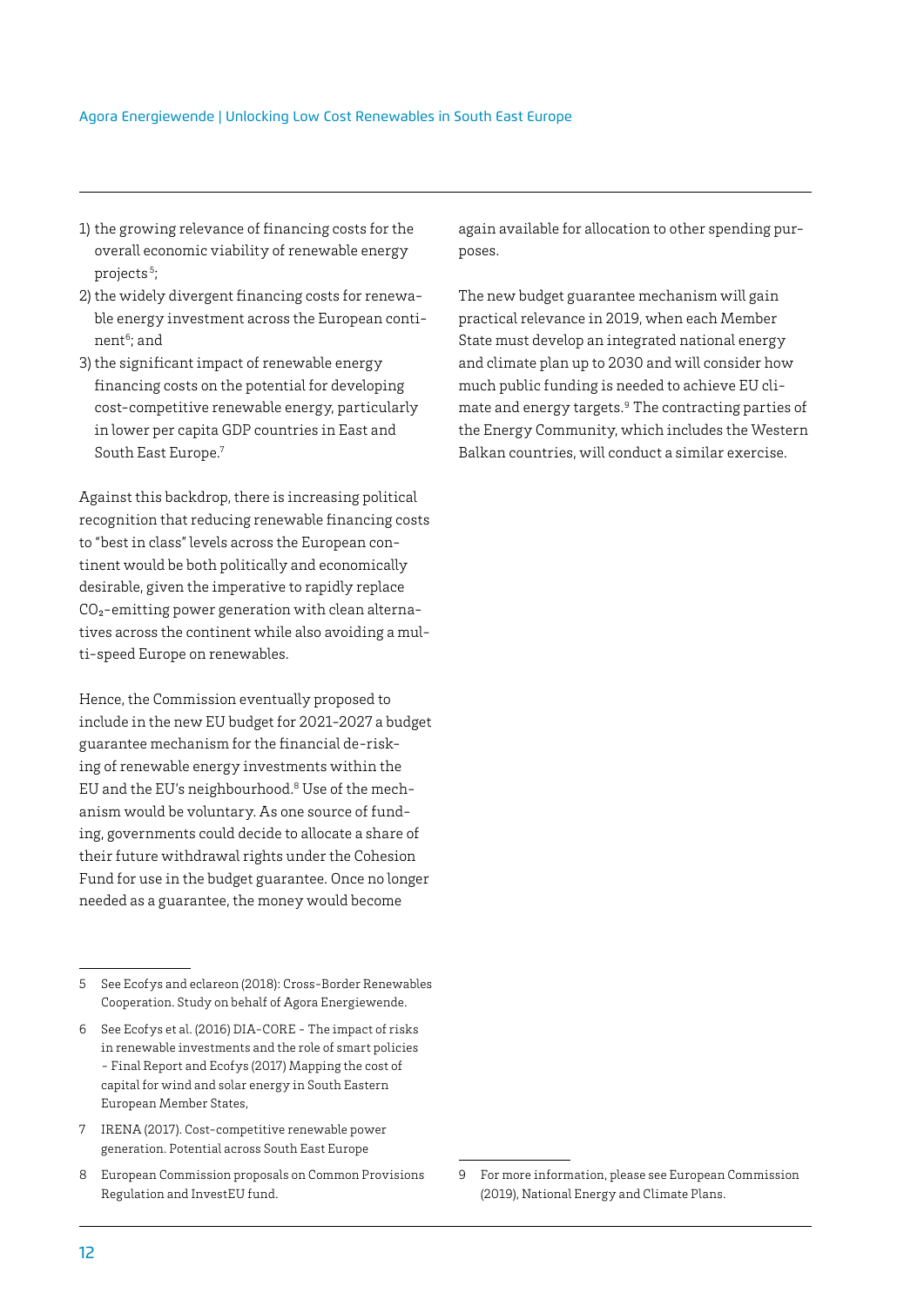## 2. Methodology

## General approach

This report analyses how a given set of policy and financial instruments could reduce RES investment risks and associated financing costs, given their adoption in the new EU budget framework and the full implementation of the RED II. Financing costs represent all expenses, including interest charges, associated with borrowing or using capital to finance a project. The Weighted Average Cost of Capital (WACC), which is typically used to evaluate investments, is a key metric in this regard. The WACC varies depending on the method of financing: cost of equity (CoE) describes the return an investor needs to make on pledged capital, while cost of debt (CoD) describes required return on borrowed capital. Projects often include a mix of both equity and debt financing.

The WACC affects the Levelised Cost of Electricity (LCOE), which can be used to compare different generating plants and to determine the minimum price of electricity needed in order to break even over the lifetime of the generating asset. LCOE values are calculated on the basis of the WACC, used as the discount rate, anticipated operating costs, and anticipated fuel costs in order to obtain the Net Present Value of a unit of electricity over the lifetime of a generating asset.

In this report we quantify how derisking measures would impact the cost of capital and LCOE of onshore wind plants. Our estimations rely on data from structured interviews with private sector investors and project developers. We do not evaluate the costs associated with enacting and administering the considered instruments as this was not a focus of the study and relevant data availability is in any case poor.

We examine two SEE countries as case examples: one EU member state, Greece; and one Western Balkan State, Serbia. We also focus on onshore wind, which is a technology with a large deployment potential in the region.

### Process and assessment steps

In a first step, we assess the current policy and investment environment in Greece and Serbia based on input provided by our local partners in SEE – namely, the Serbian Association for Sustainable Development (ASOR), the Greek National Observatory of Athens (NOA), and FACETS, S.A. This assessment includes the identification of the most important barriers as well as political, regulatory, administrative and financial risks to onshore wind investment in the two countries. In addition, we select the most relevant policy and financial instruments to mitigate those risks, taken from the EU budget framework, the related Renewable Energy Directive II (RED II), and a potential Cost Reduction Facility (CRF) that is currently at the proposal stage.

Based on the identified main investment risks, our local partners carried out structured interviews with project developers and investors on a confidential basis. Interviewees were provided beforehand with information regarding the objective of the project, including the study's key definitions, assumptions, and questions, in order to ensure comparable results. Based on the interviews, we quantified financing costs for onshore wind projects in Greece and Serbia. In a second step, we quantified the expected effectiveness of the previously chosen public and financial instruments and their potential impact on financing costs.

The second part of the analysis focuses on the modelling of LCOE in a pre- and post-derisking sce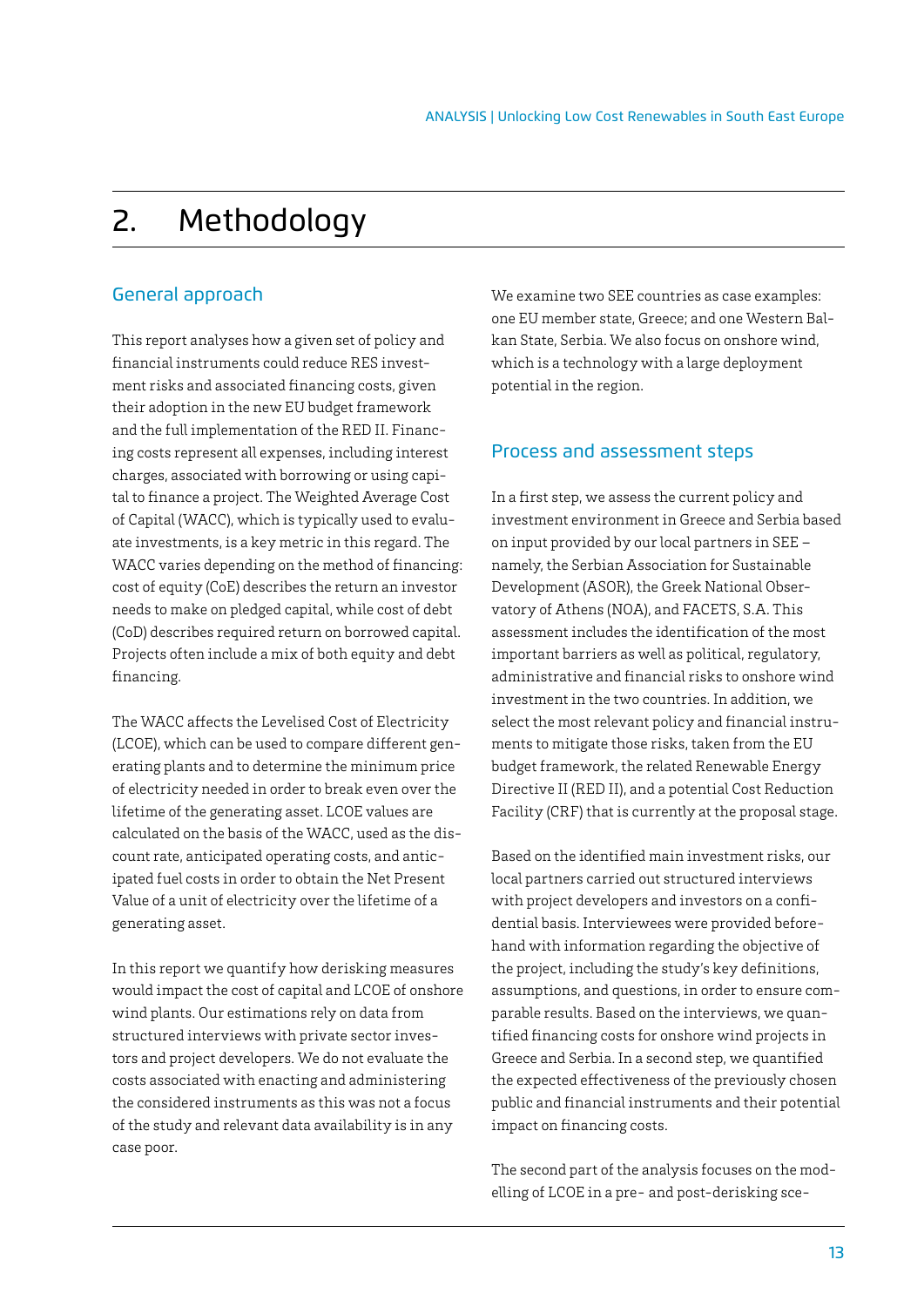nario, including comparison to a baseline technology where appropriate data are available. For this task, we use the LCOE tool developed by UNDP under their "Derisking of Renewable Energy Investments (DREI)" framework.10

Key data and assumptions were gathered partly through the interviews and partly through additional research by our local partners. This included research on capacity factors, operational expenditures, and discount rates, among others, for both a non-renewable investment alternative and onshore wind. To increase the robustness of the results, a sensitivity analysis was also carried out.

Current price developments, as evidenced by recent auction outcomes, are highly dynamic. Accordingly, some of the data cited in this report may be outdated, as they are based on an analysis undertaken between December 2018 and February 2019. However, our overall findings remain valid.

<sup>10</sup> For more information, please see UNDP (2019), Derisking Renewable Energy Investment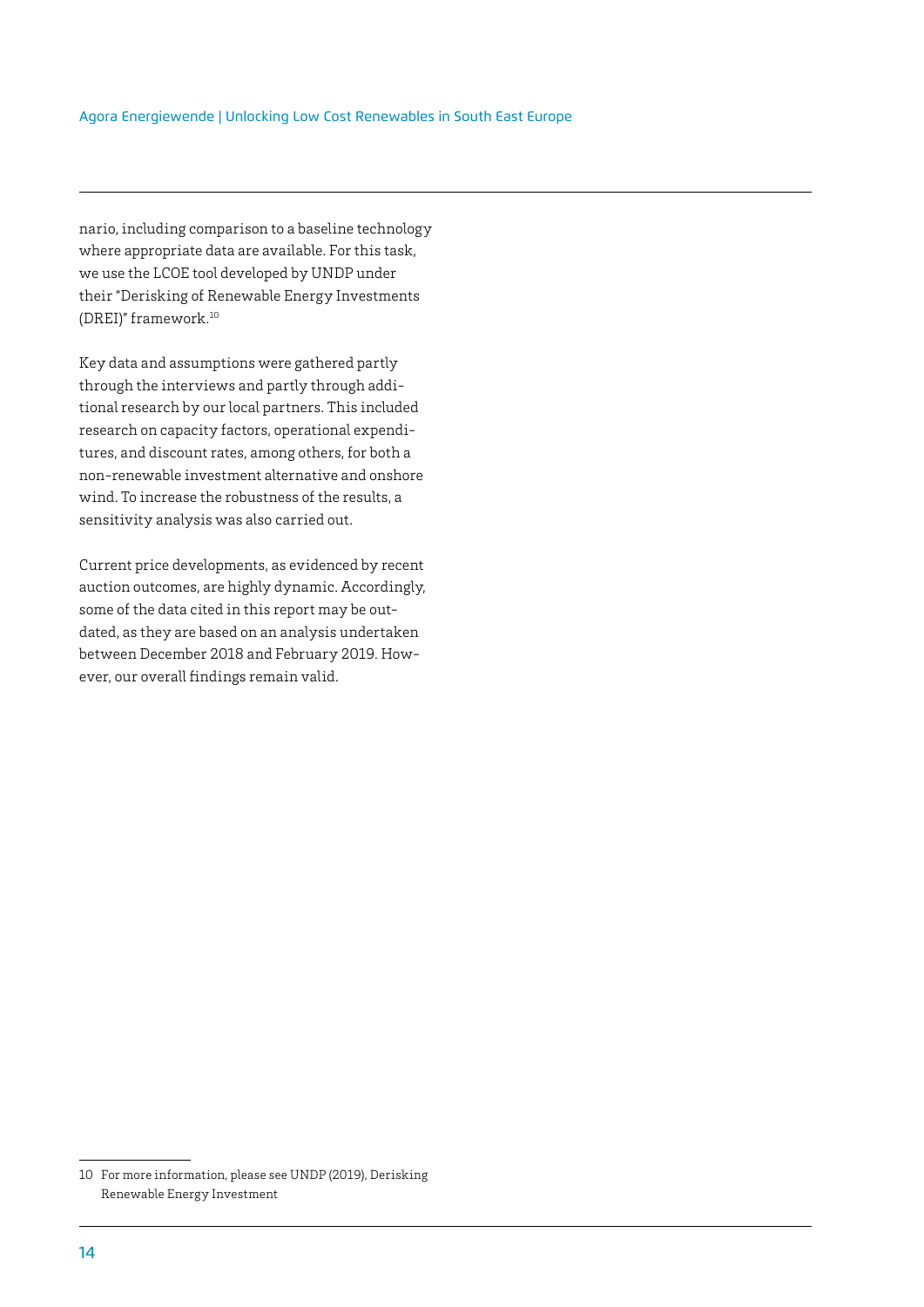## 3. EU Background

The existing European regulatory framework for renewable energy, most prominently the Renewable Energy Directive<sup>11</sup> and European rules on electricity market design<sup>12</sup>, includes several elements that  $$ if properly implemented by Member States – will lower the investment risk for renewable energy and thereby contribute to lowering the cost of capital.

Key "de-risking" elements in the revised EU Renewable Energy Directive include obligations on Member States:

- $\rightarrow$  to publish a long-term schedule for the expected allocation of support to renewable energy projects, indicating the timeline, budget, and capacity for at least the next three to five years (Art. 6)
- $\rightarrow$  to avoid retroactive changes to support previously granted (Art. 6)
- $\rightarrow$  to establish administrative one-stop shops and maximum time limits for permit-granting processes of 2 years for new projects and 1 year for repowering (Art. 16)
- $\rightarrow$  to simplify permitting for the re-powering of renewable projects (Art. 16)
- $\rightarrow$  to remove administrative barriers to corporate long-term power purchase agreements (Art. 15)

The revised EU Renewable Energy Directive also obliges the Commission to enable high ambition on the part of Member States through enhanced use of EU funds, especially in view of reducing the cost of capital for renewable energy projects (Art. 3.4). The Commission seeks to meet this obligation by, among other things, proposing a new EU budget guarantee mechanism as part of the new multiannual EU Budget (2021-2027) that would lower the financing

costs of renewable energy projects in Member States and neighbouring countries with higher than average cost of capital rates.

Important "de-risking" provisions in the area of electricity market regulation include:

- $\rightarrow$  Advancing of "no regret" measures to make power markets more flexible and better integrated, such as product lengths on intraday markets and an imbalance settlement period of 15 minutes (Art. 7)
- $\rightarrow$  Curtailment of RES as a last resort; compensation of 90% of financial support for curtailed energy (Art. 12)

As a supplement to new EU laws on power market design and renewable energy, the new EU budget for 2021-2027 should become a key enabler of lower cost of capital for RES investors. Specifically, the European Commission's budget proposal foresees a new financial instrument as part of the "Invest EU" Fund. It would enable a Member State to transfer at least 5% of allocated Cohesion and Structural Funds to a European guarantee scheme that would be used to reduce investment risk in that Member State and thus lower the financing costs for renewable energy projects.

Beneficiaries of this policy would primarily be high cost-of-capital countries in Central and South Eastern Europe. The scheme would enable decision-makers in these countries to move faster and further in developing their respective domestic renewable energy potential at lower cost to consumers and taxpayers.<sup>13</sup>

<sup>11</sup> Directive (EU) 2018/2001 on the promotion of the use of energy from renewable sources (recast).

<sup>12</sup> Regulation (EU) 2019/943 on the internal market for electricity.

<sup>13</sup> See Agora Energiewende (2018): Reducing the cost of financing renewables in Europe. Report of a multi-stakeholder dialogue on the proposed EU Renewable Energy Cost Reduction Facility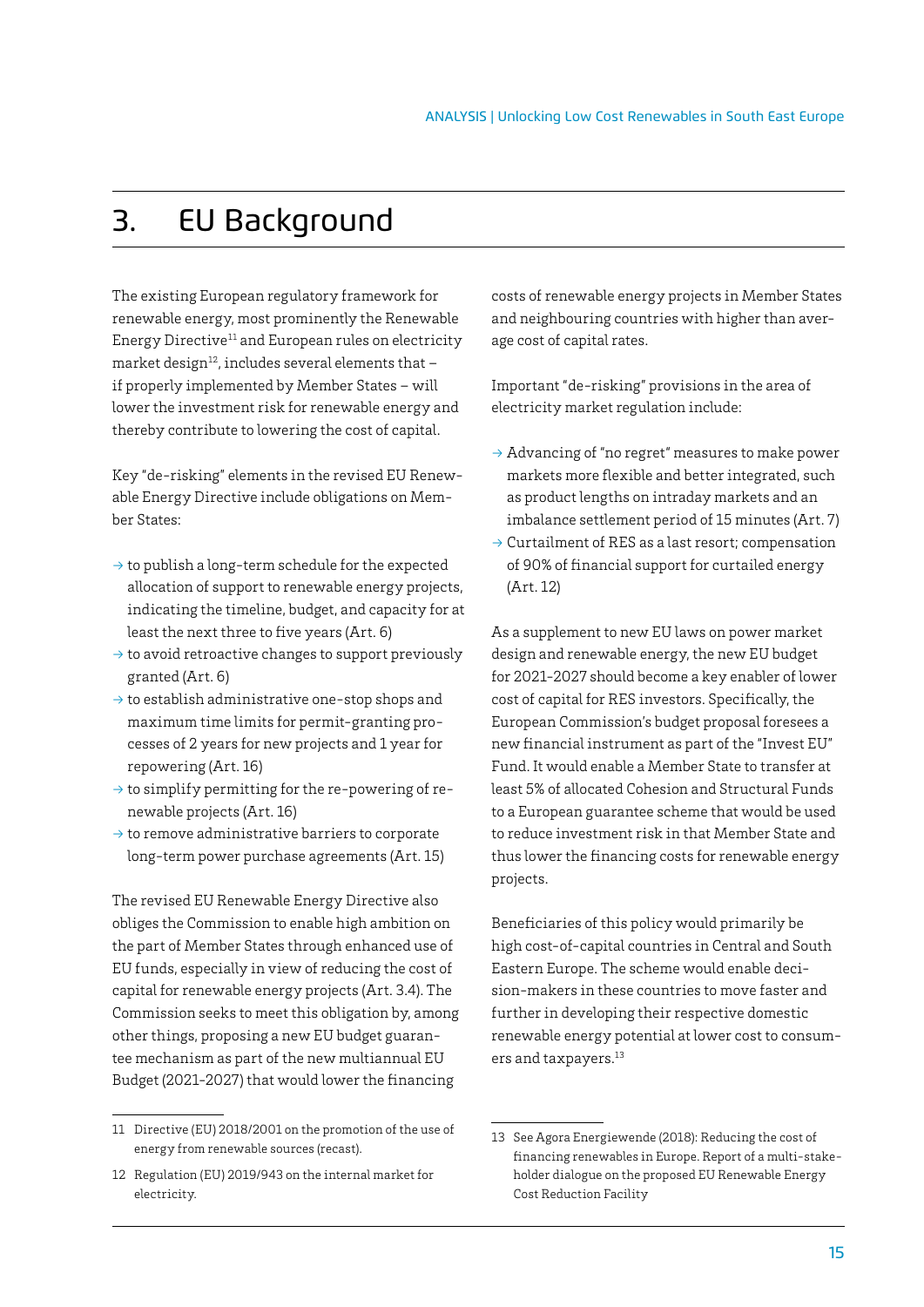The new EU budget guarantee mechanism will encourage risk premium convergence between low and traditionally high risk countries. Essentially, the scheme is similar to an export credit guarantee.

Potentially, access to financing will be made contingent upon additional Member State commitments, including domestic measures to minimise financial and regulatory risks. However, rules in this regard have not yet been developed.

In addition to the aforementioned budget guarantee for EU Member States, the European Commission is developing a similarly tailored new guarantee instrument for the Western Balkans under the umbrella of the "Western Balkans Investment Framework". At the time of writing, this guarantee scheme for the Western Balkans, which will be available for renewables as well as energy efficiency projects, will be initially endowed with 150 million euros in 2019 and 2020.14

<sup>14</sup> EU - WESTERN BALKANS: ATTRACTING INVESTMENT. Factsheet, July 2018.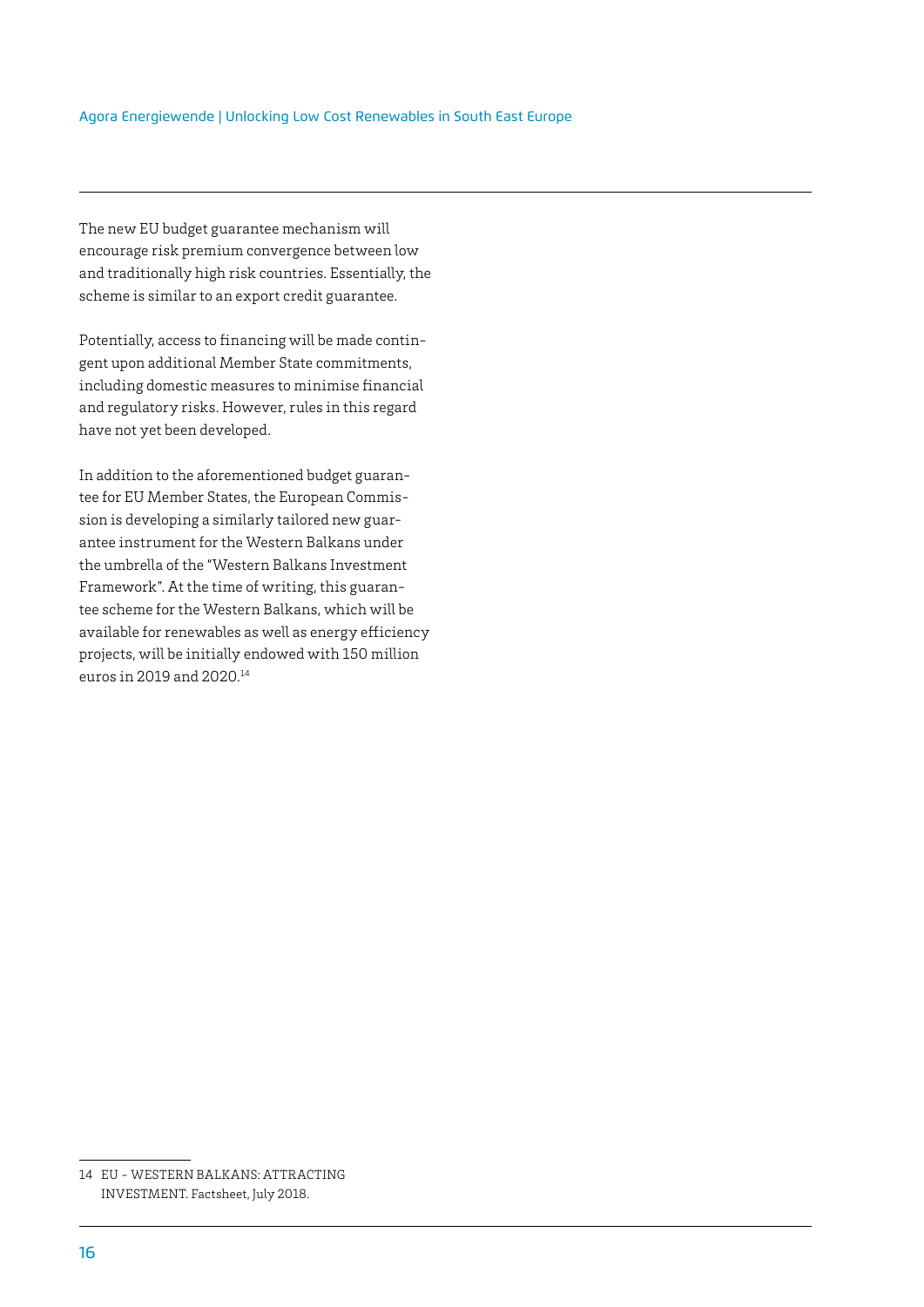## 4. Current status of RES investment in the SEE region

Some 60 per cent of annual electricity generation in the SEE region comes from coal and lignite, and is produced by power plants with an average age of over 40 years.15 Investment in renewable energy capacity is still minimal, and only a few countries, including Greece, Bulgaria, and Romania, have significant solar PV and wind energy capacities. Large potential remains untapped.16

The following sections provide additional insight into the status of RES investment in our two case countries, Serbia and Greece.

## Serbia

Serbia's power sector is characterised by a high dependency on lignite and, to a lesser extent, hydropower (which comprised 70 and 30 per cent of the electricity generation mix in 2016, respectively). The national power utility EPS has a monopoly in the market, owning most generation capacity and distribution grids.<sup>17</sup>

Serbia is committed to increasing its RES share to 27 per cent by 2020, up from 22 per cent in 2015. The Energy Community is expected to release mandatory RES targets in 2019. The proposed target for Serbia is a 27 per cent and 35.5 per cent RES share in

gross final energy consumption by 2020 and 2030, respectively. 18, 19

Serbia's RES support regime is currently undergoing reform. Serbia aims to revise incentives and gradually move toward an auction system for RES support. The current feed-in-tariff regime has only been prolonged until the end of 2019.<sup>20</sup> The current reform proposal would allow an additional 450 MW of wind to be awarded in technology-specific auctions over the next three years. In this way, there is uncertainty regarding long-term support for renewables in Serbia, which increases risk premia on RES investment.

At the same time, Serbia has significant renewable energy potential. Endowed with good wind resources, Serbia is well positioned for the development of utility-scale renewable energy projects. IRENA estimates its additional cost-competitive wind potential at 5.6 GW.<sup>21</sup> Wind energy provides an opportunity for Serbia to improve its energy security while also meeting its emission reduction obligations as a member of the EU Energy Community and signatory to the Paris Agreement.

Nevertheless, there is appetite for further investment in lignite power plants. The country has 4.5 billion tonnes of proven lignite reserves and

- 20 Balkan Green Energy News (2018), Serbia pushed back introduction of renewables auctions by a year
- 21 IRENA (2017), Cost-competitive renewable power generation: Potential across South East Europe

17 Bankwatch Network (2017), The energy sector in Serbia

<sup>18</sup> For example, [https://bankwatch.org/the-european](https://bankwatch.org/the-european-energy-community)[energy-community](https://bankwatch.org/the-european-energy-community)

<sup>19</sup> TU Wien (2019), Study on 2030 overall targets (energy efficiency, RES, GHG emissions reduction) for the Energy Community

<sup>15</sup> REKK (2019). The Southeast European power system in 2030: Flexibility challenges and regional cooperation benefits. Study on behalf of Agora Energiewende

<sup>16</sup> energypost.eu (2018)[, Energy Community sets stage for](https://energypost.eu/energy-community-sets-stage-for-clean-energy-transition-in-south-east-europe/)  [clean energy transition in South-East Europe](https://energypost.eu/energy-community-sets-stage-for-clean-energy-transition-in-south-east-europe/)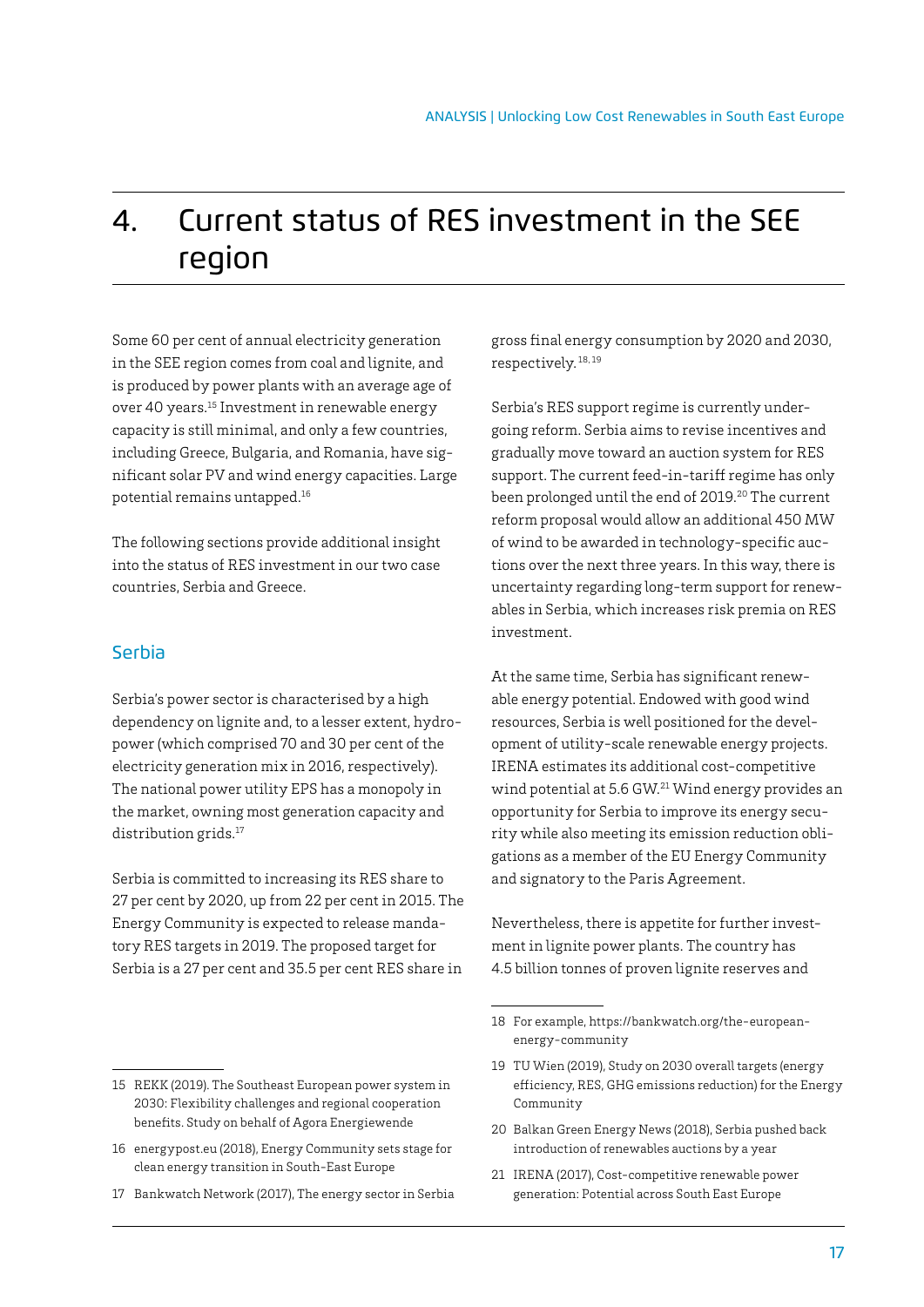actively plans on using them. A new 350 MW lignite plant (Kostolac B3) is at the pre-permit stage and planning for an additional 1,750 MW of capacity has been announced.22 However, new lignite plants have conversion efficiencies of below 40 per cent and high O&M costs, which impairs their economic viability. Furthermore, O&M costs, including refurbishment measures, will increase over time for older power plants, in part due to more stringent environmental standards.

At the same time, Serbia faces a range of barriers to onshore wind investment, $23$  including:

- $\rightarrow$  Permit risks: Inconsistent and ambiguous decision making; long time-frames for obtaining licences and permits;
- $\rightarrow$  Grid and transmission risks due to deficient operational/technical management by the transmission system operator (TSO);
- $\rightarrow$  Power market risks: A monopolistic balancing market and cap on wind power set at 500 MW;
- → Regulatory/political risk due to uncertainty regarding the future regulatory environment;
- $\rightarrow$  Financial sector risk: An illiquid capital market and a preference for small wind projects;
- → Social acceptance risk related to "Not in my backyard" (NIMBY) resistance;
- $\rightarrow$  Developer risk due to lack of experience; uncertainty regarding project implementation;
- → Counterparty/off-taker risk, and
- → Currency/macro-economic risk.

As a result of these factors, investment and O&M costs for renewables are rather high: new capacity development currently runs at 1.5–1.6 million euro/MW, while annual O&M costs stand at close to 35,000 euros/MW.

#### Greece

Greece's power sector is characterised by a strong reliance on oil and natural gas imports.<sup>24</sup> By 2030, the country plans to decommission about 60 per cent of its aging lignite power plants while adding 615 MW of new lignite based power. Also by 2030, Greece plans to develop 4400 MW of wind power and 4200 MW of solar power.<sup>25</sup> Greece has committed to achieving a renewable energy share of 20 per cent in gross final energy consumption by 2020 and of 31 per cent by 2030. It has also pledged to increase its RES share in power production to 40 per cent by 2020 and 63 per cent by 2030.26

Greece has diversified its generation mix in recent years, with natural gas and renewable energy sources gaining ground. Lignite and natural gas each comprise approx. 34 per cent of generation. At the same time, production costs for lignite have become comparatively less favourable, owing to lower electricity consumption, rising air pollution, environmental restrictions, and low gas prices.27, 28

Greece is pursuing policies to liberalise and deregulate its wholesale and retail power markets. In line with the EU's new rules for electricity markets, it is shifting from a market dominated by the vertically integrated state utility Public Power Corporation S.A. (PPC) to arrangements that enable competition in forward, day-ahead, intraday, and balancing markets.

25 Greek NECP as submitted to EC on 29 January 2019.

26 ibid.

- 27 IEA (2017), Energy Policies of IEA Countries, Greece 2017 Review.
- 28 Lalas and Nikos (2018), Lignite in Greece: An Assessment.

<sup>22</sup> Coalswarm (2019), Global Coal Power Plant Tracker

<sup>23</sup> For a full overview of investment risks in Serbia, please see the Annex.

<sup>24</sup> IEA (2017), Energy Policies of IEA Countries, Greece 2017 Review.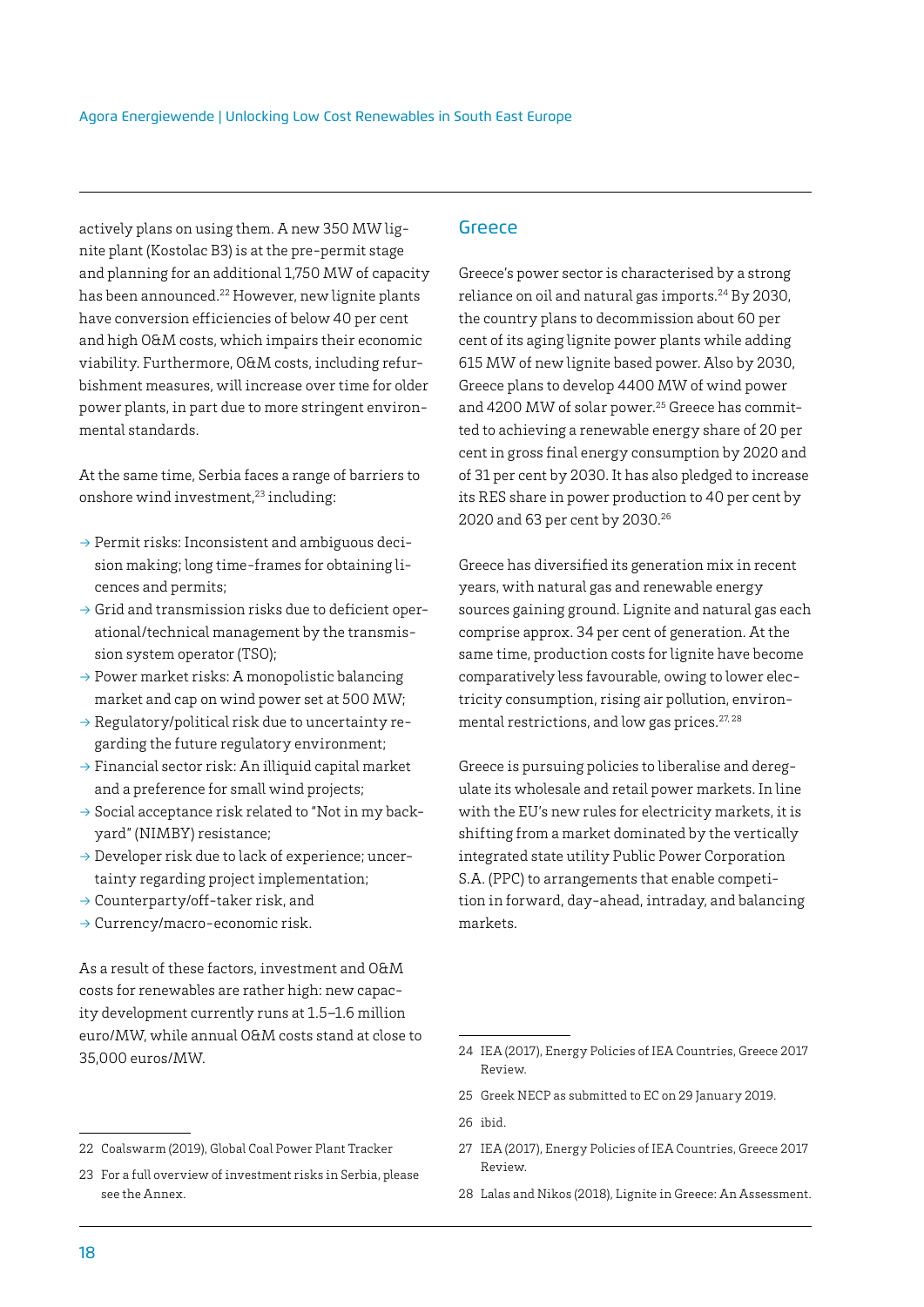In 2015, Greece ended its generous Feed in Tariffs (FiT) 29 support scheme and in 2018 shifted to auctions 30 for wind and solar (currently auctioned both together and separately). Since then, three auctioning rounds for onshore wind have taken place. The second auction, in December 2018, reached 160 MW of onshore wind power with record low bids of 55–65 EUR/MWh.31 A third, technology-neutral auction, held in April 2019, included only one successful offer for 66 MW of onshore wind at 60 EUR/ MWh. The record low LCOEs achieved in these auctions could be attributable to numerous factors, including potential underbidding by investors eager to enter the market, or bidding by foreign developers with access to better financing conditions. Previous studies have estimated a WACC of 12 per cent for onshore wind projects in Greece.<sup>32, 33, 34</sup>

Despite falling wind technology costs, Greece faces a series of barriers to onshore wind investment, including:35

- $\rightarrow$  Permit risk: A lack of institutional capacity, with long time-frames for obtaining licences and permits as well as inconsistent legislation and/or costly procedures;
- $\rightarrow$  Grid and transmission risk: Technical constraints of the Greek grid, including lack of grid reinforce-

- 30 Under an auction regime, the government tenders a certain amount of energy capacity. RES producers bid offers to the government. Based on criteria such as price, the government chooses the best offers.
- 31 WindEurope (2018), Lower prices for onshore wind in second Greek renewables auction.
- 32 Angelopoulos et al. (2016) Risks and cost of capital for onshore wind energy investments in EU countries
- 33 Angelopoulos et al. (2017) Risk-based analysis and policy implications for renewable energy investments in Greece
- 34 Ecofys (2016). See Footnote 6.
- 35 For a full overview of investment risks in Greece, please see the Annex.

ment measures, high congestion levels, and transmission capacity restrictions;

- $\rightarrow$  Power market risk: There is uncertainty related the expansion of day-ahead trading to include day-ahead, intraday, forward, and balancing energy trading, especially given balancing obligations and barriers to access the balancing market;
- $\rightarrow$  Regulatory/political risk: An unstable and unknown regulatory environment as well as conflicting short-term political interests are at odds with the need for long-term strategy and planning;
- → Financial sector risk: Greek banks are under pressure because of their high exposure to non-performing loans, which has led to general capital scarcity, high cost of capital, high return expectations, and high debt-service cover ratios (DSCR).<sup>36</sup> Banks' risk aversion translates into very thorough and long risk assessment and due diligence processes;
- $\rightarrow$  Social acceptance risk: Social and political resistance related to NIMBY concerns and biodiversity threats;
- → Developer risk: Local developers have limited resources to develop bankable projects;
- → Counterparty/off-taker risk: Payment delays and re-structuring of signed PPAs bring financial uncertainty to investors.

<sup>29</sup> Feed-in-Tariffs: Fixed electricity prices that are guaranteed to renewable energy producers for each unit of energy produced and fed into the electricity grid.

<sup>36</sup> The DSCR is a measurement of the cash flow available to pay current debt obligations, stating net operating income as a multiple of debt obligations due within one year.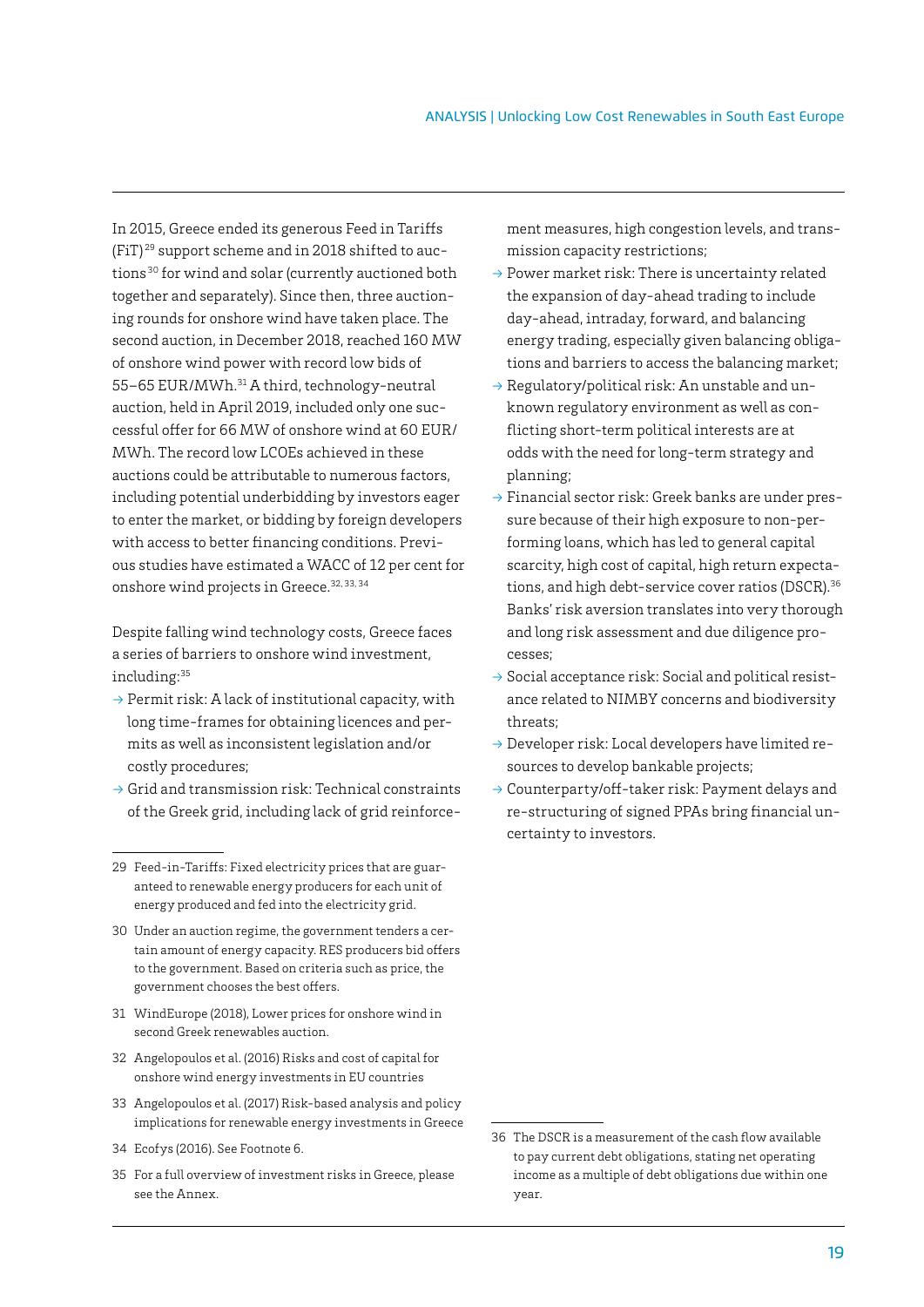Agora Energiewende | Unlocking Low Cost Renewables in South East Europe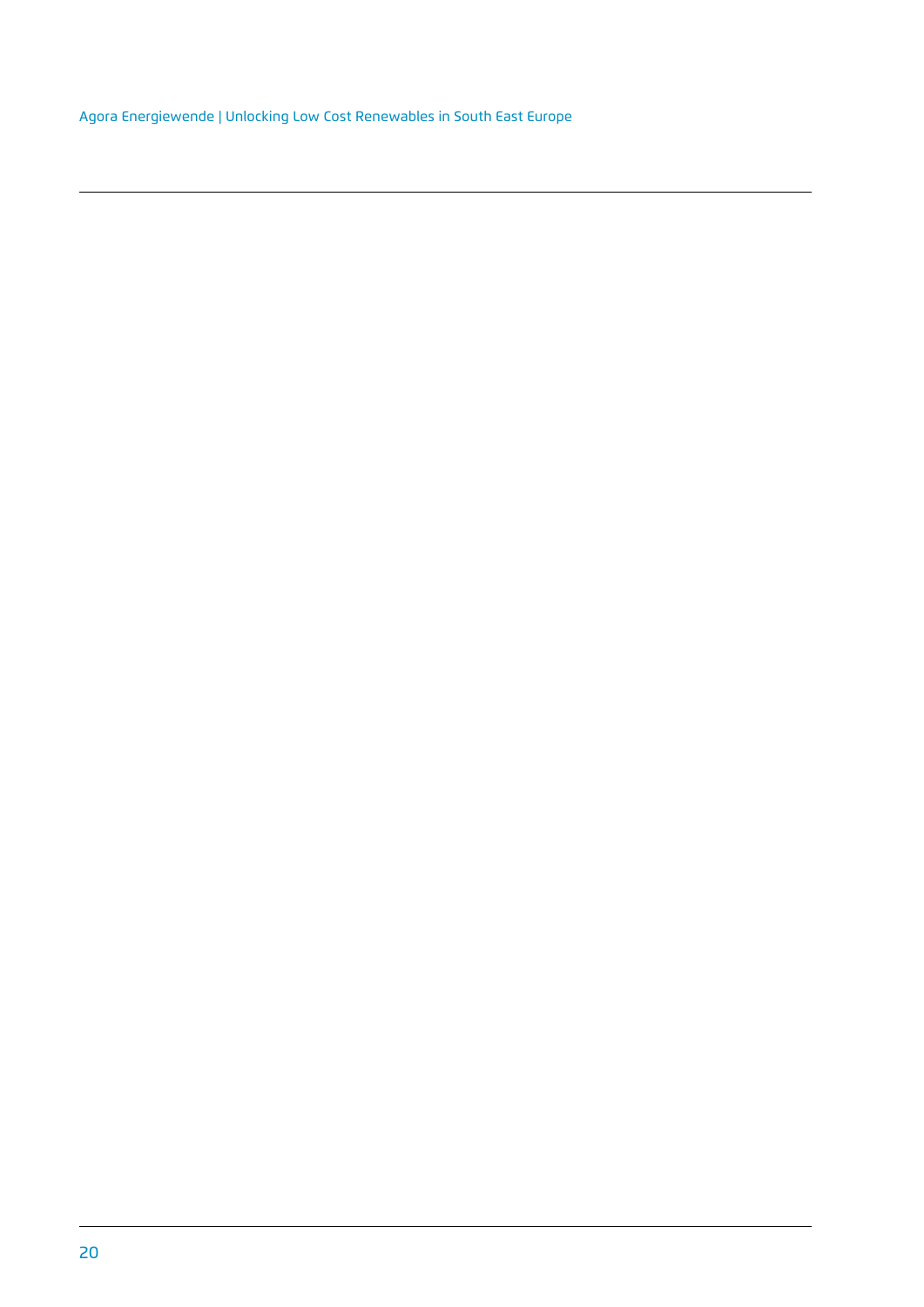## 5. Results: The cost reduction potential of RES derisking policies

## Serbia

Financing costs for onshore wind projects in Serbia are high: cost of equity (CoE) averages at 14.5 per cent, while cost of debt (CoD) averages at 4.6 per cent. Compare this to Germany, which has a CoE of 5.4 per cent and CoD of 1.6 per cent.<sup>37</sup>

37 Ecofys and eclareon (2018), Cross-Border Renewables Cooperation: The impact of national policies and regulation on the cost of onshore wind across the PENTA region and priorities for cooperation

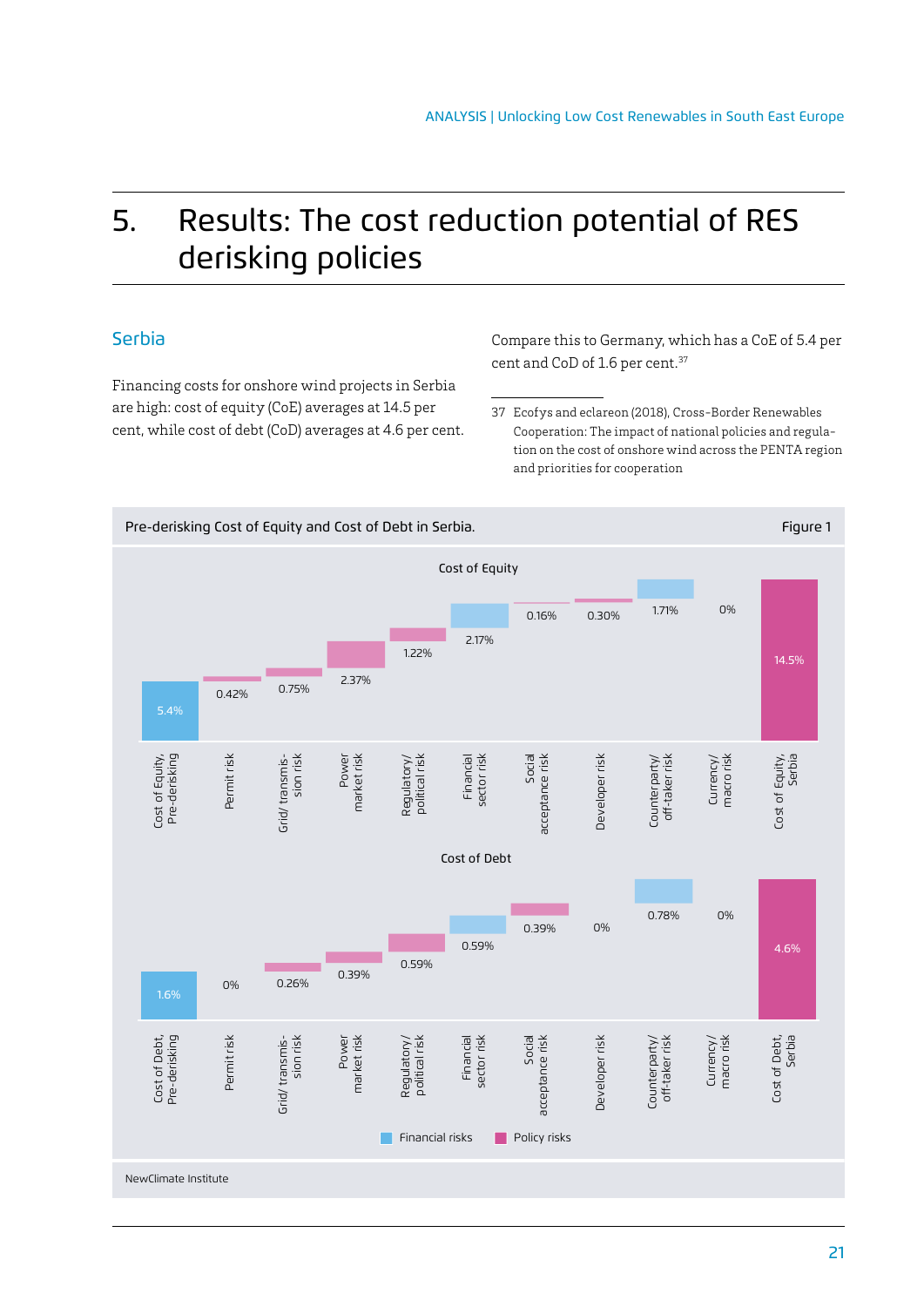In a modelling exercise, we quantify how individual risk categories increase the cost of capital in Serbia ([Figure 1\)](#page-21-0).

Three risk categories in particular make a significant contribution to higher financing costs:

- 1) "power market risk", i.e. risks related to the regulation of the power market, including the need for well-functioning, transparent mechanisms for electricity trading;
- 2) "political risk"; and
- 3) "counterparty risk", i.e. risk related to the reliability and credibility of the electricity buyer.

In more specific terms, the prime drivers of high risk perception and, by extension, high financing costs are: uncertainty surrounding the shift from feed-intariffs to auctions; restrictions on development due to the cap on wind power capacity; a monopolistic balancing market; restrictions on off-taker arrangements; and mixed signals on future RES policy.

Compared to Germany, investors demand a risk premium of 9.1 percentage points when investing in Serbian RES. Some 3.8 percentage points of this gap are attributable to financial risks, while 5.3 percentage points are attributable to policy risks (see Figure 1).

<span id="page-21-0"></span>By introducing a range of de-risking instruments tailored to Serbia (see *Table 1* and the methodology section for more details), the financing costs for onshore wind investment could be lowered by 6.6 percentage points (CoE) and 2.3 percentage points (CoD) (Figure 2).

Our estimations indicate that an RES Cost Reduction Facility aimed at minimising financial risks<sup>38</sup> would reduce CoE by 3 percentage points and CoD by 1.1 percentage points. A RES CRF would thus elimi-

39 For a detailed overview of investment risks and associated derisking instruments, please see the Annex.

|   | <b>RISK CATEGORIES</b>          | <b>LIST OF DERISKING INSTRUMENTS</b>                                                                                                                          |                                                    |  |
|---|---------------------------------|---------------------------------------------------------------------------------------------------------------------------------------------------------------|----------------------------------------------------|--|
|   |                                 | <b>Policy instrument(s)</b>                                                                                                                                   | <b>Financial instrument(s)</b>                     |  |
|   | <b>Permit Risk</b>              | Streamlined permitting                                                                                                                                        |                                                    |  |
| 2 | Grid/Transmission Risk          | Grid development; up-to-date grid connection code im-<br>plementation; continuation of shallow-charging approach                                              |                                                    |  |
| 3 | <b>Power Market Risk</b>        | Stable RES remuneration scheme; abolishment/reform of<br>fossil fuel subsidies; opening up balancing markets across<br>borders; implementing intraday markets |                                                    |  |
| 4 | Regulatory/ Political Risk      | Stable RES remuneration scheme; 2030 targets adopted                                                                                                          | Curtailment rules with finan-<br>cial compensation |  |
| 5 | <b>Financial Sector Risk</b>    | Implementation of RED II                                                                                                                                      | <b>RES Cost Reduction Facility</b>                 |  |
| 6 | Social Acceptance Risk          | Public campaigns                                                                                                                                              |                                                    |  |
| 7 | Developer Risk                  | Streamlined processes and good RES framework                                                                                                                  |                                                    |  |
| 8 | Counterparty/<br>Off-taker Risk | Revised PPA/CfD structure, including provisions of<br>self-consumption; stable RES remuneration scheme<br>implemented; enabling of corporate PPAs             | RES Cost Reduction Facility                        |  |
| 9 | Currency/Macro Risk             | Indexing/inflation adjustments, also for new auctions                                                                                                         | <b>RES Cost Reduction Facility</b>                 |  |

RES investment risks and derisking instruments – Serbia<sup>39</sup>. Table 1 and the serbia 1 and the Table 1

NewClimate Institute

<sup>38</sup> The regulatory/ political risk includes both policy and financial risk but is not addressed by the RES CRF.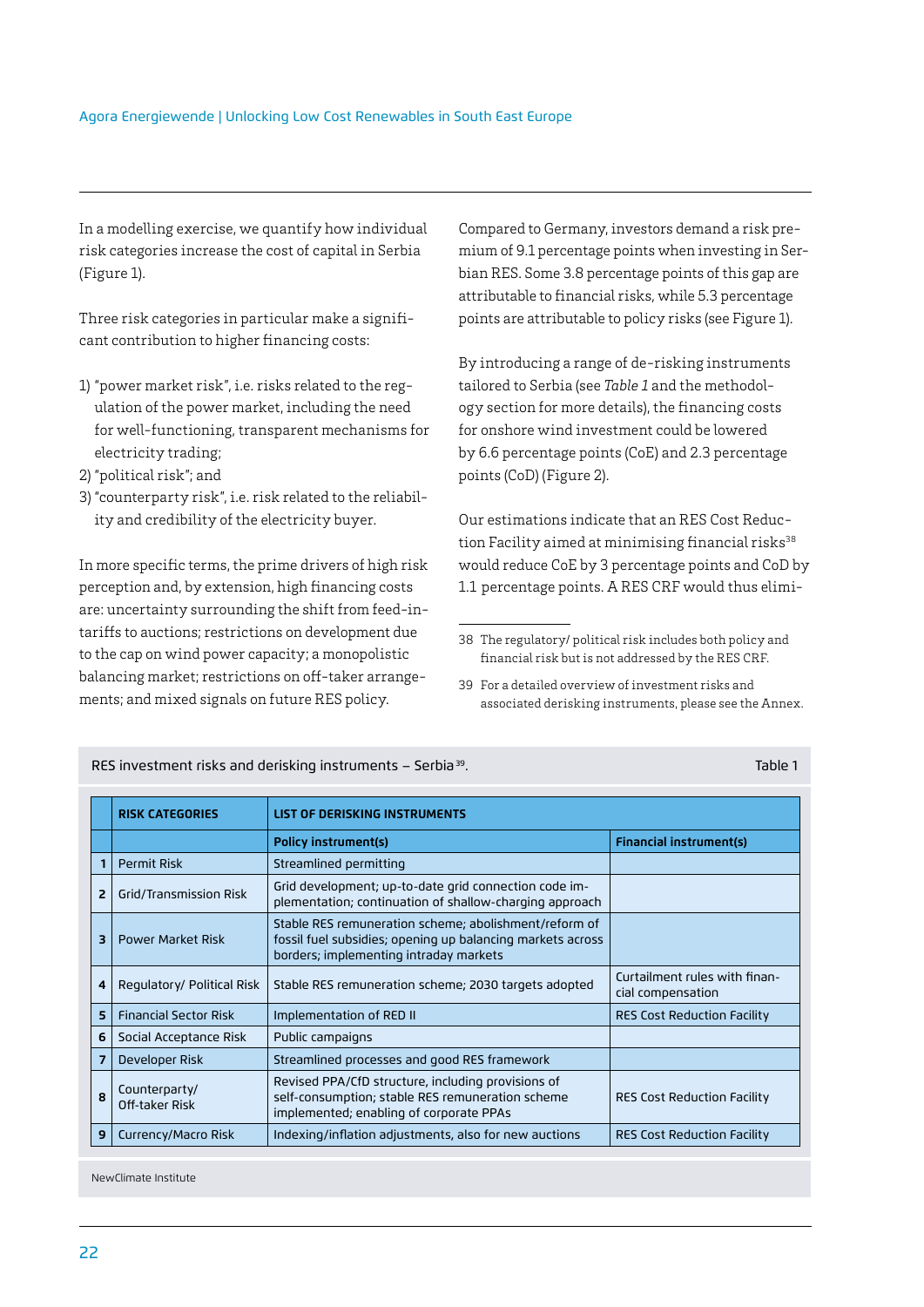

nate around 40 per cent of the higher cost of capital in the case studied here.

Other derisking instruments that could considerably decrease financing costs include a reliable RES remuneration scheme, long-term RES targets, as well as open and well-functioning balancing and intraday markets.

The derisking measures also contribute significantly to lower LCOEs for onshore wind. Additional

analysis shows that while in a pre-derisking environment, the LCOE of onshore wind is similar to that of lignite (the technology predominantly discussed in the energy policy context of the country), in a post-derisking environment, wind energy generation costs fall significantly (from 6.7 euro cents/kWh to 5.4 euro cents/kWh), thus becoming 27 per cent cheaper than lignite (which costs 7.3 euro cents/ kWh). This would further augment the attractiveness of onshore wind parks as a replacement for ageing fossil fuel plants (Figure 3).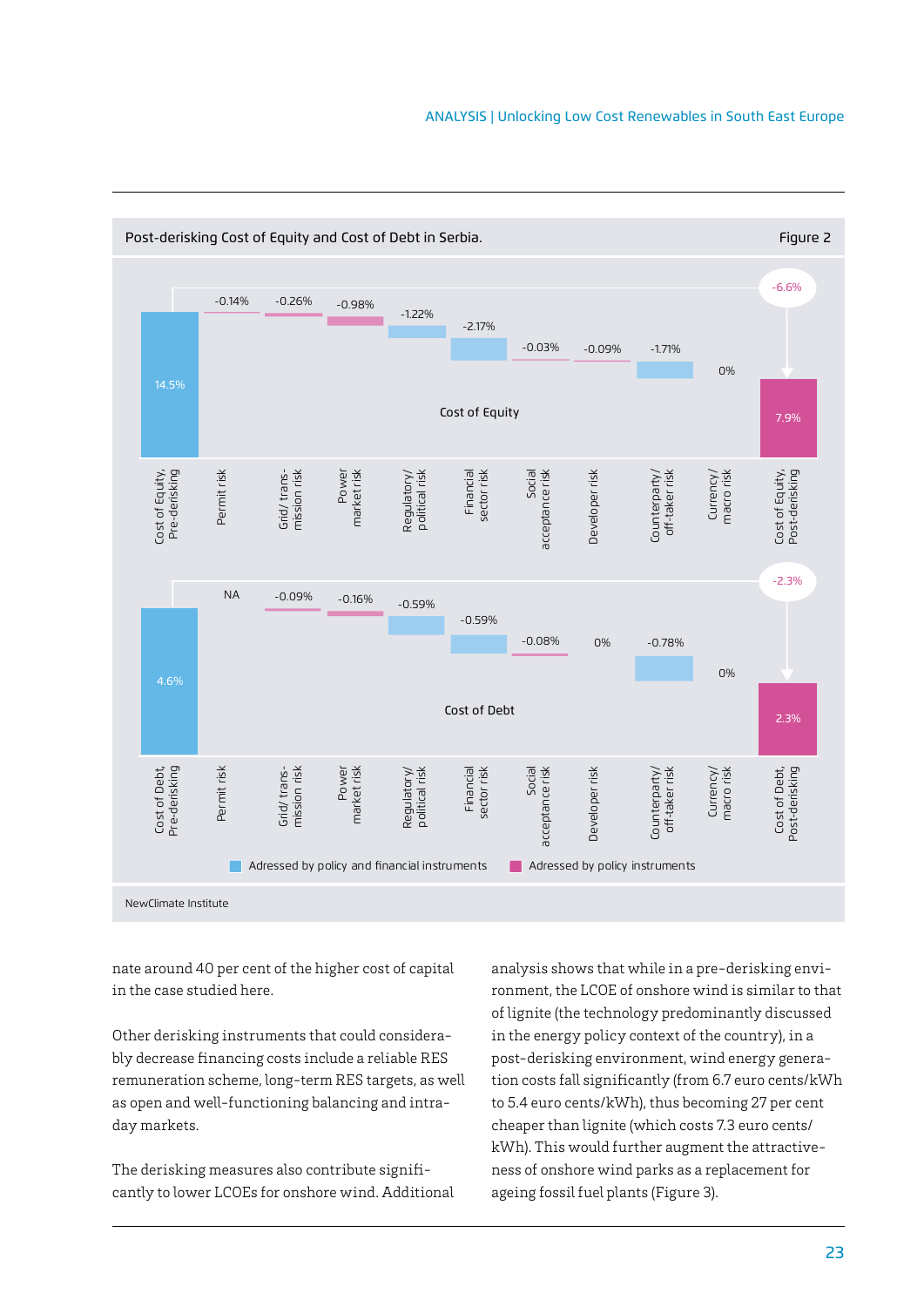

By significantly reducing the cost of RES investment, derisking policies thus appear to be an effective tool for supporting the development of renewables in Serbia. Beyond helping legislators to meet climate and energy targets, such policies would generate various positive knock-on effects, including improved air quality.

Lower reliance on fossil fuels would additionally reduce risks related to the future implementation of carbon pricing regimes (Figure 4).

40 With a view to the lignite plant investment, the range reflects a 10 per cent increase in fuel costs. For the pre- and post-derisking LCOE of wind power, the lower and higher ranges reflect a 1 percentage point increase/decrease of financing costs, as based on conducted interviews.

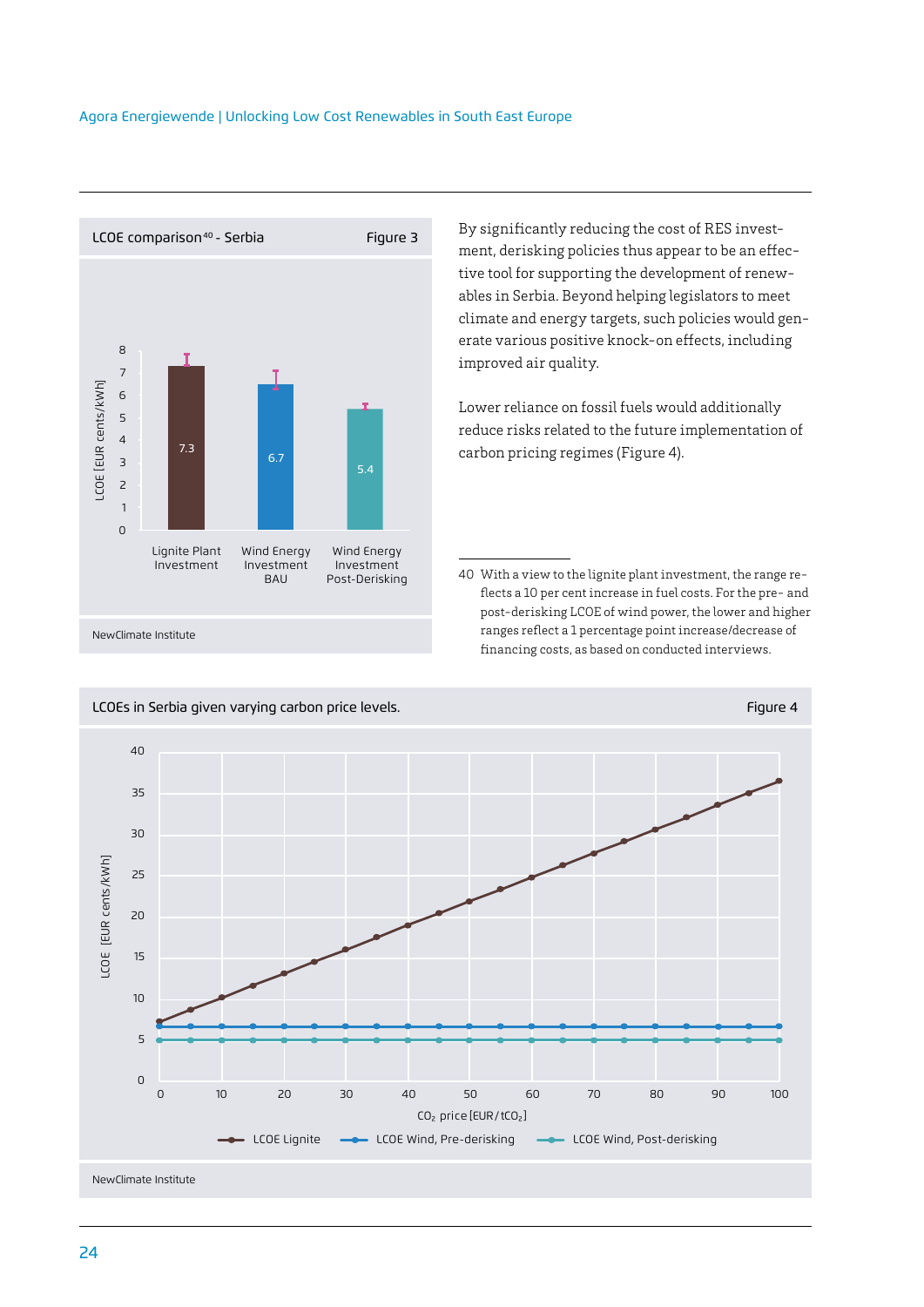### Greece

Onshore wind power projects in Greece are already economically attractive, yet bureaucratic obstacles, financial instability, and other barriers to investment have led to high financing costs, which are hampering the rapid expansion of onshore wind energy.

Onshore wind projects in Greece have a CoE of 14.5 per cent and CoD at 5 per cent. These figures have fallen rapidly in the last 2–3 years. Particularly the CoD for onshore wind parks has decreased considerably since 2016, when it stood at around 7 to 11 per cent.<sup>41</sup>

In line with our assessment for Serbia, we quantify how different risk categories contribute to increased cost of capital, as shown in Figure 5.

41 Ecofys and eclareon (2016), DIA-CORE - The impact of risks in renewable investments and the role of smart policies

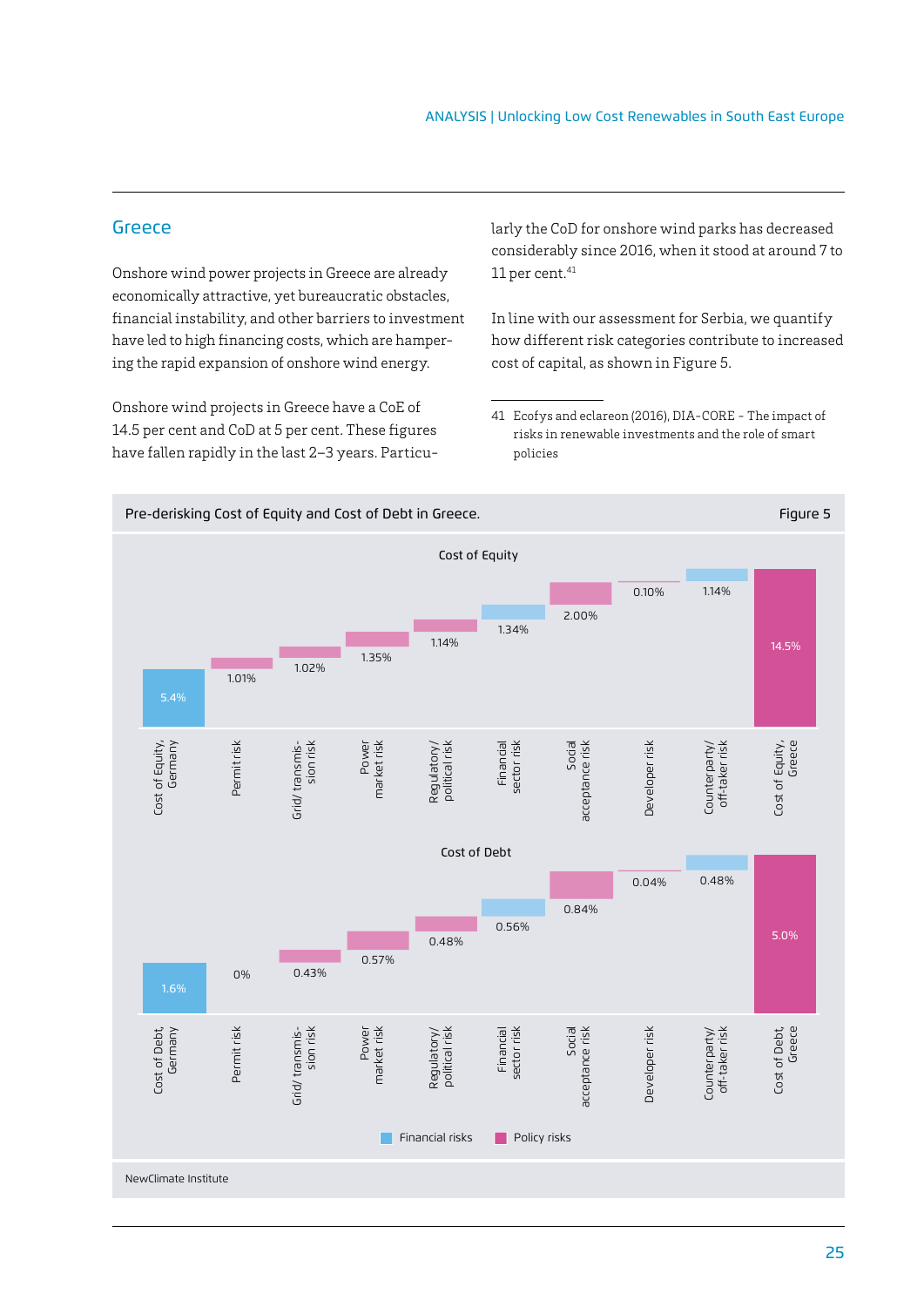Three risk categories have a particularly strong influence on the cost of capital:

- 1) "power market risk", i.e. risks related to power market regulation, including uncertainty related to transition to a market model that includes balancing obligations for wind;
- 2) "social acceptance risk", i.e. social and political resistance related to NIMBY concerns and biodiversity threats; and
- 3) "financial sector risk", i.e. capital scarcity and protracted due diligence by banks.

Of the 9.1% gap in equity financing costs between Germany and Greece, 2.5 percentage points are attributable to financial risks and 6.6 percentage points are attributable to policy risks.

By introducing a range of de-risking instruments tailored to Greece (see Table 2), cost of equity could be lowered by 4.9 percentage points and cost of debt by 1.9 percentage points (see Figure 6).

Our estimations indicate that an RES Cost Reduction Facility aimed at minimising financial risks would reduce CoE by nearly 2 percentage points and CoD by 0.8 percentage points. An RES CRF would thus almost eliminate 40 per cent of the cost of capital gap in the case studied here.

Derisking induces a lower WACC, which in turn reduces the LCOE of onshore wind parks by around 20 per cent, from 5.7 EUR cents/kWh to 4.6 EUR cents/kWh (see Figure 7). Based on the conducted interviews, the range varies by approximately 1 percentage point (pre-derisking: 4.5 to 7.5 EUR cents/kWh; post-derisking: 3.8 to 6 EUR cents/ kWh). The post-derisking LCOE significantly increases the economic attractiveness of onshore wind energy. The expansion of onshore wind in Greece would thus be a cost-effective option for replacing old conventional power plants. It should be noted that these LCOE values are estimated based on the mean values for equity, debt, and overall capital expenditure yielded in a survey conducted between

RES investment risks and derisking instruments – Greece. The contract of the contract of the 2

|   | <b>RISK CATEGORIES</b>       | <b>LIST OF DERISKING INSTRUMENTS</b>                                                                                                                                                                                      |                                            |  |
|---|------------------------------|---------------------------------------------------------------------------------------------------------------------------------------------------------------------------------------------------------------------------|--------------------------------------------|--|
|   |                              | <b>Policy instrument(s)</b><br><b>Financial instrument(s)</b>                                                                                                                                                             |                                            |  |
|   | <b>Permit Risk</b>           | Streamlined permitting                                                                                                                                                                                                    |                                            |  |
| 2 | Grid/Transmission Risk       | Grid development; up-to-date grid connection code<br>implementation; continuation of shallow-charging<br>approach; establishment of curtailment rules for RES<br>with financial compensation; increase storage facilities | Compensation of curtailed<br>energy at 90% |  |
| 3 | <b>Power Market Risk</b>     | Implementing intraday markets and balancing market<br>reform; better market coupling with neighbours                                                                                                                      |                                            |  |
| 4 | Regulatory/Political Risk    | Stable RES remuneration scheme with a long-term<br>schedule for RES auction volumes                                                                                                                                       |                                            |  |
| 5 | <b>Financial Sector Risk</b> | Stable RES remuneration scheme with a long-term<br>schedule for RES auction volumes                                                                                                                                       | RES Cost Reduction Facility                |  |
| 6 | Social Acceptance Risk       | Public campaigns                                                                                                                                                                                                          |                                            |  |
| 7 | Developer Risk               | Streamlined processes and good RES framework                                                                                                                                                                              |                                            |  |
| 8 | Counterparty/Off-taker Risk  | Enabling of corporate PPAs                                                                                                                                                                                                | <b>RES Cost Reduction Facility</b>         |  |

NewClimate Institute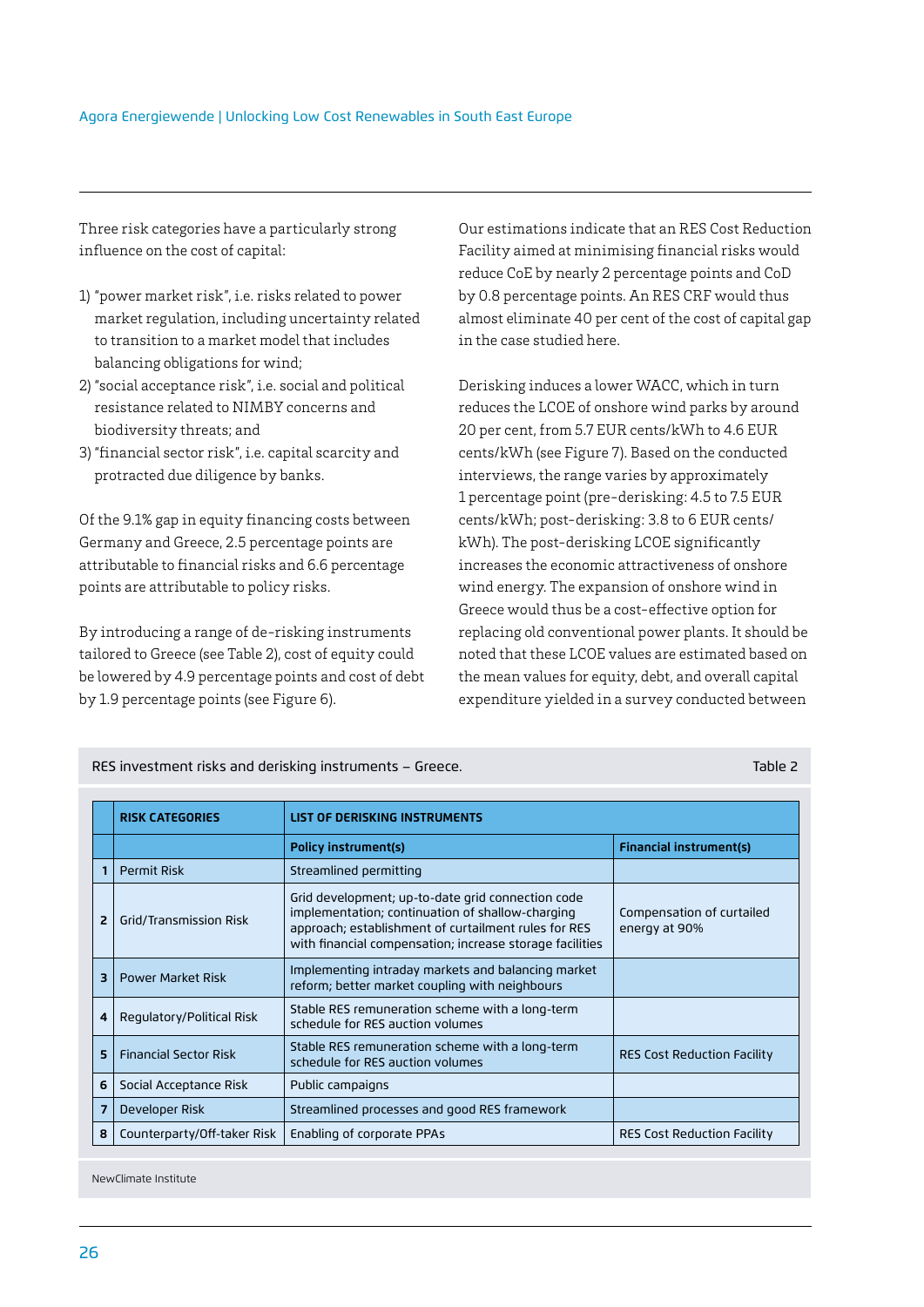

December 2018 and February 2019. If we instead use the lowest values from the survey, the LCOE falls to 4.5 EUR cent/kWh.

The attractiveness of onshore wind investment becomes even more apparent when we consider a range of possible future  $CO<sub>2</sub>$  prices (Figure 8). The higher the carbon price, the greater the discrepancy between onshore wind power and conventional generation. While LCOE values range from 5 to 8 EUR cents/kWh for all technologies when the carbon price is zero, lignite LCOE values exceed 40 EUR cents/kWh at a carbon price of 100 EUR/tonne.

By significantly reducing the cost of RES investment, the aforedescribed derisking policies would thus appear to be an effective tool for supporting the development of renewables in Greece. As is the case for Serbia, beyond helping legislators to meet climate and energy targets, such policies would generate various positive knock-on effects, including improved air quality. Lower reliance on fossil fuels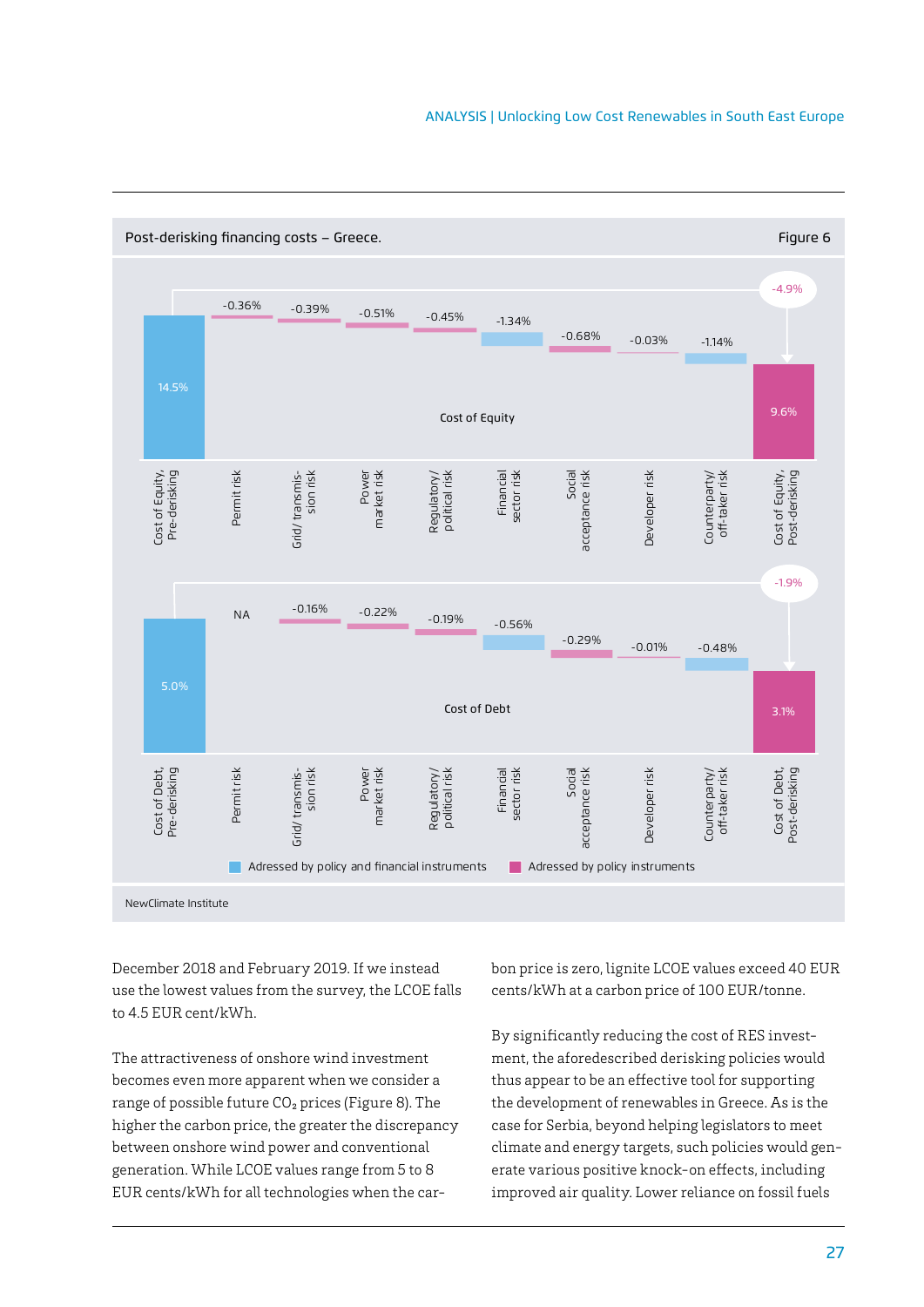

would additionally reduce risks related to the future implementation of carbon pricing regimes.

- 42 The lower and higher ranges reflect a 1 percentage point increase and decrease in the financing costs identified by interview participants.
- 43 This graph represents a simplified linear sensitivity analysis of CO₂ prices, which does not differentiate between older and newer coal power plants, but rather only between full load hours (FLH) or future coal and natural gas prices. Lalas and Gakis (2018) depict in greater detail how CO<sub>2</sub> and fuel prices impact the cost of electricity in Greece.

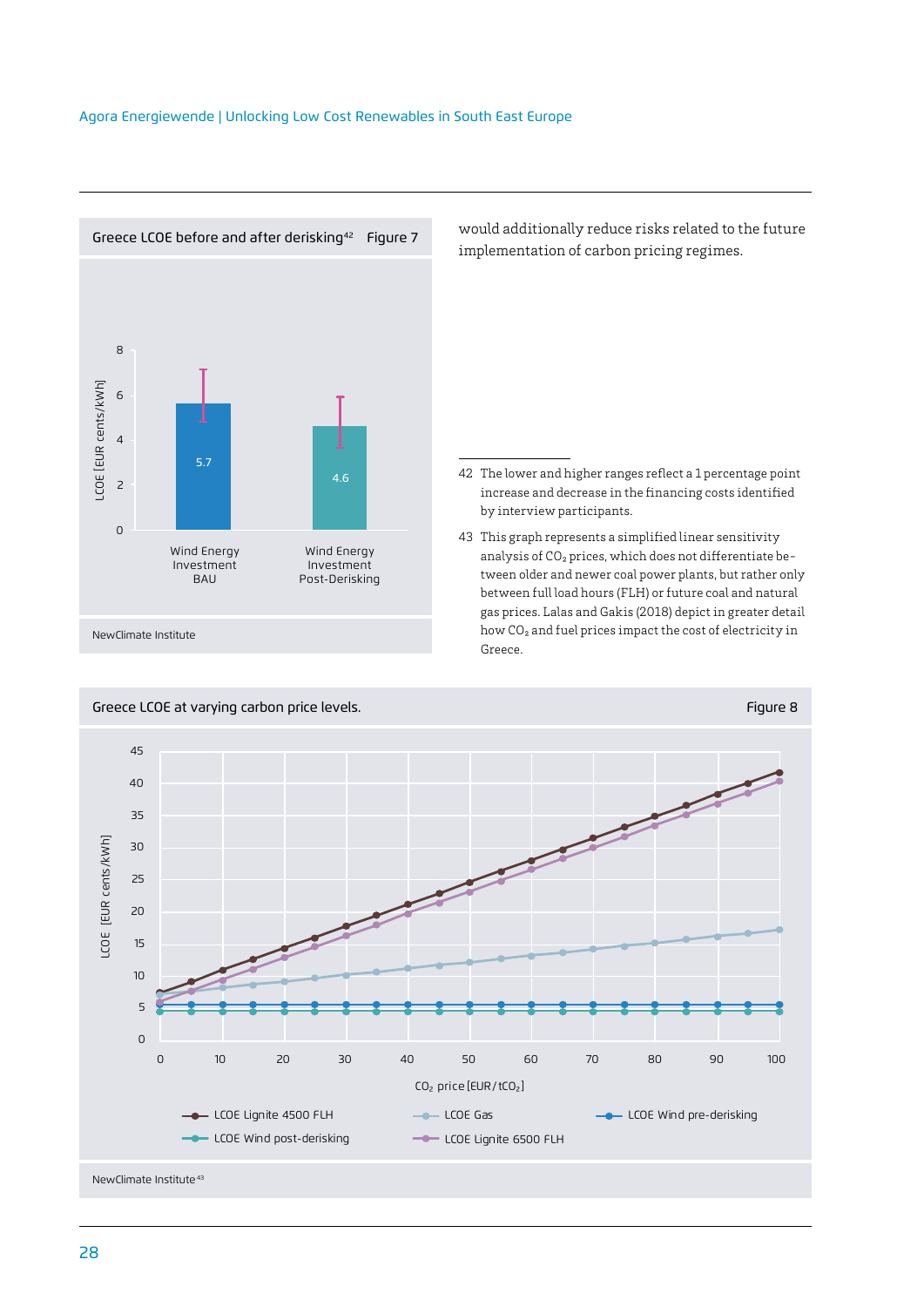## 6. Conclusion and policy recommendations

The deployment of renewables in SEE countries has been limited to date. Traditionally, conventional energy, backed by generous government subsidies<sup>44</sup>, has covered the majority of electricity demand. However, a large proportion of conventional power plants in the region are at an advanced age. The next few years are therefore critical for the energy transition in the region: if governments in SEE countries replace existing facilities with new conventional generation, they will either lock in high emissions or create costly stranded assets once more ambitious climate policy kicks-in. Such developments can and should be avoided by supporting the large-scale deployment of renewable energy at lowest possible cost.

While the technology cost of renewables has experienced continuous decline, SEE countries still face high financing costs for RES investment, which is hampering its deployment.

Our analysis indicates that financial derisking measures are promising tools for enhancing RES deployment rates. **They can have a considerable impact on RES financing costs, thus lowering the LCOE of onshore wind energy by 20 per cent, as demonstrated by our analysis of Greece and Serbia.**  Yet given the rapid pace at which renewable energy systems have become cheaper in recent years, even larger cost advantages could occur in the future, 45 with corresponding benefits for taxpayers and consumers.

The **derisking measures with the highest projected impact** include:

- 1) the proposed **EU budget guarantee** mechanism;
- 2) **reliable, long-term RES remuneration** regimes and/or support schemes, including long-term RES targets;
- 3) **provisions to allow corporate PPAs**; and
- 4) open and well-functioning **balancing and intraday markets** that are regionally integrated.

Of the derisking instruments discussed in the foregoing, the EU budget guarantee alone accounts for some 40 per cent of the estimated financing cost decline in Serbia and Greece (Table 3).

Derisking potential of the EU budget guarantee in Serbia and Greece (compared to total derisking potential of all instruments). Table 3

|               | <b>Serbia</b>  | Greece         |
|---------------|----------------|----------------|
| <b>Equity</b> | $-3\%$ (41%)   | $-2\%$ (37%)   |
| <b>Debt</b>   | $-1.1\%$ (42%) | $-0.8\%$ (40%) |

NewClimate Institute

Our study does not weight the economic benefits of de-risking measures against potential administrative costs of developing sound domestic renewable energy frameworks. The reason is simple: all EU Member States are obliged under the EU Treaties to fully implement EU laws domestically and also countries in the Energy Community will seek to implement these rules, particularly if they plan to accede the European Union in the future.

<sup>44</sup> See Miljević, Mumović, Kopač (2919): Analysis of Direct and Selected Indirect Subsidies to Coal Electricity Production in the Energy Community Contracting Parties

<sup>45</sup> For example, onshore wind electricity costs have decreased by around 25 per cent since 2010: IRENA (2018), Renewable Energy Generation Costs in 2017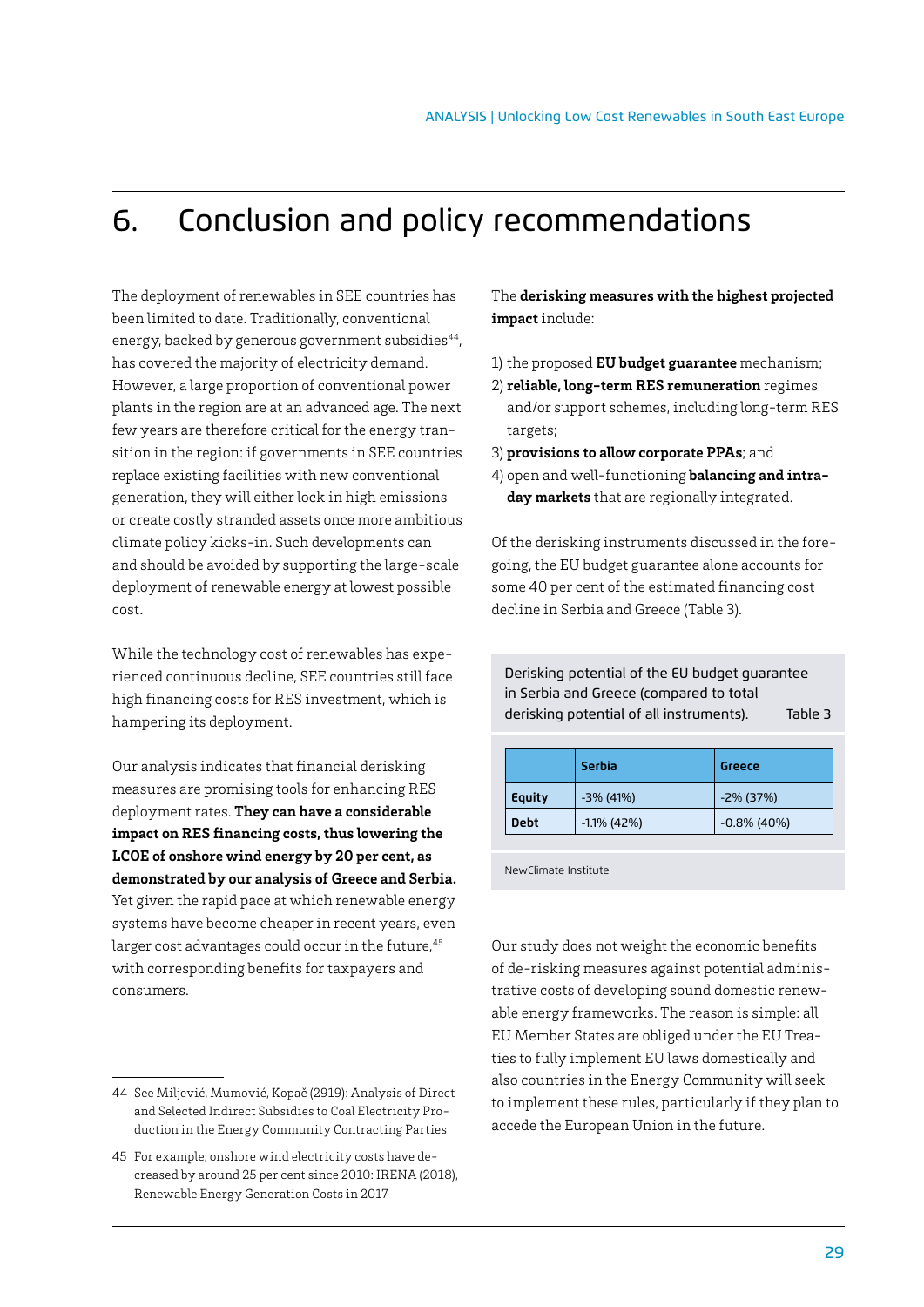In conclusion, SEE countries should comprehensively implement the revised EU rules on renewable energy and thereby signal their commitment to create a policy framework that is conducive to the rapid expansion of renewables. In addition to demanding regulatory reform, the EU will help lowering deployment costs support through the proposed new EU budget guarantee mechanism and through other EU funds that can be used to upgrade energy system infrastructure.

Clearly, the specific de-risking effects of the new EU regulatory and financial framework on the costs of renewable energy investments vary from country to country. However, our research also shows that the package of de-risking measures embedded in the new EU regulatory and financial framework will significantly aid the expansion of renewables in Greece and Serbia. It opens new opportunities for the rapid scaling of renewables at lower costs than conventional energies such as coal, gas or nuclear, with attendant benefits for the environment and for human health.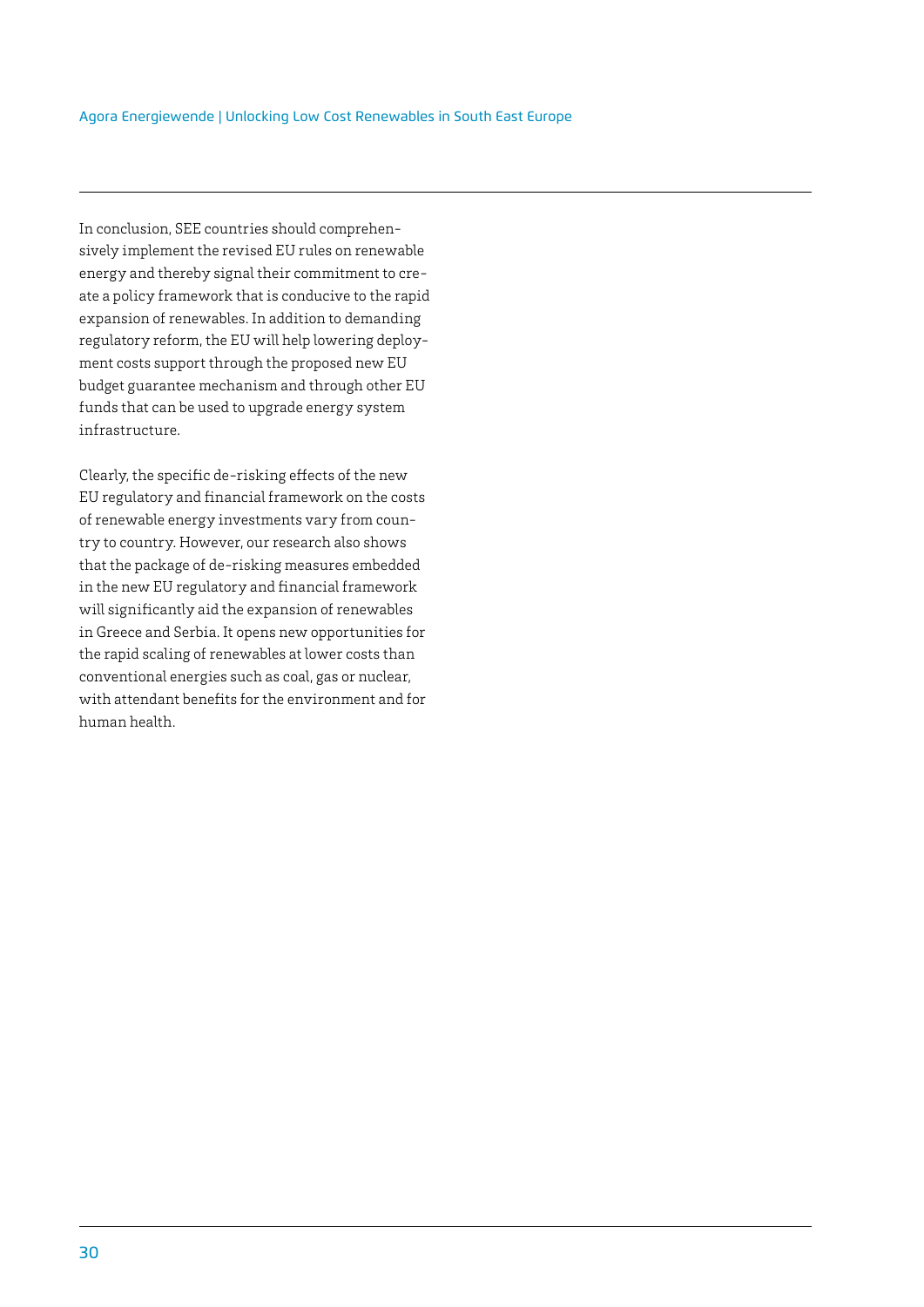## Annex

Our modelling generally follows the methodology set forth in the UNDP Derisking Renewable Energy Investment Report.46 Our adjustments take into account the country-specific context as well as the objectives of our analysis.

This annex is organised based on the different stages of the analysis, similar to the DREI report's framework:

- $\rightarrow$  The Risk Environment Stage (Stage 1),
- $\rightarrow$  the Financing Cost Stage (Stage 2),
- $\rightarrow$  the Levelised Cost Stage (Stage 3),
- $\rightarrow$  and the Evaluation Stage (Stage 4).

Lastly, we discuss the limitations of the study.

In addition, our analysis uses the LCOE Financial Tool (in Microsoft Excel) created for the DREI framework. The financial tool is denominated in 2018 EUR and covers a core period from January 1, 2018 (approximating the present time) to December 31, 2030 (the horizon for Greece's and Serbia's envisioned RE targets). Generation technologies may have asset lifetimes that extend beyond 2030, and the financial tool accounts for this fact.

### Risk Environment (Stage 1)

The data for the Risk Environment Stage come from three principal sources:

 $\rightarrow$  9 structured interviews with onshore wind investors (both equity and debt) and developers in Greece and 7 structured interviews with onshore wind investors (both equity and debt) and developers in Serbia

- $\rightarrow$  "Best-in-Class" onshore wind financing cost data, from a study by Agora Energiewende et al.<sup>47</sup>
- $\rightarrow$  Additional insights and research by the two country partners, the Serbian Association for Sustainable Development (ASOR) and the Greek NOAA/facets

Interviews with local investors and developers were conducted by the local partners in Greece and Serbia between December 2018 and February 2019.

### Deriving a Multi-Stakeholder Investment Barrier and Risk Table & Public Instruments for their Mitigation

The multi-stakeholder barrier and risk tables for onshore wind energy for both countries are based on the generic table for large-scale, renewable energy introduced in the DREI report and subsequently modified to fit our assessment. It is composed of a range of risk categories and underlying barriers, as presented in Table 4 and Table 5.

The tables illustrate a set of key investment risks for onshore wind, as well as their underlying barriers in both Serbia and Greece.

Table 6 and Table 7 detail the proposed public derisking instruments (including both policy and financial instruments) to mitigate the formerly identified investment risks and underlying barriers.

The tables were compiled based on discussions with the project team members, including the local country partners and ELETAEN, the Greek Wind Energy Association.

<sup>46</sup> For more information, please see UNDP (2019), Derisking Renewable Energy Investment

<sup>47</sup> Agora Energiewende, Ecofys and eclareon (2018), Cross-Border Renewables Cooperation: The impact of national policies and regulation on the cost of onshore wind across the PENTA region and priorities for cooperation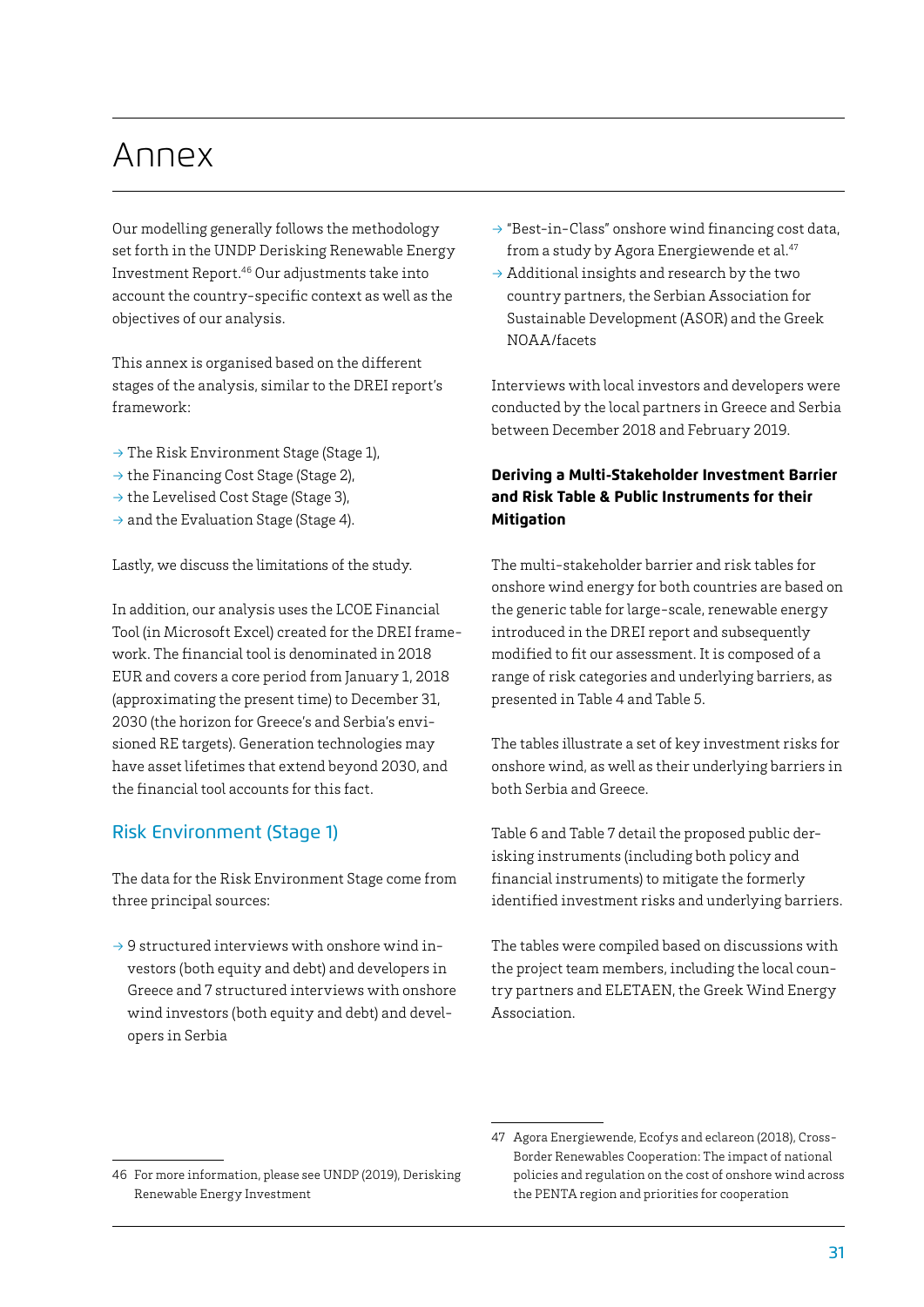#### RES investment barriers - Serbia.

Г

| <b>BARRIERS</b>                           |                                                                                                                 |                                                                                                                                                                                                                                                                            |
|-------------------------------------------|-----------------------------------------------------------------------------------------------------------------|----------------------------------------------------------------------------------------------------------------------------------------------------------------------------------------------------------------------------------------------------------------------------|
| <b>Risk Category</b>                      | <b>Description</b>                                                                                              | <b>Country context</b>                                                                                                                                                                                                                                                     |
| 1. Permit Risk                            | Lack of public sector ca-                                                                                       | Lack of institutional capacity                                                                                                                                                                                                                                             |
|                                           | pacity to effectively and<br>transparently manage<br>permit system                                              | Inconsistent decision-making; e.g. Serbia and UEA signed an agreement in 2013, giving UEA<br>companies advantage when investing in Serbia (e.g. by skipping tender procedures)                                                                                             |
| 2. Grid/Transmis-                         | Limits to grid manage-<br>ment and transport<br>infrastructure                                                  | Technical limits of the system for wind power approx. 1000 MW without any grid reinforcement                                                                                                                                                                               |
| sion Risk                                 |                                                                                                                 | Limited experience of the TSO with regard to commissioning of wind parks (as well as their<br>operation)                                                                                                                                                                   |
|                                           |                                                                                                                 | The cost of the connection (HV line, substation) is borne by the investor and after<br>construction all rights are transferred to TSO (to own and operate it)                                                                                                              |
| 3. Power Market<br><b>Risk</b>            | Limits and uncertainty<br>related to energy mar-                                                                | Market distortions: high fossil fuel subsidies                                                                                                                                                                                                                             |
|                                           | kets, including market<br>access                                                                                | There is one single balancing service provider (the incumbent utility)<br>No new entrants to the balancing market nor regional balancing market in place that would<br>decrease balancing costs                                                                            |
|                                           |                                                                                                                 | The cap on wind power (525 MW) is due to economic reasons (to limit price increases for<br>final consumers)<br>Unclear auctioning regime                                                                                                                                   |
| 4. Regulatory/<br><b>Political Risk</b>   | Risks arising from a mix<br>of political, economic,<br>institutional and social<br>characteristics              | Governance: Unstable and unknown regulatory environment (policy risk); RES expansion<br>generally not on political agenda; Conflicting short-term political interests bound by a 4-year<br>mandate (or less) vs. much needed long-term strategy and planning               |
| 5. Financial<br><b>Sector Risk</b>        | Lack of capital/invest-<br>ment in the country; no<br>expertise/experience<br>in financing large RE<br>projects | Generally underdeveloped domestic financial sector and very few lenders, non-liquid capital<br>markets                                                                                                                                                                     |
|                                           |                                                                                                                 | Development banks are also the ultimate controller of the developers' integrity as all<br>projects and their owners have to satisfy bank's strict KYC criterion before financial closure                                                                                   |
| 6. Social Accept-<br>ance Risk            | Lack of awareness and<br>resistance to renewa-<br>ble energy among the<br>public                                | Lack of awareness among end users;<br>Wind power perceived as "too expensive"; concerns about electricity price increases                                                                                                                                                  |
| 7. Developer Risk                         | Risks arising from use<br>of the renewable en-<br>ergy resource and tech-<br>nology (resource as-               | Local developers typically lack experience and resources to develop bankable projects                                                                                                                                                                                      |
|                                           | sessment; construction<br>and operational use;<br>hardware purchase and<br>manufacturing)                       | Some local developers are pursuing lawsuits between each other, which slows their<br>projects' financial closure, in addition to creating an uncertain environment                                                                                                         |
|                                           | Risks arising from the<br>utility's poor credit                                                                 |                                                                                                                                                                                                                                                                            |
| 8. Counterparty/<br><b>Off-taker Risk</b> | quality and an IPP's                                                                                            | Disputes between TSO (who owns the substation) and utility or off-taker (who provides<br>energy to the substation) during commissioning and construction phase vis-a-vis technical<br>and legal issues related to on-site consumption: they file claims against each other |
|                                           | reliance on payments                                                                                            | The off-taker provides only promissory notes as collateral for the fulfillment of obligations                                                                                                                                                                              |
| 9. Currency*/<br><b>Macro Risk</b>        | Currency risks (vola-<br>tility), inflation, trade                                                              | FIT expressed in EUR and indexed to EU inflation; it is not clear how this issue will be treated<br>in auctions, however (it is reasonable to presume that the auctions would be in EUR as well).                                                                          |

NewClimate Institute and ASOR \*Note this risk category on the currency of financing is in hard currency. The currency of financing is in hard currency. The currency of financing is in hard currency. The currency of the cur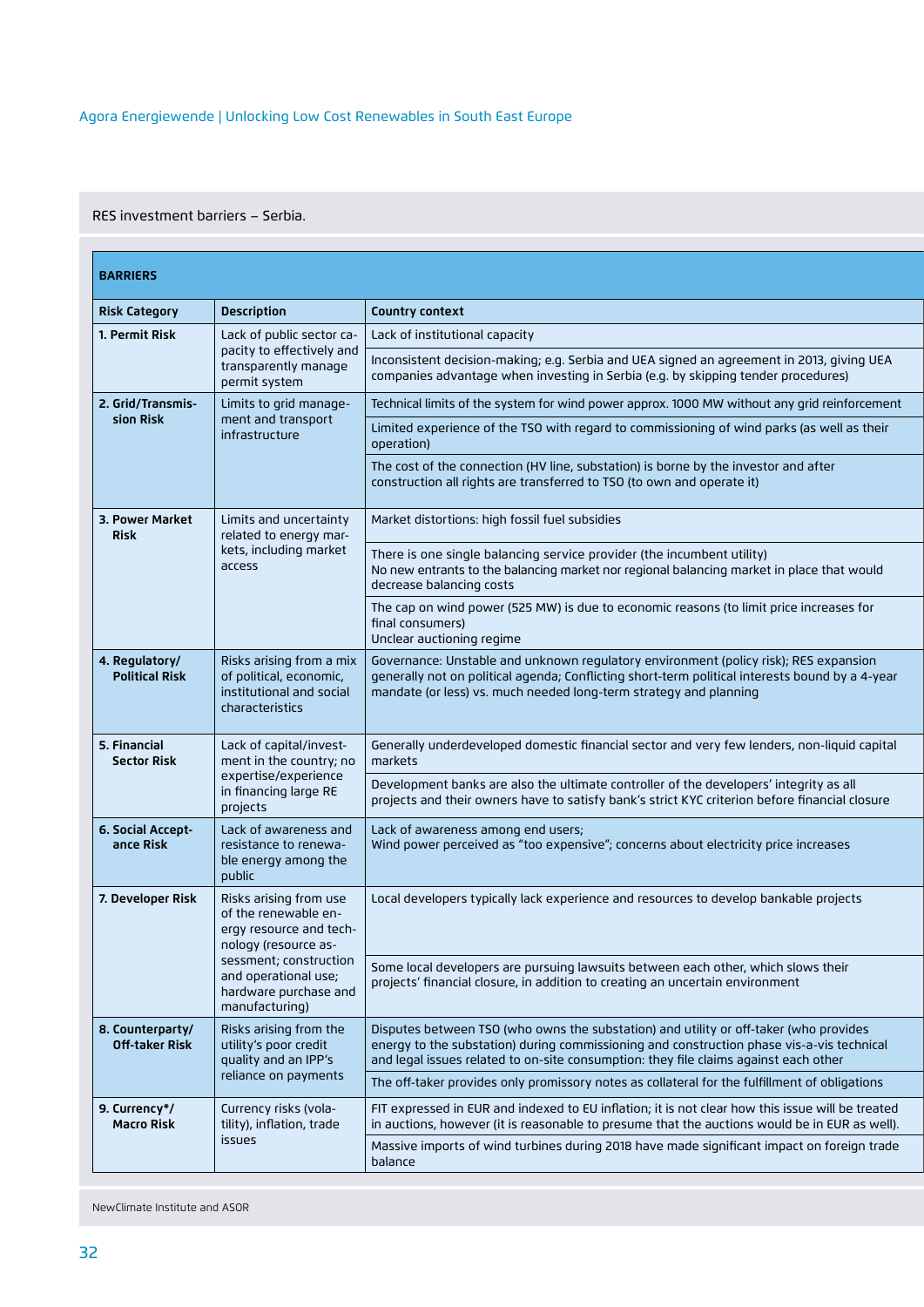#### RES investment barriers – Serbia. Table 4

| <b>Underlying Barriers</b>                                                                                                                                                                                                                                                                                              | <b>Key Stakeholder Group</b>                                           |
|-------------------------------------------------------------------------------------------------------------------------------------------------------------------------------------------------------------------------------------------------------------------------------------------------------------------------|------------------------------------------------------------------------|
| Long time-frames for obtaining licenses and permits                                                                                                                                                                                                                                                                     | Public sector administration                                           |
| Unfair competition                                                                                                                                                                                                                                                                                                      | Developers<br>Investors                                                |
| Limits to grid infrastructure                                                                                                                                                                                                                                                                                           | <b>TSO</b>                                                             |
| Operational risks due to inexperienced TSO                                                                                                                                                                                                                                                                              | Developers                                                             |
| All equipment in the substation/HV line has to be approved by the TSO - this may cause delays and<br>higher costs<br>Delays caused by commissioning procedures                                                                                                                                                          |                                                                        |
| RES have a disadvantage on the market, underperformance in bidding procedures                                                                                                                                                                                                                                           | Government<br>Policy makers                                            |
| Monopolistic balancing market; Difficult market access                                                                                                                                                                                                                                                                  | <b>Utilities</b>                                                       |
| Uncertainty regarding RES development and restrictions to market development                                                                                                                                                                                                                                            |                                                                        |
| Mixed/ ambiguous policy signals with resulting uncertainty and risk for developers/ investors. New<br>regulation (auctioning) could increase the cost of operations; Uncertainty for investors; A wait-and-see<br>approach will slow down the transition; investment activities often on-hold due to frequent elections | Government<br>Policy makers<br>Developers<br>Legislators<br>Regulators |
| Capital scarcity and high cost of equity capital, high return expectations; high required DSCR (preference<br>of small projects)                                                                                                                                                                                        | Investors<br>Commercial banks                                          |
| Protracted due diligence by banks leads to huge delays (up to 9 months)                                                                                                                                                                                                                                                 | Development banks<br><b>IFIS</b>                                       |
| Resistance: Social and political resistance related to NIMBY concerns; special interest groups                                                                                                                                                                                                                          | General public<br>Media<br>Politicians<br>Developers                   |
| Lack of C-suite talent and experience to ensure effective execution (business planning, securing financing,<br>resource assessment, plant design, operations and maintenance) and to manage challenges (limited<br>information, unforeseen events)                                                                      | Developers                                                             |
| Uncertainty over project implementation                                                                                                                                                                                                                                                                                 |                                                                        |
| Restrictions affect off-taker arrangements and some technical issues (e.g. lack of substation in operation)                                                                                                                                                                                                             | Utility (off-taker)                                                    |
| Possible limitations in debtors' ability to provide sufficient funds                                                                                                                                                                                                                                                    |                                                                        |
| Potential macro risk for new projects                                                                                                                                                                                                                                                                                   | Government (ministry of<br>finance, ministry of energy)                |
| Potential macro risk for new projects                                                                                                                                                                                                                                                                                   | Investors                                                              |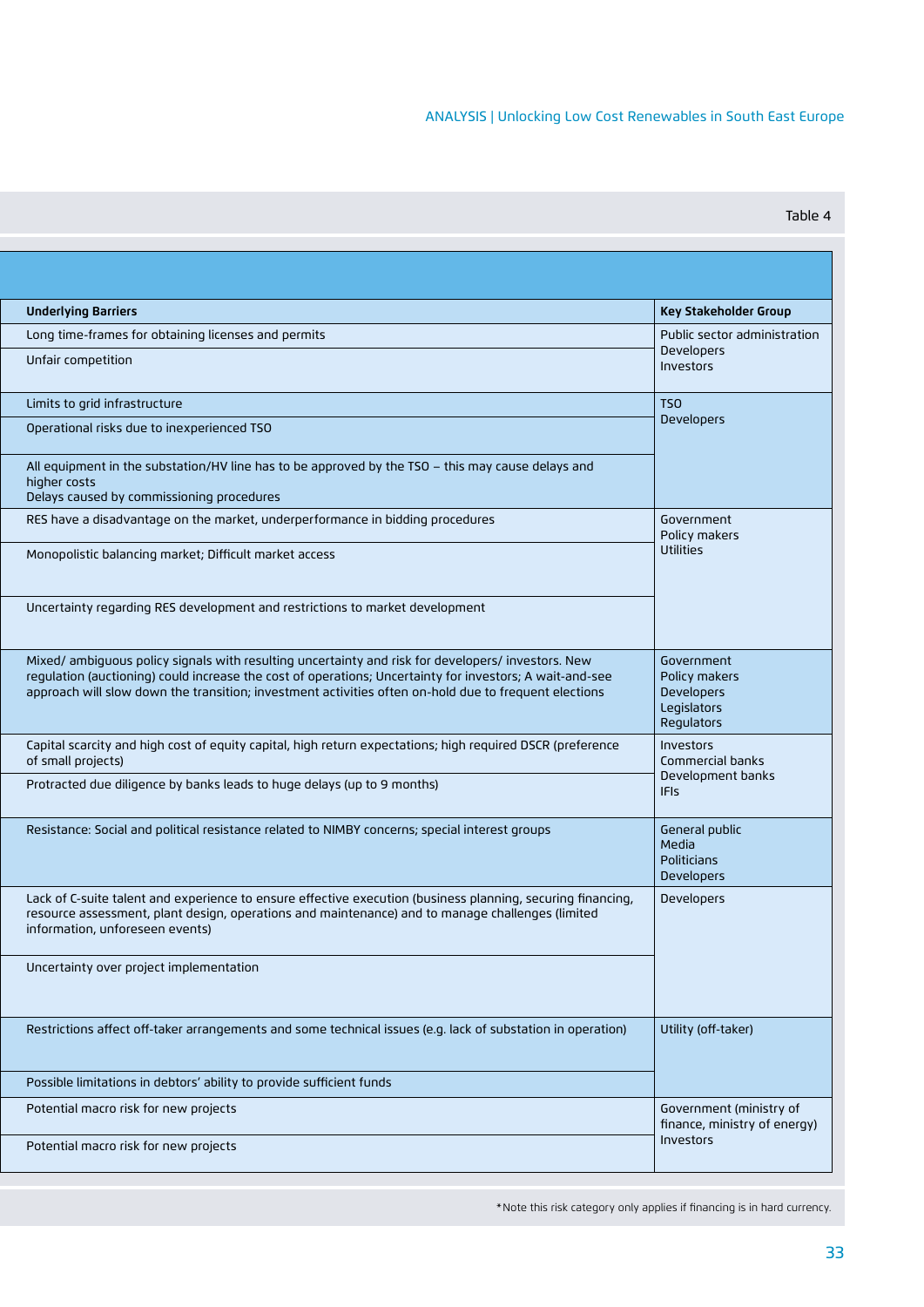## Agora Energiewende | Unlocking Low Cost Renewables in South East Europe

#### RES investment barriers - Greece.

| <b>BARRIERS</b>                           |                                                                                                                                                                                 |                                                                                                                                                                                                                |
|-------------------------------------------|---------------------------------------------------------------------------------------------------------------------------------------------------------------------------------|----------------------------------------------------------------------------------------------------------------------------------------------------------------------------------------------------------------|
| <b>Risk Category</b>                      | <b>Description</b>                                                                                                                                                              | Country context                                                                                                                                                                                                |
| 1. Permit Risk                            | Lack of public sector capacity to effectively<br>and transparently manage permit system                                                                                         | Lack of institutional capacity<br>Inconsistent and non-transparent decision-making                                                                                                                             |
| 2. Grid/Transmission Risk                 | Limits to grid management and transport<br>infrastructure                                                                                                                       | Technical limits of the system for wind power without any grid<br>reinforcement                                                                                                                                |
|                                           |                                                                                                                                                                                 | Congestion and transmission capacity restrictions infrequently<br>reviewed<br>The cost of the connection (HV-MV line, substation) is born by                                                                   |
|                                           |                                                                                                                                                                                 | investor and after construction all the rights are transferred to<br>TSO (to own and operate it)                                                                                                               |
| 3. Power Market Risk                      | Limits and uncertainty related to energy<br>markets, including market access                                                                                                    | Uncertainty of timing and operation of the target model and<br>balancing obligations related to wind power                                                                                                     |
| 4. Regulatory/Political Risk              | Risks arising from a mix of political,<br>economic, institutional and social<br>characteristics                                                                                 | Governance: Unstable and unknown regulatory environment<br>(policy risk); Conflicting short-term political interests bound by<br>a 4-year mandate (or less) vs. much needed long-term strategy<br>and planning |
| 5. Financial Sector Risk                  | Lack of capital/investment in the country;<br>no expertise/experience in financing large<br>RE projects                                                                         | Financial sector under pressure due to NPLs                                                                                                                                                                    |
|                                           |                                                                                                                                                                                 | Risk aversion on part of banks                                                                                                                                                                                 |
| 6. Social Acceptance Risk                 | Lack of awareness and resistance to re-<br>newable energy among the public                                                                                                      | Resistance from NGOs related to biodiversity threats; myths<br>still believed                                                                                                                                  |
| 7. Developer Risk                         | Risks arising from use of the renewable<br>energy resource and technology<br>(resource assessment; construction and<br>operational use; hardware purchase and<br>manufacturing) | Local developers have limited understanding of how to<br>implement bankable projects                                                                                                                           |
| 8. Counterparty/<br><b>Off-taker Risk</b> | Risks arising from the utility's poor credit<br>quality and an IPP's reliance on payments                                                                                       | Payment delays                                                                                                                                                                                                 |
|                                           |                                                                                                                                                                                 | Re-structuring of signed PPAs with haircut                                                                                                                                                                     |

NewClimate Institute and NOA/FACETS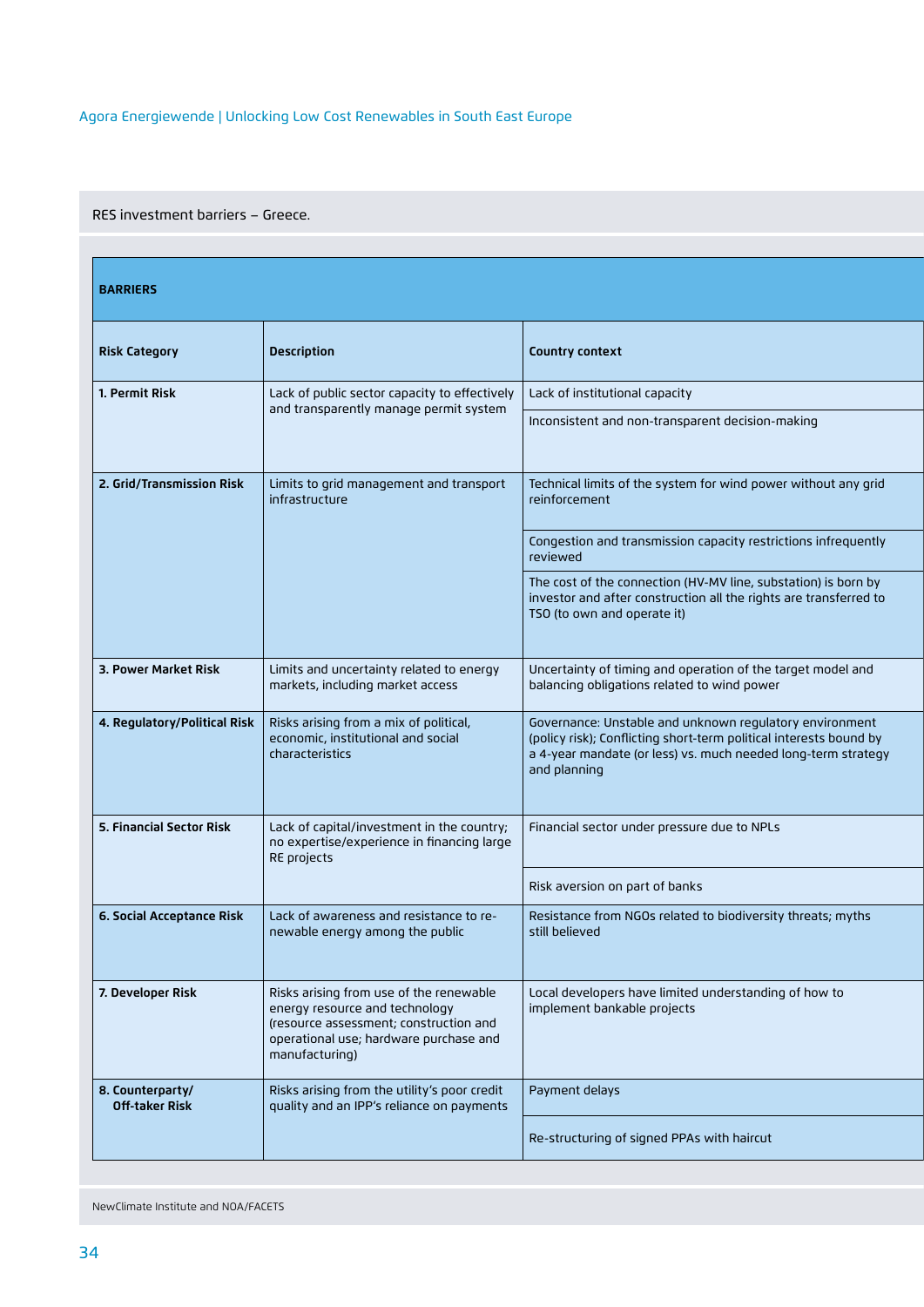## ANALYSIS | Unlocking Low Cost Renewables in South East Europe

| <b>Underlying Barriers</b>                                                                                                          | Key Stakeholder Group                                                  |
|-------------------------------------------------------------------------------------------------------------------------------------|------------------------------------------------------------------------|
| Long time-frames for obtaining licences and permits                                                                                 | Public sector administration                                           |
| Malfunctioning judicial system (delays, overlapping/inconsistent legislature,<br>costly procedures)                                 |                                                                        |
| Limits to grid infrastructure                                                                                                       | <b>TSO</b><br>Developers                                               |
| Operational risks due to inexperienced TSO                                                                                          |                                                                        |
| All equipment in the substation/HV line has to be approved by the TSO - this may<br>cause delays and higher costs                   |                                                                        |
| Delays caused by commissioning procedures                                                                                           |                                                                        |
| <b>Balancing obligations</b><br>Access to balancing market                                                                          | Government<br>Policy makers<br>Utilities                               |
| Acrimonious political climate; upcoming elections                                                                                   | Government<br>Policy makers<br>Developers<br>Legislators<br>Regulators |
| Capital scarcity and high cost of capital (equity); high return expectations;<br>high required DSCR (preference for small projects) | Investors<br>Commercial banks<br>Development banks                     |
| Protracted due diligence by banks                                                                                                   | <b>IFIs</b>                                                            |
| Social and political resistance related to NIMBY concerns; special interest group<br>high-jacking                                   | General public<br>Media<br>Politicians<br>Developers                   |
| Country risk                                                                                                                        | Developers                                                             |
| RES levy operation and RES account financing sources Aggregator trustworthiness   Off-taker                                         |                                                                        |
| Political interventions                                                                                                             | Aggregator                                                             |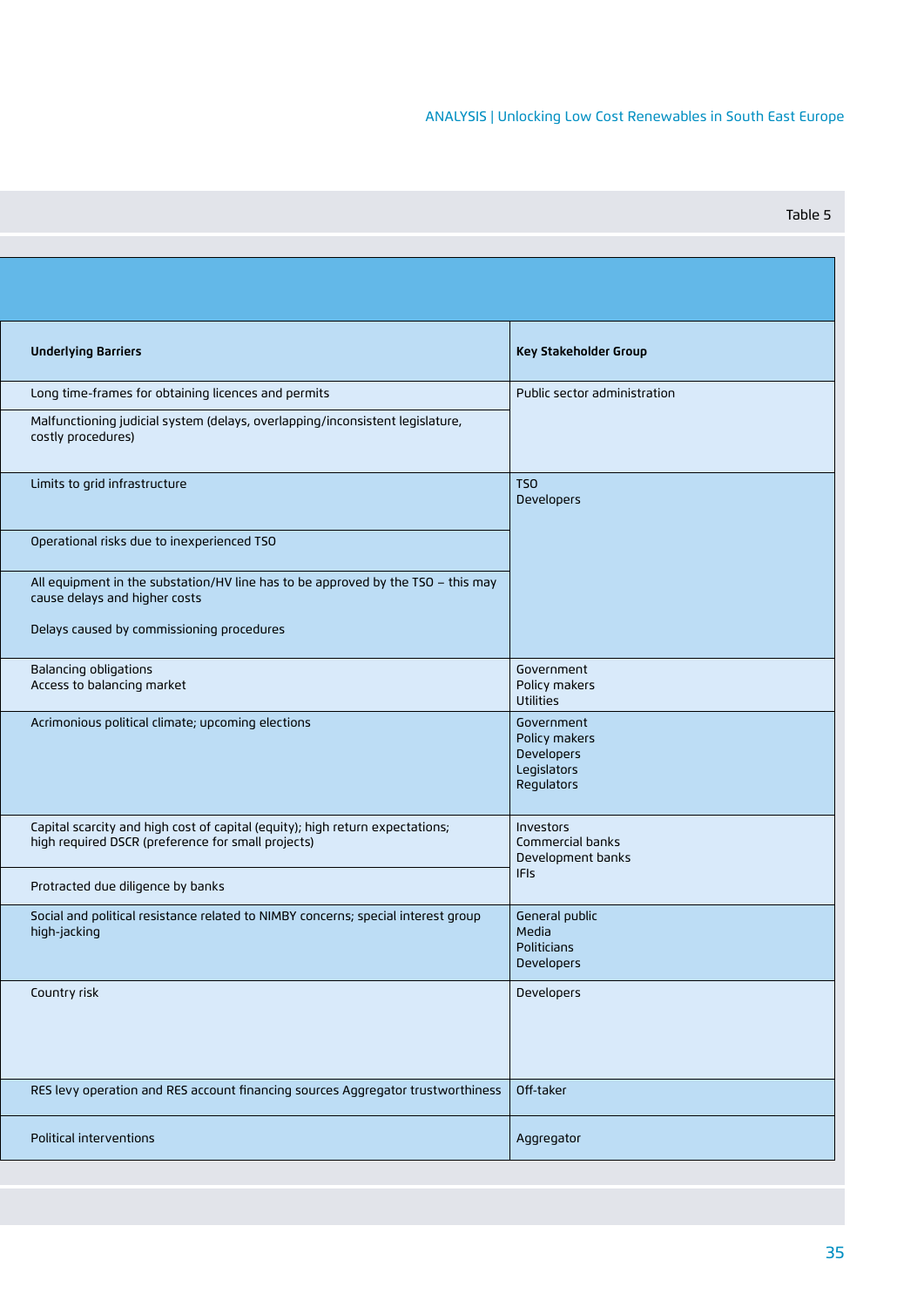Public derisking instruments - Serbia.

|                                         | <b>PUBLIC INSTRUMENTS</b>                                                                                                                   |                                                                                                                                                                                                                                                                                                                                                                                                                                                            |  |  |
|-----------------------------------------|---------------------------------------------------------------------------------------------------------------------------------------------|------------------------------------------------------------------------------------------------------------------------------------------------------------------------------------------------------------------------------------------------------------------------------------------------------------------------------------------------------------------------------------------------------------------------------------------------------------|--|--|
| <b>Risk Category</b>                    | <b>Policy Derisking Instruments</b>                                                                                                         |                                                                                                                                                                                                                                                                                                                                                                                                                                                            |  |  |
|                                         | <b>Activity</b>                                                                                                                             | <b>Description</b>                                                                                                                                                                                                                                                                                                                                                                                                                                         |  |  |
| 1. Permit Risk                          | Streamlined permitting                                                                                                                      | Establish one-stop shop/single point of contact to guide and facilitate entire permit<br>application and approval process. Maximum time-limits for permit-granting process of<br>2 years (1-year repowering) → Art. 16 RED II                                                                                                                                                                                                                              |  |  |
| 2. Grid/Trans-<br>mission Risk          | Grid development                                                                                                                            | The energy community has agreed on electricity grid development (part of a list of<br>projects of the Energy Community interest "PECIs")<br>between Serbia and its neighbouring countries as well as within Serbia                                                                                                                                                                                                                                         |  |  |
|                                         | Up-to-date grid connection code<br>implementation                                                                                           | Implementation of ENTSO-E Network Code on Requirements for Generators<br>(if not yet adopted)                                                                                                                                                                                                                                                                                                                                                              |  |  |
|                                         | Continuation of shallow-charging<br>approach                                                                                                | Shallow-charging methodology seems to be implemented. Continue as best practice                                                                                                                                                                                                                                                                                                                                                                            |  |  |
| 3. Power<br><b>Market Risk</b>          | Abolishing/reforming fossil fuel sub-<br>sidies                                                                                             | Assessment of fuel subsidies, phase out/down of subsidies, awareness campaigns to<br>increase public understanding of the topic                                                                                                                                                                                                                                                                                                                            |  |  |
|                                         | Opening up balancing market across<br>borders; allowing RES and IPPs to<br>supply balancing services;<br>implementing intraday markets      | Balancing responsibility for RES > 500 kW (Art. 4 Electricity Market Regulation) implies<br>larger risks given monopolistic balancing market. Balancing market and spot market<br>should be reformed in alignment with new electricity market regulation (Art. 4 and 7):<br>Intraday market implementation with 15 minute product lengths and 15 minute imbal-<br>ance settlement periods for Balancing Responsible Parties                                |  |  |
|                                         | Stable RES remuneration scheme im-<br>plemented with a long-term schedule<br>of RES auction volumes                                         | Long-term auction schedule anticipating the expected allocation of support, covering<br>at least the next five years (or three years in case of budgetary planning constraints),<br>including indication of tendering frequency and expected capacity (Art. 6 RED II)                                                                                                                                                                                      |  |  |
| 4. Regulatory/<br><b>Political Risk</b> | Stable RES remuneration scheme<br>implemented. 2030 targets adopted                                                                         | Long-term schedule anticipating the expected allocation of support, covering at least<br>the next five years (Art. 6 RED II) to enable revenue stabilisation for RES given fossil<br>fuel subsidy distortions; no retroactive changes to support should be implemented (Art.<br>6 RED II); National Energy and Climate Plans for 2030 and 2030 targets for RES energy<br>should be adopted to lower uncertainties for investors and improve market outlook |  |  |
| 5. Financial<br><b>Sector Risk</b>      | Thorough implementation of RED II<br>and market design reform in light of<br>EMR and EMD (electricity market reg-<br>ulation and directive) | Stable RES policy framework will lower investor risks; this will reduce WACC for<br>investment projects and encourage lenders to provide financing                                                                                                                                                                                                                                                                                                         |  |  |
| 6. Social<br>Acceptance<br><b>Risk</b>  | Implementation of public campaigns,<br>2030 target implementation, broader<br>enabling framework for prosumers                              | Hypothesis: new 2030 climate & energy framework of EU, once implemented by Energy<br>Community countries, will lead to lower RES acceptance issues                                                                                                                                                                                                                                                                                                         |  |  |
| 7. Developer<br><b>Risk</b>             | framework                                                                                                                                   | Streamlined processes and good RES   Streamlined processes and good RES framework lowers requirements for developers                                                                                                                                                                                                                                                                                                                                       |  |  |
| 8. Counter-<br>party/Off-<br>taker Risk | Revised PPA/CfD structure to include<br>provisions for on-site energy con-<br>sumption                                                      | Effects unclear and/or no straight-forward way to address this risk (and to what extent<br>it can be lowered through the EU RES framework)                                                                                                                                                                                                                                                                                                                 |  |  |
|                                         | Implementation of stable RES<br>remuneration scheme; corporate<br>PPAs enabled.                                                             | Auction scheme with sliding premium payment levels has been implemented. Remain-<br>ing barriers to corporate PPAs need to be removed (Art. 15 RED II)                                                                                                                                                                                                                                                                                                     |  |  |
| 9. Currency/<br><b>Macro Risk</b>       |                                                                                                                                             |                                                                                                                                                                                                                                                                                                                                                                                                                                                            |  |  |
|                                         | Soft measures: addressing / high-<br>lighting local economic benefits, even<br>though technology is imported                                |                                                                                                                                                                                                                                                                                                                                                                                                                                                            |  |  |

NewClimate Institute, ASOR and Agora Energiewende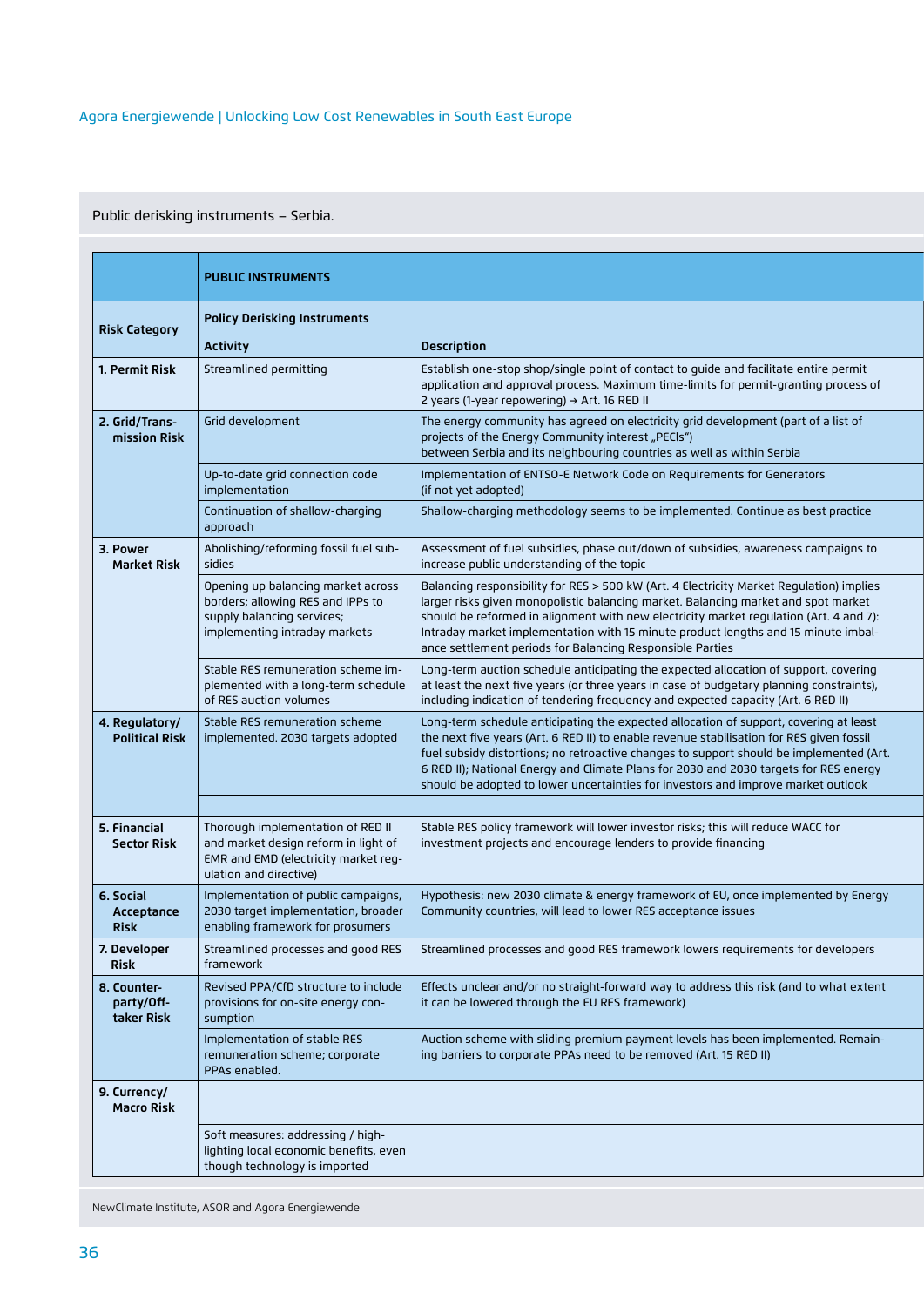Public derisking instruments – Serbia. Table 6

| <b>Financial Derisking Instruments</b>                                          |                                                                                                                                                                                                                                                                                                                                           |
|---------------------------------------------------------------------------------|-------------------------------------------------------------------------------------------------------------------------------------------------------------------------------------------------------------------------------------------------------------------------------------------------------------------------------------------|
|                                                                                 | <b>Description</b>                                                                                                                                                                                                                                                                                                                        |
|                                                                                 |                                                                                                                                                                                                                                                                                                                                           |
|                                                                                 |                                                                                                                                                                                                                                                                                                                                           |
|                                                                                 |                                                                                                                                                                                                                                                                                                                                           |
|                                                                                 |                                                                                                                                                                                                                                                                                                                                           |
|                                                                                 |                                                                                                                                                                                                                                                                                                                                           |
|                                                                                 |                                                                                                                                                                                                                                                                                                                                           |
|                                                                                 |                                                                                                                                                                                                                                                                                                                                           |
| Establish curtailment rules for RES with financial compensation                 | Curtailment of RES as last resort and based on objective, transparent,<br>and non-discriminatory criteria; compensation of 90 per cent<br>of financial support for curtailed energy (as opposed to current<br>practise of extending support period beyond 12 years for periods of<br>curtailment) → Art. 12 Electricity Market Regulation |
| RES CRF implemented                                                             |                                                                                                                                                                                                                                                                                                                                           |
| RES CRF implemented                                                             | Tariff-related risks are reduced through the RES CRF, thus lowering<br>required returns on equity and debt financing                                                                                                                                                                                                                      |
|                                                                                 |                                                                                                                                                                                                                                                                                                                                           |
|                                                                                 |                                                                                                                                                                                                                                                                                                                                           |
|                                                                                 |                                                                                                                                                                                                                                                                                                                                           |
| RES CRF implemented                                                             | Auction premium scheme implemented with RES CRF in parallel to<br>lower/minimise off-taker risks                                                                                                                                                                                                                                          |
| "Business as usual" design for new auctions with indexing/ inflation adjustment |                                                                                                                                                                                                                                                                                                                                           |
| RES CRF implemented                                                             | As an EU instrument, RES CRF funds likely to be denominated in EUR                                                                                                                                                                                                                                                                        |
|                                                                                 |                                                                                                                                                                                                                                                                                                                                           |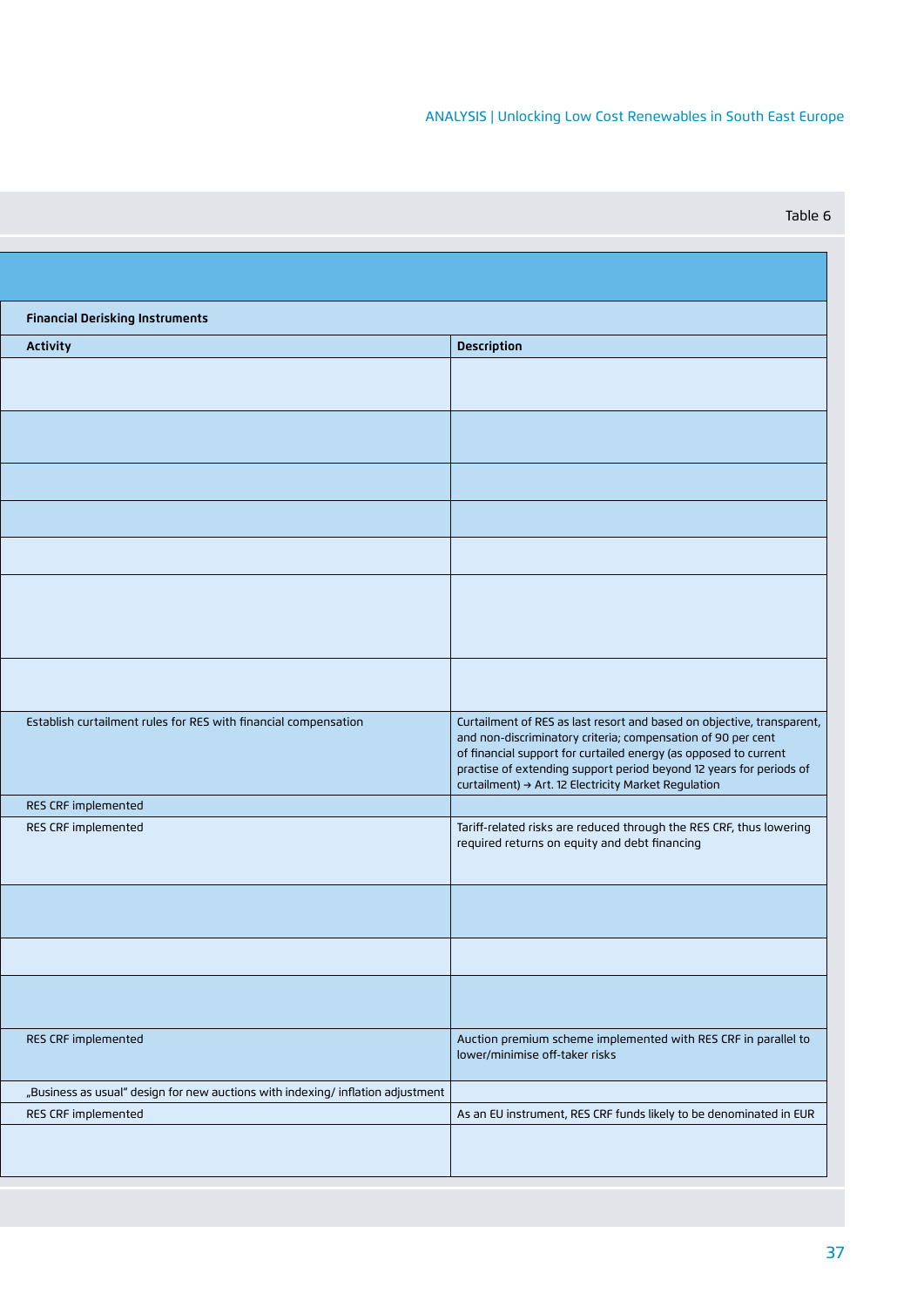## Agora Energiewende | Unlocking Low Cost Renewables in South East Europe

Public derisking instruments - Greece.

|                                                                                                                                                                                                                                                                                                                                                                                                                                                                                                                                                                                                                                                                                   | <b>PUBLIC INSTRUMENTS</b>                                                                                     |                                                                                                                                                                                                                                                |  |  |
|-----------------------------------------------------------------------------------------------------------------------------------------------------------------------------------------------------------------------------------------------------------------------------------------------------------------------------------------------------------------------------------------------------------------------------------------------------------------------------------------------------------------------------------------------------------------------------------------------------------------------------------------------------------------------------------|---------------------------------------------------------------------------------------------------------------|------------------------------------------------------------------------------------------------------------------------------------------------------------------------------------------------------------------------------------------------|--|--|
| <b>Risk Category</b>                                                                                                                                                                                                                                                                                                                                                                                                                                                                                                                                                                                                                                                              | <b>Policy Derisking Instruments</b>                                                                           |                                                                                                                                                                                                                                                |  |  |
|                                                                                                                                                                                                                                                                                                                                                                                                                                                                                                                                                                                                                                                                                   | <b>Activity</b>                                                                                               | <b>Description</b>                                                                                                                                                                                                                             |  |  |
| 1. Permit Risk                                                                                                                                                                                                                                                                                                                                                                                                                                                                                                                                                                                                                                                                    | Streamlined permitting                                                                                        | Establish one-stop shop/single point of contact to guide and facilitate entire<br>permit application and approval process. Maximum time-limits for permit-<br>granting process of 2 years (1-year repowering) $\rightarrow$ Art. 16 RED II     |  |  |
| 2. Grid/Transmis-<br>sion Risk                                                                                                                                                                                                                                                                                                                                                                                                                                                                                                                                                                                                                                                    | Establish curtailment rules for<br>RES with financial compensation;<br>build storage capability               | Curtailment of RES as last resort and based on objective, transparent, and non-<br>discriminatory criteria; compensation equal to 90 per cent of financial support<br>for curtailed energy $\rightarrow$ Art. 12 Electricity Market Regulation |  |  |
|                                                                                                                                                                                                                                                                                                                                                                                                                                                                                                                                                                                                                                                                                   | Grid development and<br>storage deployment (e.g.<br>complete planned island and<br>transboundary connections) | Increase interconnector capacity; connect islands; create incentives for storage                                                                                                                                                               |  |  |
|                                                                                                                                                                                                                                                                                                                                                                                                                                                                                                                                                                                                                                                                                   | Implementation of up-to-date<br>grid connection code                                                          | Implementation of ENTSO-E Network Code on Requirements for Generators                                                                                                                                                                          |  |  |
|                                                                                                                                                                                                                                                                                                                                                                                                                                                                                                                                                                                                                                                                                   | Continuation of shallow-charging<br>approach                                                                  | Shallow-charging methodology seems to be implemented. Continue as best-<br>practice                                                                                                                                                            |  |  |
| Implementing intraday markets<br>3. Power Market<br>Balancing responsibility for RES > 500 kW (Art. 4 Electricity Market Regulation)<br>and balancing market reform<br>implies larger risks. Balancing market and spot market should be reformed in<br><b>Risk</b><br>allowing RES to supply balancing<br>alignment with new electricity market regulation (Art. 4 and 7): Intraday market<br>services; Better market coupling<br>implementation with 15 minute product lengths and 15 minute imbalance<br>with neighbours<br>settlement periods for Balancing Responsible Parties; market-coupling project<br>has been implemented for day-ahead, intraday and balancing markets |                                                                                                               |                                                                                                                                                                                                                                                |  |  |
| 4. Regulatory/<br>Stable RES scheme implemented<br>Long-term schedule anticipating the expected allocation of support, covering at<br>least the next five years (Art. 6 RED II) to enable revenue stabilisation for RES<br>with a long-term schedule of RES<br><b>Political Risk</b><br>given fossil fuel subsidy distortions; no retroactive changes to support should<br>auction volumes<br>be implemented (Art. 6 RED II); National Energy and Climate Plans for 2030<br>and 2030 targets for RES energy should be adopted to lower uncertainties for<br>investors and improve market outlook                                                                                  |                                                                                                               |                                                                                                                                                                                                                                                |  |  |
| 5. Financial<br><b>Sector Risk</b>                                                                                                                                                                                                                                                                                                                                                                                                                                                                                                                                                                                                                                                | Stable RES scheme should be<br>implemented with a long-term<br>schedule of RES auction volumes                | Long-term auction schedule anticipating the expected allocation of support,<br>covering at least three years, including indication of tendering frequency and<br>expected capacity (Art. 6 RED II)                                             |  |  |
| 6. Social Acceptance<br><b>Risk</b>                                                                                                                                                                                                                                                                                                                                                                                                                                                                                                                                                                                                                                               | Implementation of public<br>campaigns, 2030 targets,<br>broader enabling framework<br>for prosumers           | Hypothesis: new 2030 climate & energy framework of EU, once implemented<br>by Energy Community countries, will lead to lower RES acceptance issues                                                                                             |  |  |
| 7. Developer Risk                                                                                                                                                                                                                                                                                                                                                                                                                                                                                                                                                                                                                                                                 | Streamlined processes and good<br>RES framework                                                               | Streamlined processes and good RES framework will lower financial return<br>required by developers                                                                                                                                             |  |  |
| 8. Counterparty/<br><b>Off-taker Risk</b>                                                                                                                                                                                                                                                                                                                                                                                                                                                                                                                                                                                                                                         | Enabling of corporate PPAs                                                                                    | Removal of any remaining administrative barriers to corporate PPAs<br>(Art. 15 RED II)                                                                                                                                                         |  |  |

NewClimate Institute, NOA/FACETS and Agora Energiewende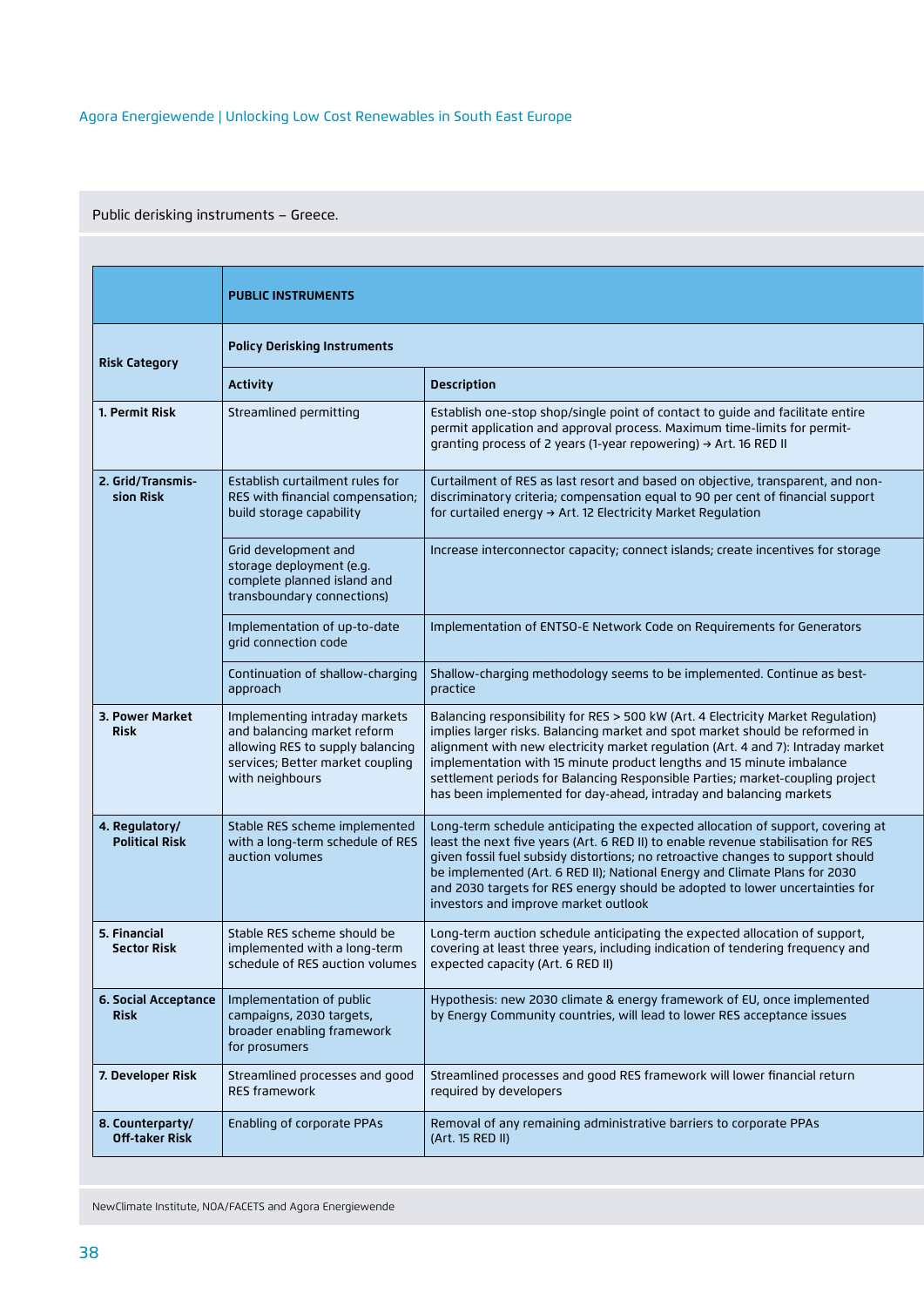## ANALYSIS | Unlocking Low Cost Renewables in South East Europe

Public derisking instruments – Greece. Table 7

| <b>Financial Derisking Instruments</b>  |                                                                                                     |
|-----------------------------------------|-----------------------------------------------------------------------------------------------------|
| Activity                                | <b>Description</b>                                                                                  |
|                                         |                                                                                                     |
| Compensation of curtailed energy at 90% |                                                                                                     |
|                                         |                                                                                                     |
|                                         |                                                                                                     |
|                                         |                                                                                                     |
|                                         |                                                                                                     |
|                                         |                                                                                                     |
|                                         |                                                                                                     |
|                                         |                                                                                                     |
|                                         |                                                                                                     |
|                                         |                                                                                                     |
|                                         |                                                                                                     |
|                                         |                                                                                                     |
| RES CRF implemented                     | Tariff-related risks lowered through the RES CRF, thus lower returns on equity and<br>debt required |
|                                         |                                                                                                     |
|                                         |                                                                                                     |
|                                         |                                                                                                     |
| RES CRF implemented                     | Ensures that payment delays by public off-taker are avoided                                         |
|                                         |                                                                                                     |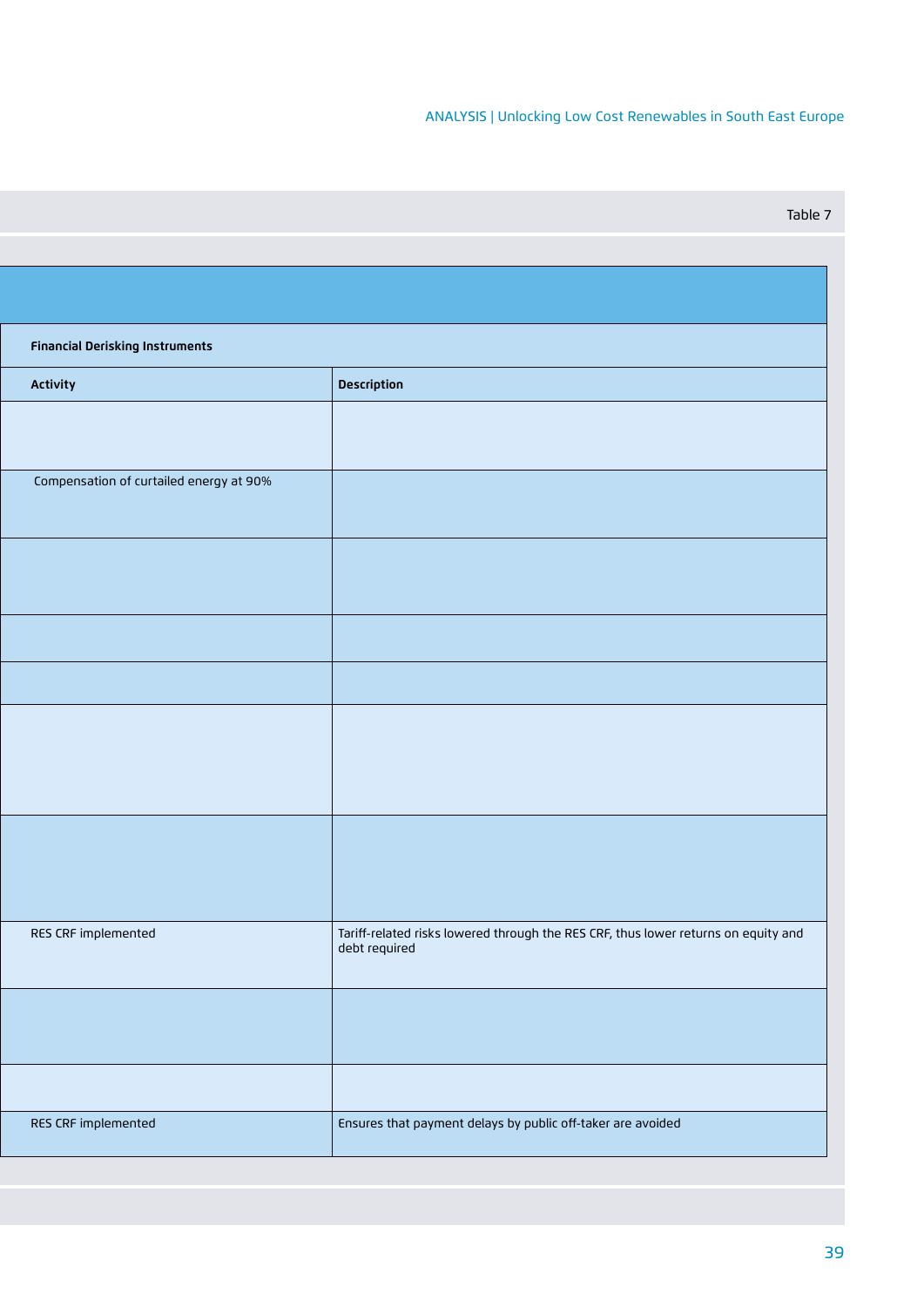## Financing Costs (Stage 2)

#### Calculating the elevated financing costs associated with each risk category

Our model estimations are based on data collected in interviews with onshore wind energy investors and developers. The interviews were performed on a confidential basis, and all of data gathered across interviews were aggregated together.

The interviewees were asked to score each risk category according to

- (i) the probability of occurrence of negative events (the country specific investment risks) and
- (ii) the level of financial impact of these events (should they occur). They were additionally asked to score
- (iii) the expected effectiveness of public instruments to address each risk category. Moreover, investors were asked to provide estimates of their cost of equity, cost of debt, capital structure and loan tenors.

The data gathered in these interviews were then assessed. The methodology applied in this study involves identifying the total difference in the cost of equity or debt between the assessed country (Greece or Serbia) and the best-in-class country (Germany). The identified cost gap constitutes the total additional financing cost in the assessed country.

The interview scores provided for each risk category address both components of risk: the *probability* of a negative event occurring above the probability of such an event occurring in the best-in-class country, as well as the *financial impact* were such an event to occur. These two ratings were then multiplied to obtain a total score per risk category. These total risk scores were used to prorate and subdivide the total difference in the cost of equity or debt.

In addition, the following key steps were taken to analyse financing costs:

- $\rightarrow$  In order to make interview responses comparable, investors were asked to provide their scores while taking into account a list of key assumptions regarding onshore wind energy investments, as set out in [Table 8](#page-39-0) and Table 9. To maintain consistency, these assumptions subsequently informed the LCOE calculation for renewable energy in Stage 3.
- $\rightarrow$  Equity investors in renewable energy typically have greater exposure to development risks. The modelling uses the full set of risk categories for equity investors. The "permit risk" is removed for debt investors, as we assume banks will impose loan qualification criteria – such as a valid permit, feasibility studies, and/or available equity financing. Accordingly, the modelling uses one less category for debt investors.
- $\rightarrow$  The modelling selects Germany as the example of a best-in-class investment environment for onshore wind energy. Germany is generally considered by international investors to have a very well-designed and implemented policy and regulatory regime, with minimal risk for all the investment risk categories. In this way, Germany serves as the baseline – the left-most column in [Figure 1](#page-21-0) and Figure 5. Due to the small number of debt investors in the sample, answers from equity investors and from debt investors were combined for the analysis.

<span id="page-39-0"></span>The following is a summary of the key approaches taken to assess the effectiveness of the two types of derisking instruments:

→ *Policy derisking* instruments: Estimates regarding the effectiveness of policy derisking instruments in reducing financing costs are based on the structured interviews with investors, and then further adjusted as part of our analysis. In particular, we allow for a potential effectiveness of up to 100 per cent. However, since policy derisking instruments take time to become maximally effective, a linear ("straight-line") approach to time effects is modelled over the target investment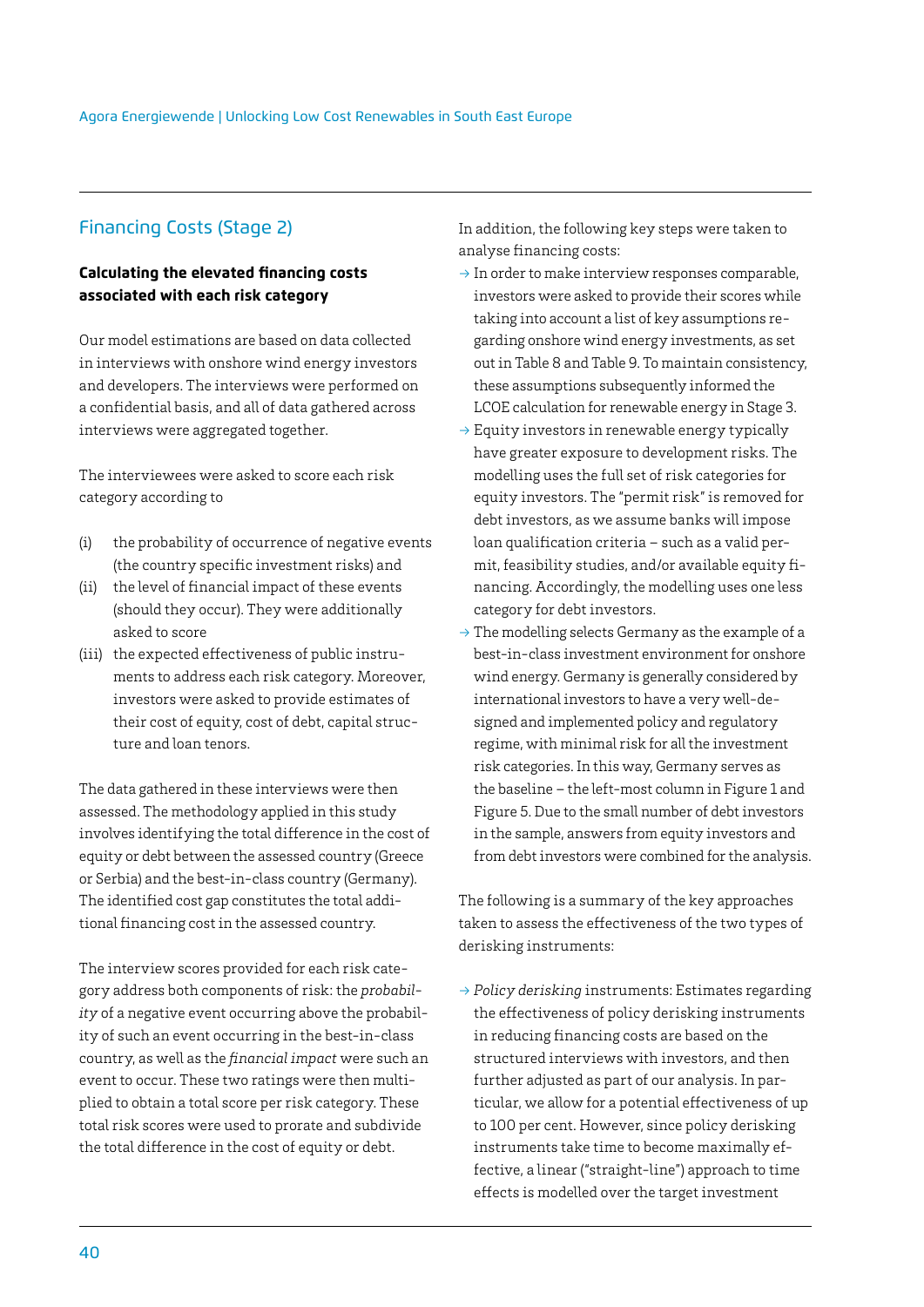| investment in Serbia.<br>Table 8 |                                                                                                                                                                                    |  |
|----------------------------------|------------------------------------------------------------------------------------------------------------------------------------------------------------------------------------|--|
| Category                         | <b>Assumptions</b>                                                                                                                                                                 |  |
| Timeframe:                       | Please answer all questions based on the<br>current subsidy regime for renewables - that<br>is, auctions with sliding premiums (since new<br>projects are no longer granted FiTs). |  |
| Project<br>size:                 | Assume you have the opportunity to invest in<br>a 100 MW onshore wind park.                                                                                                        |  |
| <b>Wind</b><br>turbines:         | Assume installation of 3-5 MW turbines from<br>a high-guality manufacturer with a proven<br>track record.                                                                          |  |
| 0.8M                             | Assume an O&M insurance contract is in place<br>(thus eliminating certain technology risks).                                                                                       |  |
| Grid<br>connection:              | Assume that transmission lines with free<br>capacity are located relatively close to the<br>project site (within 10 km).                                                           |  |
| <b>Business</b><br>model:        | Assume a build-own-operate business model<br>and a construction sub-contract with high<br>penalties for contract breach (thus eliminating<br>certain technology risks).            |  |
| Finance<br>model:                | Assume a project financing structure.                                                                                                                                              |  |

Key assumptions – onshore wind investment in Greece. Table 9

| Category                  | <b>Assumption</b>                                                                                                                                                                  |
|---------------------------|------------------------------------------------------------------------------------------------------------------------------------------------------------------------------------|
| Timeframe:                | Please answer all questions based on the<br>current subsidy regime for renewables - that<br>is, auctions with sliding premiums (since new<br>projects are no longer granted FiTs). |
| Project size:             | Assume you have the opportunity to invest in<br>a 20-25 MW onshore wind park.                                                                                                      |
| Wind<br>turbines:         | Assume installation of 2-3.5 MW turbines<br>from a high-quality manufacturer with a<br>proven track record.                                                                        |
| $ORM$ :                   | Assume an O&M insurance contract is in place<br>(thus eliminating certain technology risks).                                                                                       |
| Grid<br>connection:       | Assume that transmission lines with free<br>capacity are located relatively close to the<br>project site (within 10 km).                                                           |
| <b>Business</b><br>model: | Assume a build-own-operate business model<br>and a construction sub-contract with high<br>penalties for contract breach (eliminating cer-<br>tain technology risks).               |
| Finance<br>model:         | Assume a project financing structure.                                                                                                                                              |

NewClimate Institute and ASOR

Key assumptions – onshore wind

period – we refer to this as the discount rate for time effects (which is set at 50 per cent for policy derisking instruments).

→ *Financial derisking instruments:* Estimates regarding the effectiveness of policy derisking instruments in reducing financing costs are based on the structured interviews with investors, and then further adjusted for as part of our analysis. In particular, we allow for a potential effectiveness of up to 100 per cent. No time discount effect is assumed for financial derisking instruments as they can become 100 per cent effective immediately.

Investor input regarding the effectiveness of all instruments was also taken into account.

#### Cost of administering public instruments

The study does not estimate the cost associated with adopting and administering the public instruments, for the following reasons:

NewClimate Institute and NOA/FACETS

- $\rightarrow$  Most derisking instruments will be implemented in both assessment countries, creating no additional costs (at least in the long term) beyond what would be required anyway
- $\rightarrow$  Reliable data are very difficult to access
- $\rightarrow$  The cost component of the derisking instruments was not a key focus of the study

## Levelised Costs (Stage 3)

#### Levelised Cost of Electricity (LCOE) Calculation

The 2013 DREI report's financial tool is used for the LCOE calculations. The financial tool is based on the equity-share based approach to LCOEs, which is also used by IEA and NREL.*<sup>48</sup>*

<sup>48</sup> Also see IEA (2011), Multi-national Case Study of the Financial Cost of Wind Energy, and NREL (2011), Renewable Energy Cost Modeling: A Toolkit for Establishing Cost-Based Incentives in the United States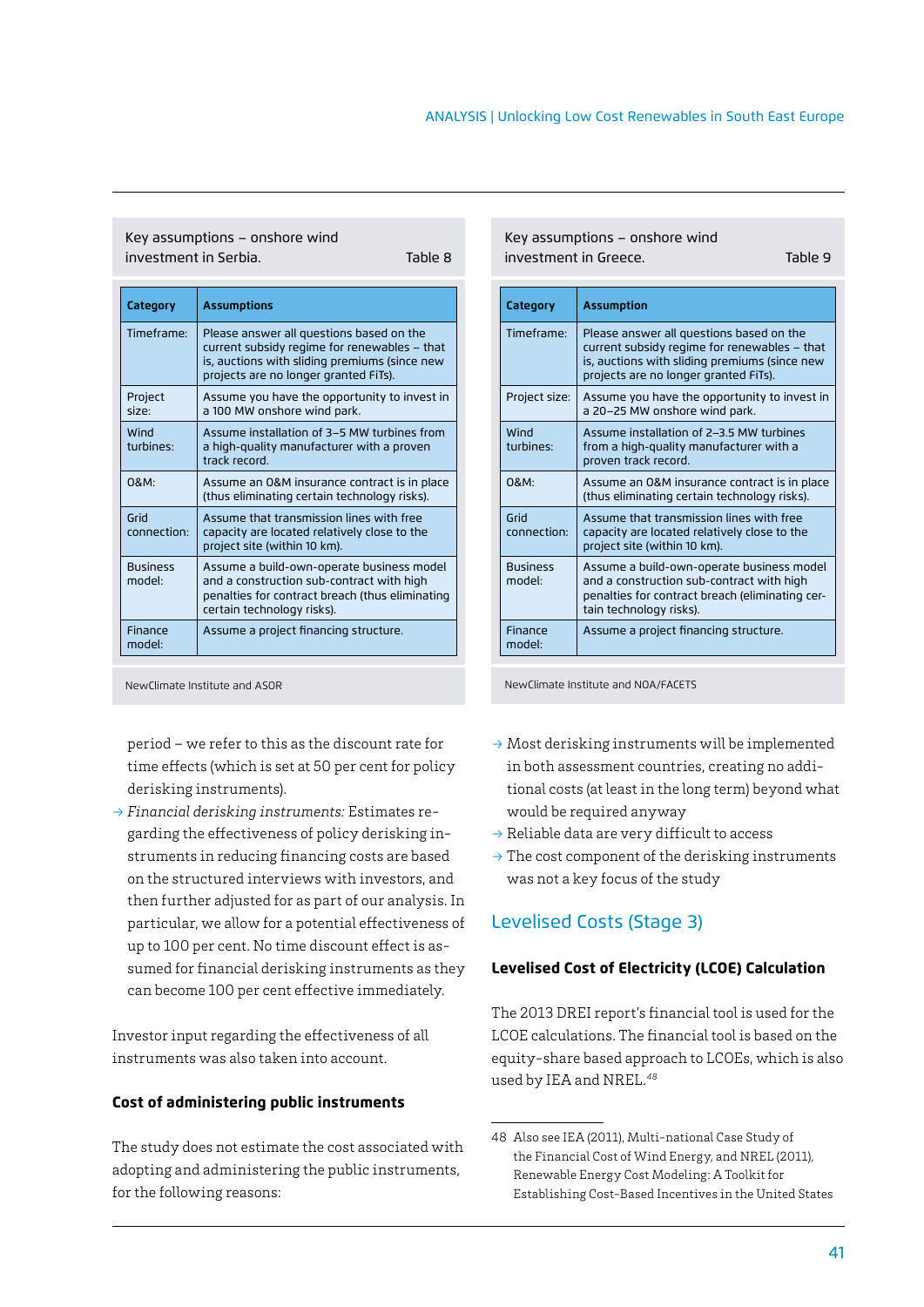[Table 10](#page-41-0) sets out the LCOE formula used. In this approach, a capital structure (debt and equity) is determined for the investment, and the cost of equity is used to discount the energy cash flows.

<span id="page-41-0"></span>Country specific inputs, such information on public costs, tax rates, fuel costs, etc. were provided by the local country partners.

#### Baseline Energy Mix Levelised Costs and Emissions

To keep the analysis manageable and in line with the defined scope of the project (SEE countries needing to replace part of their ageing conventional power plants), a 100 per cent build margin is used for both countries. Hence, the modelling compares the LCOEs of newly installed conventional capacity with that of newly installed onshore wind technology. It is assumed that no conventional power plant will be shut down prematurely in favour of renewable energy generation. A private sector perspective to baseline investment is used and, as such, private sector financing costs are modelled. This reflects the assumption that both Serbia and Greece are seeking to attract private-sector investment irrespective of energy technology.

Additionally, it is assumed that newly installed conventional capacity in Serbia would be comprised of 100 per cent lignite (owing both to the outline/objective of the report and the fact that the required data are only available for lignite). In Greece, due to better data availability, it is assumed that newly installed capacity would mirror the current baseline technology mix. Additional costs for  $CO<sub>2</sub>$  allowances have been added to the fuel costs in the Greek analysis.

### Evaluation (Stage 4)

#### Sensitivity Analysis

To increase the robustness of results, the modelling includes a sensitivity analysis:

Sensitivity to fluctuations in the following factors was considered:

- $\rightarrow$  Investment costs and O&M costs
- $\rightarrow$  Full load hours (only for Greece)
- $\rightarrow$  Fuel costs
- $\rightarrow$  CO<sub>2</sub> price
- $\rightarrow$  Financing costs

The results of this analysis are included as ranges in Figure 3 and Figure 7 as well as in Figure 4 and Figure 8.

| The LCOE modelling formula.                                                                                                                                                                                                                                                                                                                                    | Table 10                                                                                                                                                                                                                                                                                                                                                                  |  |  |
|----------------------------------------------------------------------------------------------------------------------------------------------------------------------------------------------------------------------------------------------------------------------------------------------------------------------------------------------------------------|---------------------------------------------------------------------------------------------------------------------------------------------------------------------------------------------------------------------------------------------------------------------------------------------------------------------------------------------------------------------------|--|--|
| % Equity Capital * Total Investment + $\Sigma_{\tau=1}^T$                                                                                                                                                                                                                                                                                                      | (O&M Expense) <sub>x</sub> + (Debt Financing Costs) <sub>x</sub> - Tax Rate * (Interest Expense <sub>x</sub> + Depreciation <sub>x</sub> + O&M Expense <sub>x</sub> )<br>$(1 + Cost of Equity)^{\tau}$<br><i>Electricity Production</i> <sub><i>x</i></sub> * (1 – <i>Tax Rate</i> )<br>(1 + <i>Cost of</i> Equity) <sup><i>x</i></sup><br>$\Sigma_{\tau=1}^{\mathrm{T}}$ |  |  |
| $\rightarrow$ % Equity Capital = portion of the investment funded by equity investors<br>$\rightarrow$ 0&M Expense = operating & maintenance expenses<br>$\rightarrow$ Debt Financing Costs = interest & principal payments on debt<br>$\rightarrow$ Depreciation = depreciation on fixed assets<br>$\rightarrow$ Cost of Equity = after-tax target equity IRR |                                                                                                                                                                                                                                                                                                                                                                           |  |  |
| UNDP (2019)                                                                                                                                                                                                                                                                                                                                                    |                                                                                                                                                                                                                                                                                                                                                                           |  |  |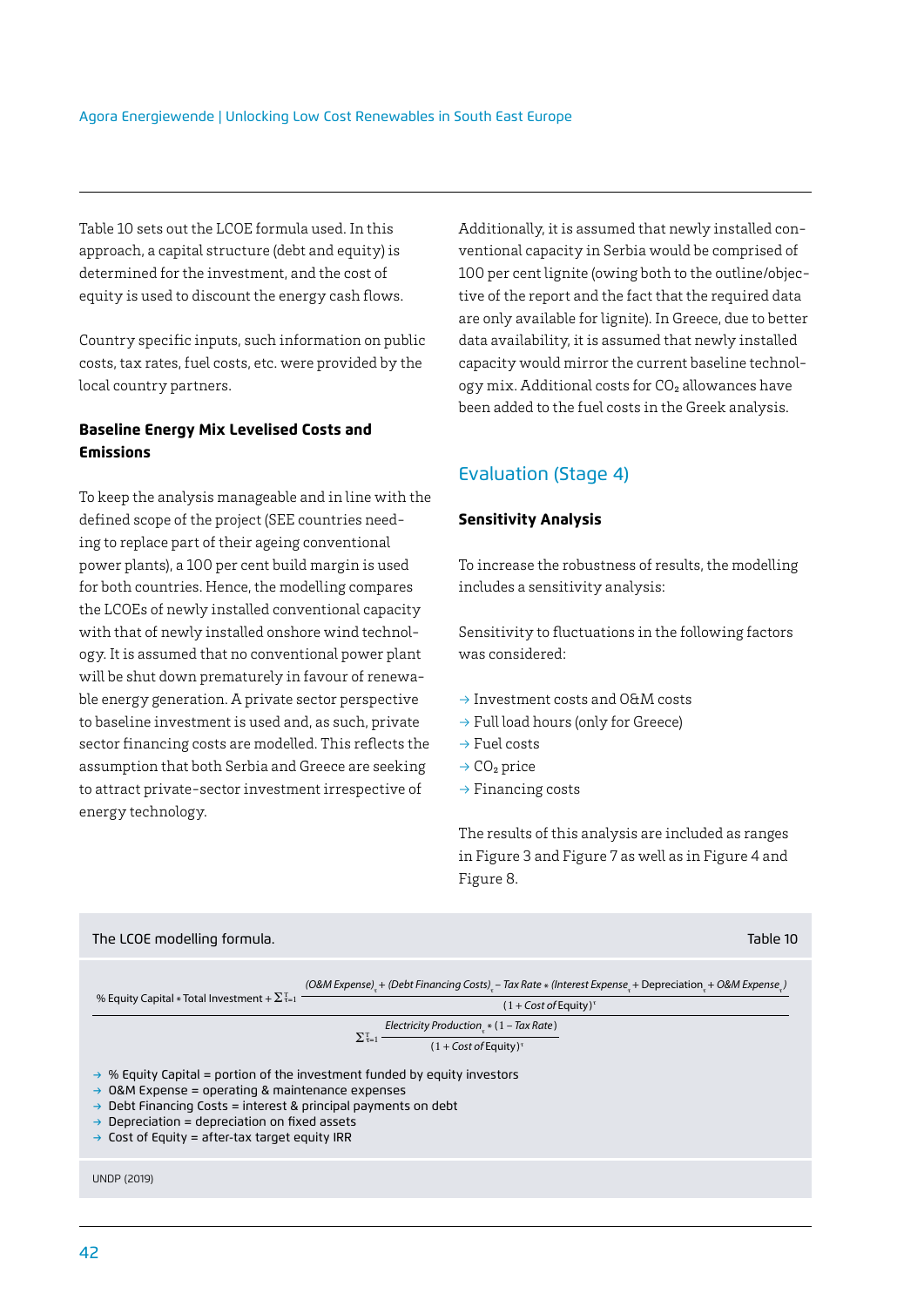## **Disclaimer**

Despite the many benefits of an LCOE analysis, which discounts the cash flows of a given unit of energy and thus enables a comparison of different variables and technologies, there are also a number of limitations to this approach that may affect our results.

#### These include:

- $\rightarrow$  Full load hour data and estimates are for 2017–18. Over time, full load hours may vary both for renewables and conventional power sources. For example, with a higher share of renewables, some of the conventional power plants may only need to cover peak demand times. At the same time, full load hours for renewables might increase with system optimisation (for example, in combination with storage). This is not reflected in our analysis.
- $\rightarrow$  Relatedly, we assume that RES energy will have priority dispatch, which could potentially lead to congestion and thus lower full load hours, which is not considered in our analysis.
- $\rightarrow$  Grid integration costs are only taken into account marginally and system flexibility costs are not accounted for.
- $\rightarrow$  Auctioning costs for onshore wind in comparison to LCOEs pre- and post- derisking: The LCOE for onshore wind in the post-derisking scenario in Greece is found to be slightly higher than the winning bids in the country's last onshore wind auction in December 2018. This might be due to several reasons, including potential underbidding of investors to enter the market.
- → Choice of best-in-class country. Although Germany has the lowest cost of capital in the EU, which defines it as "best-in-class", other costs such as labour, compliance, etc. are in fact higher than in SEE countries and might also influence investment considerations by investors and developers; cost differentials in this regard are not considered in our analysis.
- $\rightarrow$  Given the scope of our analysis, we do not consider that SEE countries need flexible power plants to complement renewable energy, or how much reserve capacity would be needed. However, our analysis does not assume that SEE countries will go 100 per cent renewable in the short to medium term; rather, instead we evaluate the impact and attractiveness of one RES technology and how a predefined set of derisking measures could influence their financing costs. Also, the cost of integrating renewables is rather low; cross-border power system integration and regional cooperation significantly reduce the integration challenge.49, 50
- $\rightarrow$  The study does not provide estimates concerning the cost of implementing and administering public instruments, as this was not a focus of our study and data availability is poor.

<sup>49</sup> For comparison, the additional cost of integrating vRES into the grid is in the range of 0.5 to 2 EUR cents/kWh. See Agora Energiewende (2015): The Integration Cost of Wind and Solar Power: An Overview of the Debate on the Effects of Adding Wind and Solar Photovoltaic into Power Systems.

<sup>50</sup> REKK (2019). The Southeast European power system in 2030: Flexibility challenges and regional cooperation benefits. Study on behalf of Agora Energiewende.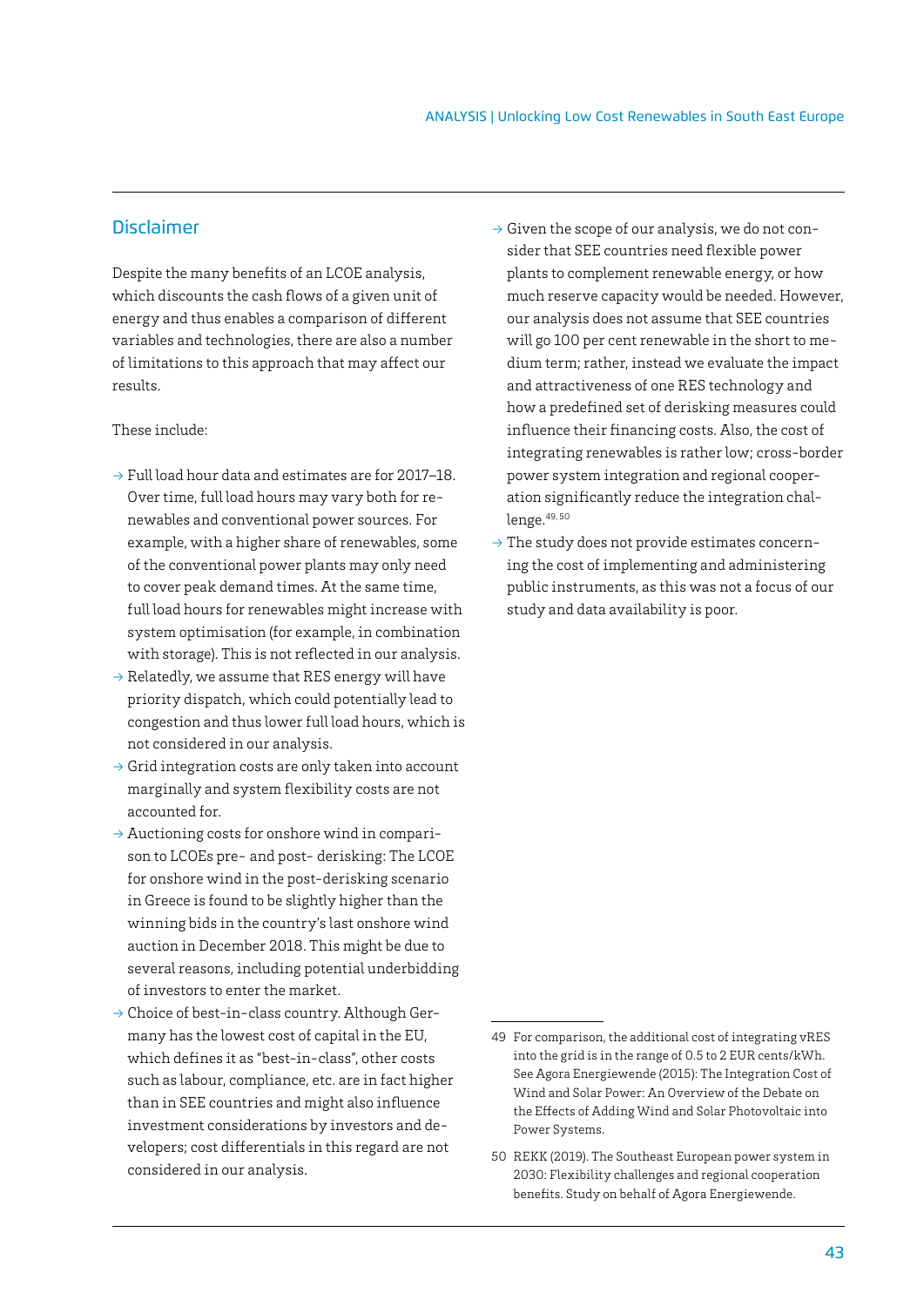Agora Energiewende | Unlocking Low Cost Renewables in South East Europe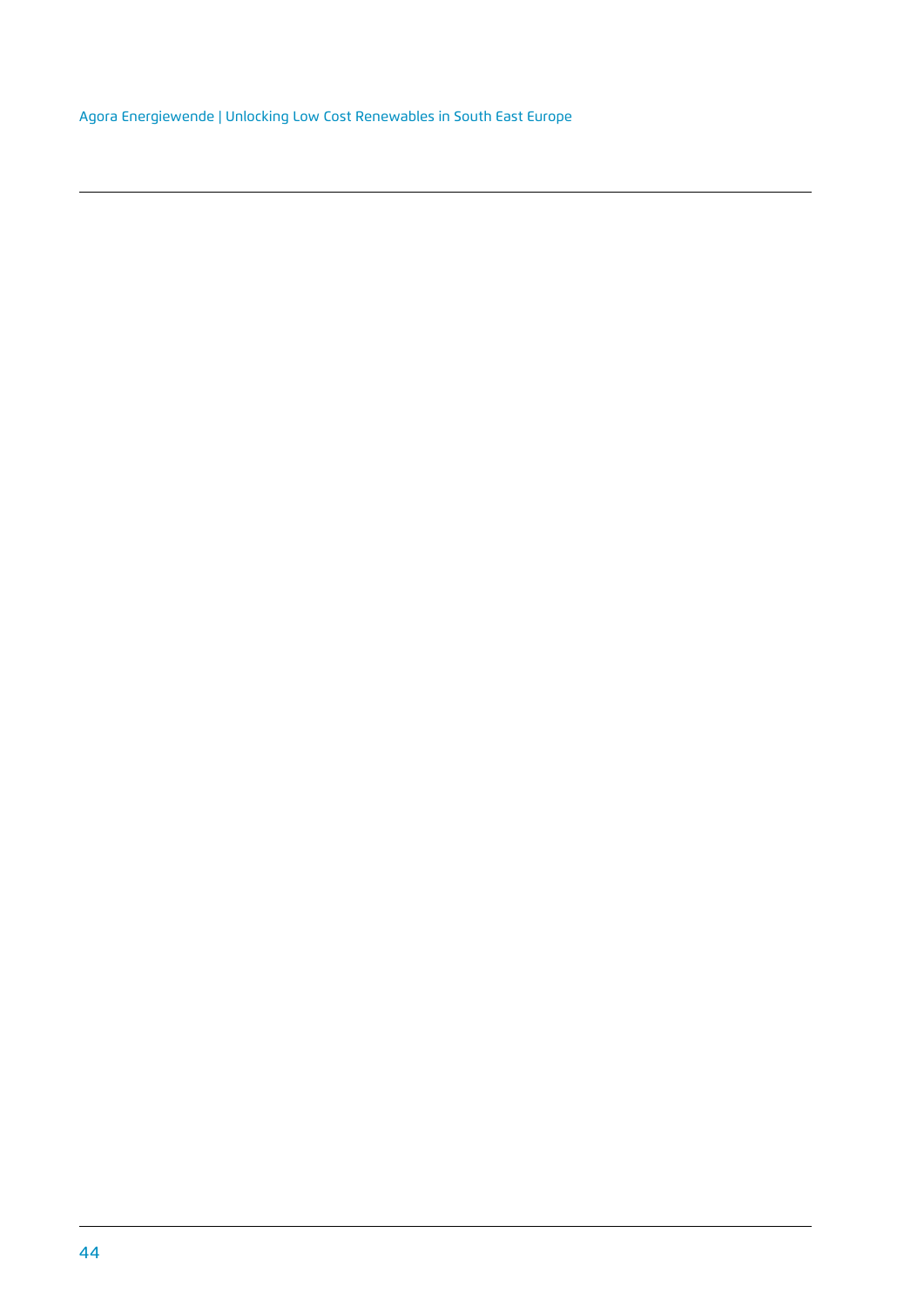## References

Agora Energiewende (2018) *A Clean-Energy Transition in Southeast Europe : Challenges , Options and Policy Priorities IMPULSE.*

Angelopoulos, D. et al. (2016) 'Risks and cost of capital for onshore wind energy investments in EU countries', *Energy and Environment*, 27(1), pp. 82–104. doi: 10.1177/0958305X16638573.

Angelopoulos, D. et al. (2017) 'Risk-based analysis and policy implications for renewable energy investments in Greece', *Energy Policy*. Elsevier Ltd, 105(March), pp. 512–523. doi: 10.1016/j. enpol.2017.02.048.

Balkan Green Energy News (2018) *Serbia pushes back introduction of renewables auctions by a year, extends existing support decree.*

Bankwatch Network (2017) *The energy sector in Serbia.*

CoalSwarm (2018) *Global Coal Plant Tracker.*

Ecofys et al. (2016) *DIA-CORE - The impact of risks in renewable investments and the role of smart policies - Final Report.* Available at: [http://www.diacore.](http://www.diacore.eu/results/item/enhancing-res-investments-final-report) [eu/results/item/enhancing-res-investments-fi](http://www.diacore.eu/results/item/enhancing-res-investments-final-report)[nal-report](http://www.diacore.eu/results/item/enhancing-res-investments-final-report) (Accessed: 7 March 2019).

Ecofys and eclareon (2018) *Cross-Border Renewables Cooperation: The impact of national policies and regulation on the cost of onshore wind across the PENTA region and priorities for cooperation.* Agora Energiewende. Available at: [https://www.agora-en](https://www.agora-energiewende.de/fileadmin2/Projekte/2017/RES-Policy/144_cross-border_RES_cooperati)[ergiewende.de/fileadmin2/Projekte/2017/RES-Pol](https://www.agora-energiewende.de/fileadmin2/Projekte/2017/RES-Policy/144_cross-border_RES_cooperati)[icy/144\\_cross-border\\_RES\\_cooperation\\_WEB.pdf.](https://www.agora-energiewende.de/fileadmin2/Projekte/2017/RES-Policy/144_cross-border_RES_cooperati)

energypost.eu (2018) *Energy Community sets stage for clean energy transition in South-East Europe.*

European Commission (2018) *Clean energy for all Europeans.*

European Commission (2019) *National Energy and Climate Plans (NECPs).*

Government of Greece (2019) *Greece's National Energy and Climate Plans (NECPs).* Available at: [https://ec.europa.eu/energy/en/topics/energy-strat](https://ec.europa.eu/energy/en/topics/energy-strategy-and-energy-union/governance-energy-union/natio)[egy-and-energy-union/governance-energy-union/](https://ec.europa.eu/energy/en/topics/energy-strategy-and-energy-union/governance-energy-union/natio) [national-energy-climate-plans](https://ec.europa.eu/energy/en/topics/energy-strategy-and-energy-union/governance-energy-union/natio) (Accessed: 13 May 2019).

IEA (2011) *Multi-national Case Study of the Financial Cost of Wind Energy.*

IEA (2017) *Greece 2017 Review, Energy Policies of IEA Countries.* International Energy Agency (IEA). Available at: [https://webstore.iea.org/energy-poli](https://webstore.iea.org/energy-policies-of-iea-countries-greece-2017-review)[cies-of-iea-countries-greece-2017-review.](https://webstore.iea.org/energy-policies-of-iea-countries-greece-2017-review)

IRENA (2017) *COST-COMPETITIVE RENEWABLE POWER GENERATION : Potential across South East Europe.*

IRENA (2018) *Renewable Power Generation Costs in 2017, International Renewable Energy Agency.* doi: 10.1007/SpringerReference\_7300.

Lalas, D. and Gakis, N. (2018) 'Lignite in Greece : An Assessment', (October).

NREL (2011) *Renewable Energy Cost Modeling : A Toolkit for Establishing Cost-Based Incentives in the United States.*

UNDP (2019) *Derisking Renewable Energy Investments.*

WindEurope (2018) *Lower prices for onshore wind in second Greek renewables auction.* Available at: [https://windeurope.org/newsroom/news/lower](https://windeurope.org/newsroom/news/lower-prices-for-onshore-wind-in-second-greek-renewables-auctio)[prices-for-onshore-wind-in-second-greek-renew](https://windeurope.org/newsroom/news/lower-prices-for-onshore-wind-in-second-greek-renewables-auctio)[ables-auction/](https://windeurope.org/newsroom/news/lower-prices-for-onshore-wind-in-second-greek-renewables-auctio) (Accessed: 13 March 2019).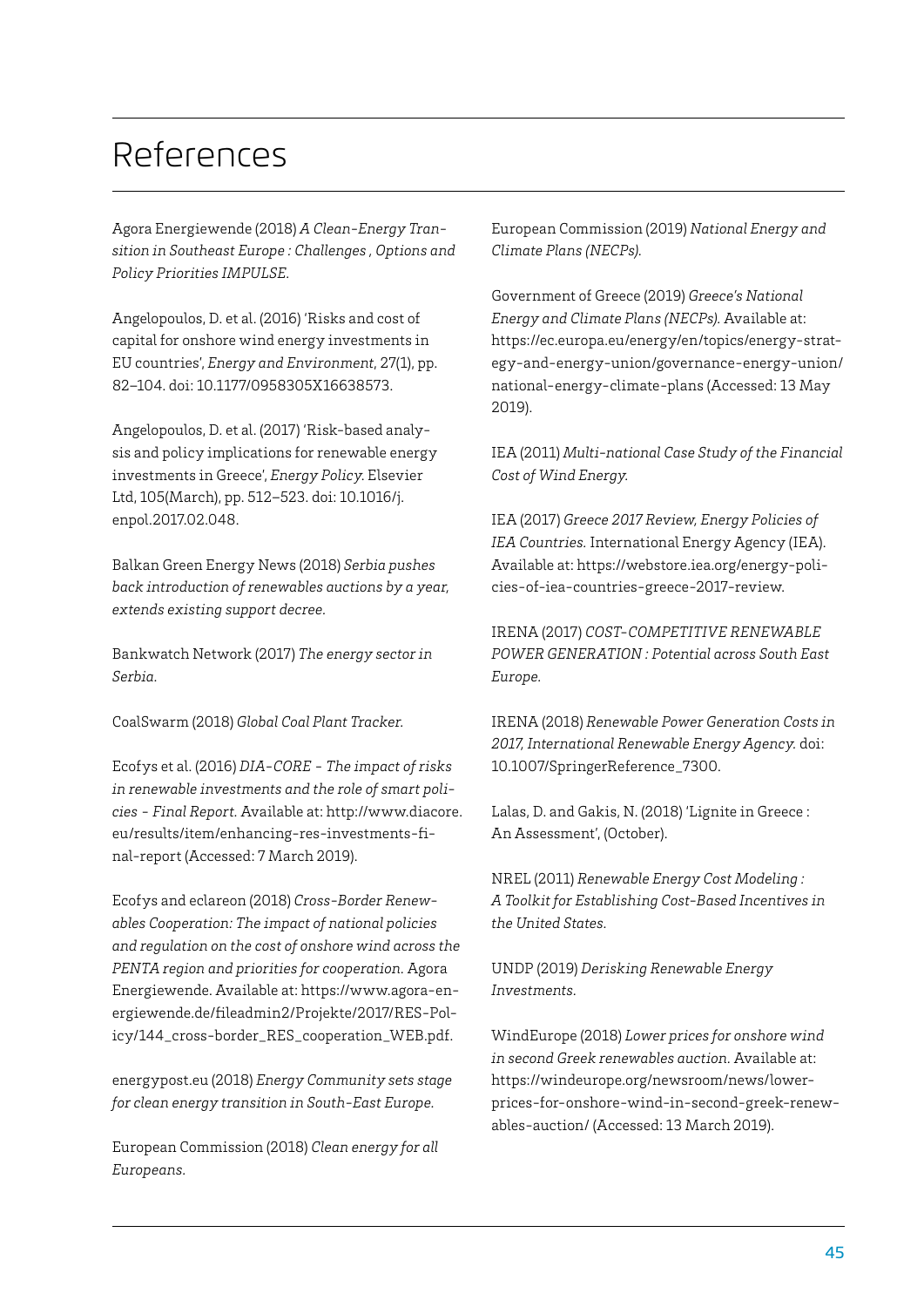# Publications by Agora Energiewende

## IN ENGLISH

The Southeast European power system in 2030 Flexibility challenges and regional cooperation benefits

Climate (Un)ambition in South East Europe A Critical Assessment of the Draft National Energy and Climate Plans

The German Coal Commission A Roadmap for a Just Transition from Coal to Renewables

The French CO<sub>2</sub> Pricing Policy: Learning from the Yellow Vests Protests

European Energy Transition 2030: The Big Picture Ten Priorities for the next European Commission to meet the EU's 2030 targets and accelerate towards 2050

The European Power Sector in 2018 Up-to-date analysis on the electricity transition

A Clean-Energy Transition in Southeast Europe Challenges, Options and Policy Priorities

A Word on Grids

How Electricity Grids Can Help Integrate Variable Renewable Energy

### A Word on Low Cost Renewables

The Renewables Breakthrough: How to Secure Low Cost Renewables

### A Word on Flexibility

The German Energiewende in practice: how the electricity market manages flexibility challenges when the shares of wind and PV are high

Reducing the cost of financing renewables in Europe Report of a multi-stakeholder dialogue on the proposed EU Renewable Energy Cost Reduction Facility

### The Cost of Renewable Energy

A critical assessment of the Impact Assessments underlying the Clean Energy for All Europeans-Package

Refining Short-Term Electricity Markets to Enhance Flexibility Stocktaking as well as Options for Reform in the Pentalateral Energy Forum Region

### The Power Market Pentagon

A Pragmatic Power Market Design for Europe's Energy Transition

### Eleven Principles for a Consensus on Coal

Concept for a stepwise decarbonisation of the German power sector (Short Version)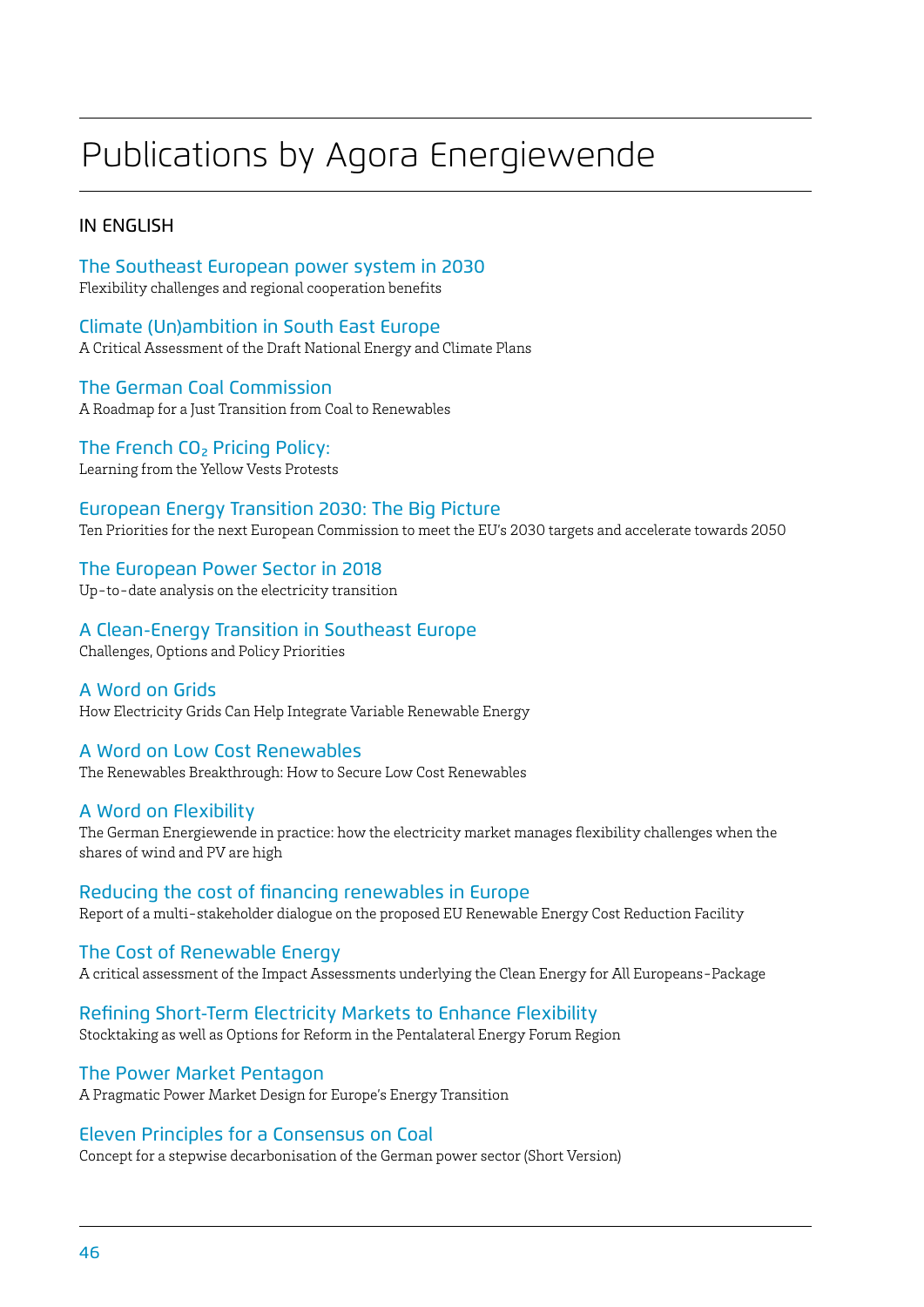# Publications by Agora Energiewende

## IN GERMAN

Klimaschutz auf Kurs bringen Wie eine CO₂-Bepreisung sozial ausgewogen wirkt

Netzentgelte 2019: Zeit für Reformen

Die Gelbwesten-Proteste: Eine (Fehler-)Analyse der französischen CO₂-Preispolitik

Die Energiewende im Stromsektor: Stand der Dinge 2018 Rückblick auf die wesentlichen Entwicklungen sowie Ausblick auf 2019

Eine französisch-deutsche Agenda für die Energiewende in Europa

Neue Preismodelle für die Energiewirtschaft Reform der Struktur von Netzentgelten und staatlich veranlasster Preisbestandteile

Eine Neuordnung der Abgaben und Umlagen auf Strom, Wärme, Verkehr Optionen für eine aufkommensneutrale CO₂-Bepreisung von Energieerzeugung und Energieverbrauch.

65 Prozent Erneuerbare bis 2030 und ein schrittweiser Kohleausstieg Auswirkungen der Vorgaben des Koalitionsvertrags auf Strompreise, CO₂-Emissionen und Stromhandel

Energiewende 2030: The Big Picture Megatrends, Ziele, Strategien und eine 10-Punkte-Agenda für die zweite Phase der Energiewende

Die deutsche Braunkohlenwirtschaft Historische Entwicklungen, Ressourcen, Technik, wirtschaftliche Strukturen und Umweltauswirkungen

Charta für eine Energiewende- Industriepolitik Ein Diskussionsvorschlag von Agora Energiewende und Roland Berger

Elf Eckpunkte für einen Kohlekonsens Konzept zur schrittweisen Dekarbonisierung des deutschen Stromsektors (Lang- und Kurzfassung)

Erneuerbare vs. fossile Stromsysteme: ein Kostenvergleich Stromwelten 2050 – Analyse von Erneuerbaren, kohle- und gasbasierten Elektrizitätssystemen

## Der Klimaschutzbeitrag der Stromsektors bis 2040

Entwicklungspfade für die deutschen Kohlekraftwerke und deren wirtschaftliche Auswirkungen

[All publications are available on our website:](https://www.agora-energiewende.de/de/) [www.agora-energiewende.de](http://www.agora-energiewende.de)